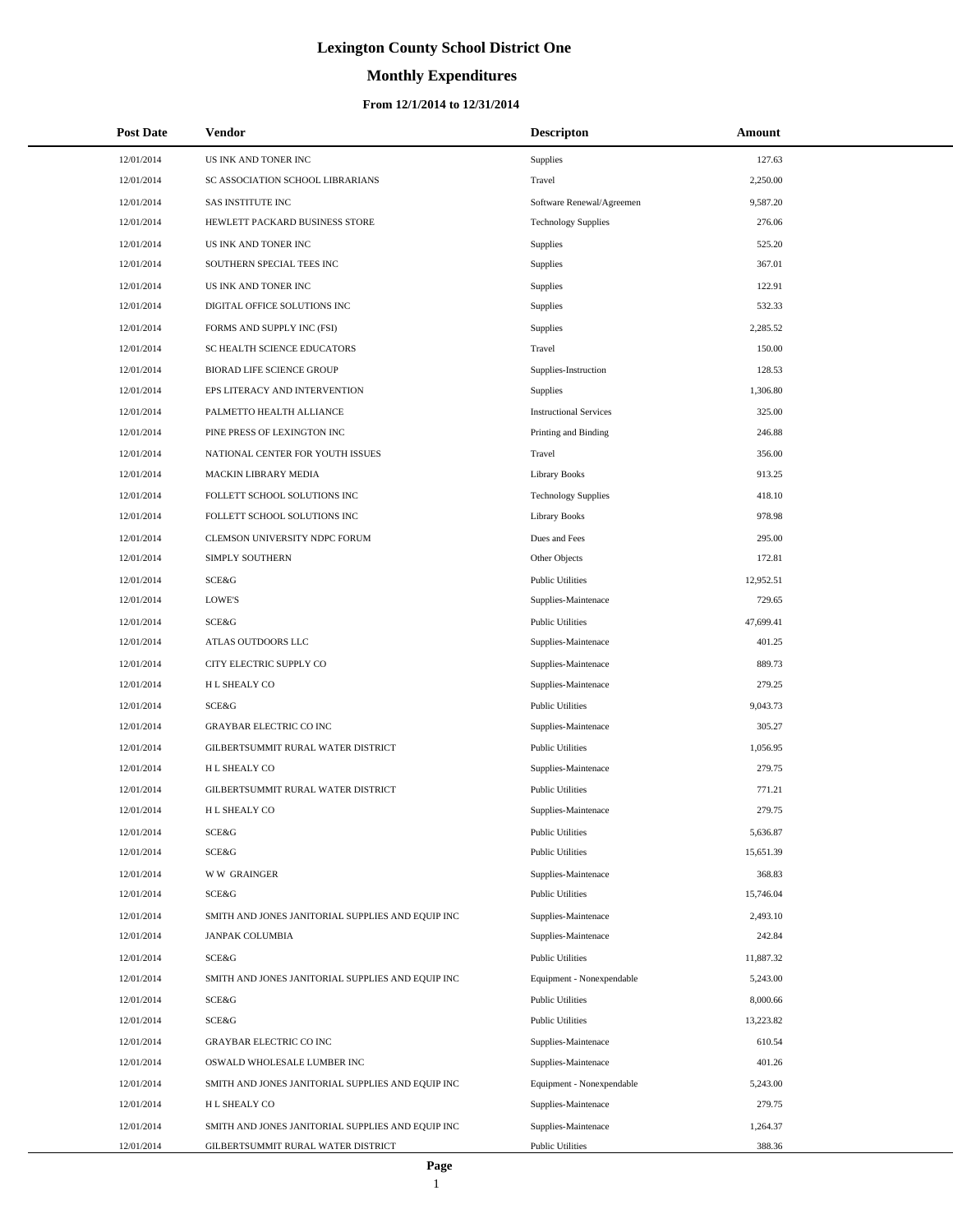# **Monthly Expenditures**

### **From 12/1/2014 to 12/31/2014**

| <b>Post Date</b> | Vendor                                      | <b>Descripton</b>             | Amount    |
|------------------|---------------------------------------------|-------------------------------|-----------|
| 12/01/2014       | <b>GRAYBAR ELECTRIC CO INC</b>              | Supplies-Maintenace           | 305.27    |
| 12/01/2014       | GILBERTSUMMIT RURAL WATER DISTRICT          | <b>Public Utilities</b>       | 978.93    |
| 12/01/2014       | SCE&G                                       | <b>Public Utilities</b>       | 356.21    |
| 12/01/2014       | OSWALD WHOLESALE LUMBER INC                 | Supplies-Maintenace           | 1,224.08  |
| 12/01/2014       | SCE&G                                       | <b>Public Utilities</b>       | 271.00    |
| 12/01/2014       | <b>SCE&amp;G</b>                            | <b>Public Utilities</b>       | 8,531.34  |
| 12/01/2014       | GILBERTSUMMIT RURAL WATER DISTRICT          | <b>Public Utilities</b>       | 424.22    |
| 12/01/2014       | SCE&G                                       | <b>Public Utilities</b>       | 193.68    |
| 12/01/2014       | H L SHEALY CO                               | Supplies-Maintenace           | 279.75    |
| 12/01/2014       | MIDSTATE AUTO/ELECTRICAL REPAIR INC         | Repairs and Maintenance       | 483.43    |
| 12/01/2014       | DIGITAL OFFICE SOLUTIONS INC                | Repairs and Maintenance       | 242.71    |
| 12/01/2014       | HOUGHTON MIFFLIN                            | Supplies                      | 299.17    |
| 12/01/2014       | MSC INDUSTRIAL SUPPLY CO                    | Supplies                      | 713.50    |
| 12/01/2014       | <b>REALITYWORKS</b>                         | Supplies                      | 7,912.02  |
| 12/01/2014       | SC DEPARTMENT OF REVENUE (SALES TAX RETURN) | Supplies                      | 479.48    |
| 12/01/2014       | MIDLANDS WRITING PROJECT                    | <b>Instructional Services</b> | 2,175.00  |
| 12/01/2014       | PURCHASED SERVICE                           | Supplies                      | 250.00    |
| 12/01/2014       | COMPUTER DESIGN CONSULTING SERVICE LLC      | Printing and Binding          | 1,046.46  |
| 12/01/2014       | HD SUPPLY POWER SOLUTIONS LTD               | Building                      | 2,589.40  |
| 12/01/2014       | HD SUPPLY POWER SOLUTIONS LTD               | Building                      | 2,589.40  |
| 12/01/2014       | DELL COMPUTERS                              | <b>Technology Supplies</b>    | 2,910.40  |
| 12/01/2014       | DELL COMPUTERS                              | <b>Technology Supplies</b>    | 16,883.89 |
| 12/01/2014       | <b>US FOODS</b>                             | Supplies                      | 986.40    |
| 12/01/2014       | <b>US FOODS</b>                             | Food                          | 8,273.36  |
| 12/01/2014       | BORDEN DAIRY CO OF SC LLC                   | Milk                          | 413.19    |
| 12/01/2014       | <b>US FOODS</b>                             | Supplies                      | 348.65    |
| 12/01/2014       | <b>US FOODS</b>                             | Food                          | 1,999.04  |
| 12/01/2014       | BORDEN DAIRY CO OF SC LLC                   | Milk                          | 604.82    |
| 12/01/2014       | <b>US FOODS</b>                             | Supplies                      | 531.33    |
| 12/01/2014       | <b>US FOODS</b>                             | Food                          | 4,048.25  |
| 12/01/2014       | BORDEN DAIRY CO OF SC LLC                   | Milk                          | 308.87    |
| 12/01/2014       | <b>US FOODS</b>                             | Supplies                      | 440.62    |
| 12/01/2014       | <b>US FOODS</b>                             | Food                          | 1,249.66  |
| 12/01/2014       | BORDEN DAIRY CO OF SC LLC                   | Milk                          | 630.31    |
| 12/01/2014       | <b>US FOODS</b>                             | Supplies                      | 209.91    |
| 12/01/2014       | <b>US FOODS</b>                             | Food                          | 2,879.96  |
| 12/01/2014       | BORDEN DAIRY CO OF SC LLC                   | Milk                          | 525.67    |
| 12/01/2014       | <b>US FOODS</b>                             | Supplies                      | 804.43    |
| 12/01/2014       | <b>US FOODS</b>                             | Food                          | 1,898.03  |
| 12/01/2014       | BORDEN DAIRY CO OF SC LLC                   | Milk                          | 1,533.63  |
| 12/01/2014       | <b>US FOODS</b>                             | Food                          | 565.61    |
| 12/01/2014       | BORDEN DAIRY CO OF SC LLC                   | Milk                          | 128.53    |
| 12/01/2014       | <b>US FOODS</b>                             | Supplies                      | 231.32    |
| 12/01/2014       | <b>US FOODS</b>                             | Food                          | 1,790.86  |
| 12/01/2014       | BORDEN DAIRY CO OF SC LLC                   | Milk                          | 349.54    |
| 12/01/2014       | <b>US FOODS</b>                             | Supplies                      | 292.36    |
| 12/01/2014       | <b>US FOODS</b>                             | Food                          | 1,773.08  |
| 12/01/2014       | BORDEN DAIRY CO OF SC LLC                   | Milk                          | 554.32    |

L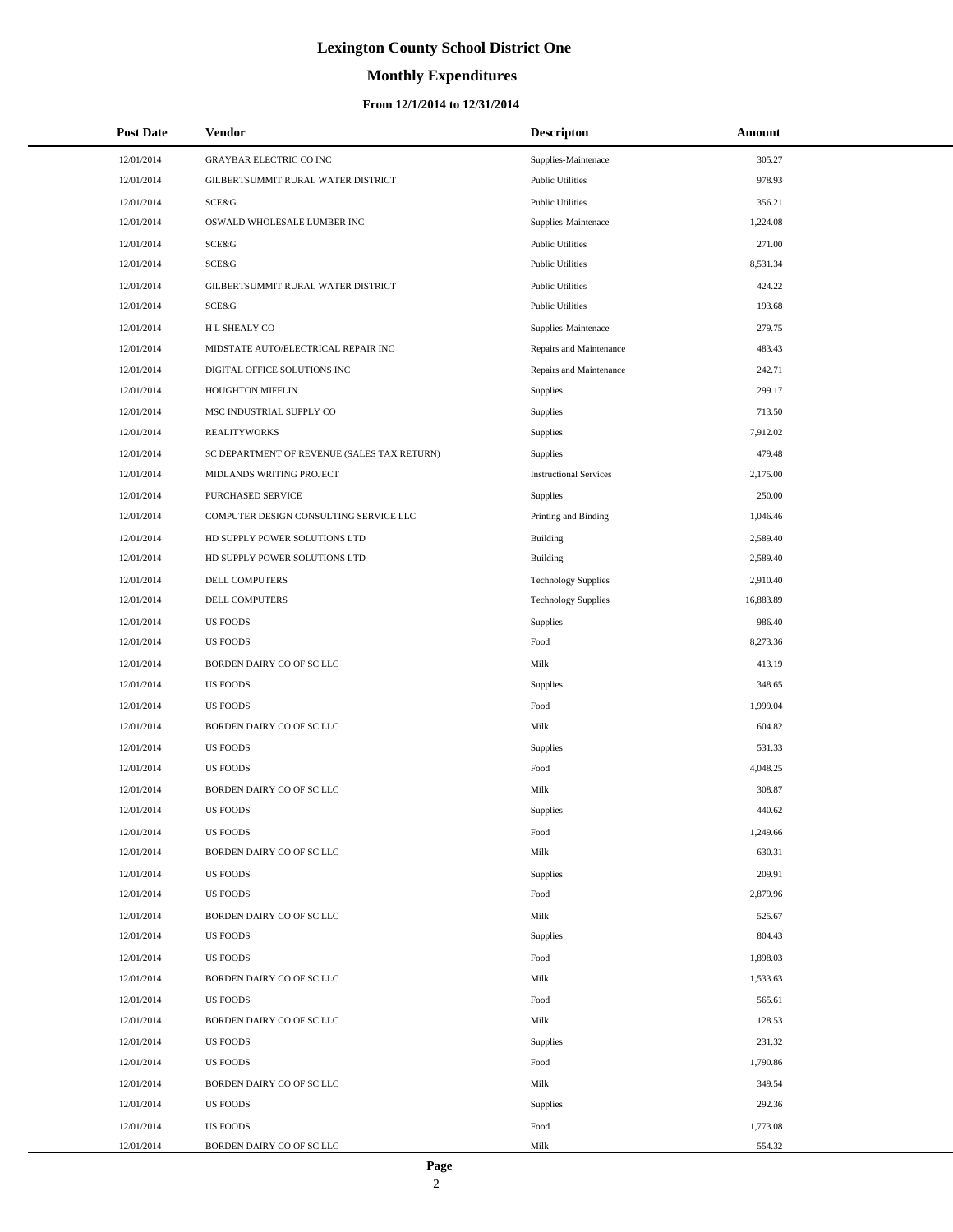# **Monthly Expenditures**

| <b>Post Date</b> | <b>Vendor</b>             | <b>Descripton</b> | Amount   |
|------------------|---------------------------|-------------------|----------|
| 12/01/2014       | <b>US FOODS</b>           | Supplies          | 305.39   |
| 12/01/2014       | <b>US FOODS</b>           | Food              | 1,551.43 |
| 12/01/2014       | BORDEN DAIRY CO OF SC LLC | Milk              | 614.80   |
| 12/01/2014       | <b>US FOODS</b>           | Supplies          | 907.20   |
| 12/01/2014       | <b>US FOODS</b>           | Food              | 2,036.19 |
| 12/01/2014       | BORDEN DAIRY CO OF SC LLC | Milk              | 599.96   |
| 12/01/2014       | <b>US FOODS</b>           | Supplies          | 753.62   |
| 12/01/2014       | <b>US FOODS</b>           | Food              | 1,615.12 |
| 12/01/2014       | BORDEN DAIRY CO OF SC LLC | Milk              | 504.49   |
| 12/01/2014       | <b>US FOODS</b>           | Supplies          | 406.32   |
| 12/01/2014       | <b>US FOODS</b>           | Food              | 2,198.93 |
| 12/01/2014       | BORDEN DAIRY CO OF SC LLC | Milk              | 501.80   |
| 12/01/2014       | <b>US FOODS</b>           | Supplies          | 776.11   |
| 12/01/2014       | <b>US FOODS</b>           | Food              | 8,806.11 |
| 12/01/2014       | BORDEN DAIRY CO OF SC LLC | Milk              | 903.65   |
| 12/01/2014       | <b>US FOODS</b>           | Supplies          | 334.84   |
| 12/01/2014       | <b>US FOODS</b>           | Food              | 1,128.82 |
| 12/01/2014       | BORDEN DAIRY CO OF SC LLC | Milk              | 463.02   |
| 12/01/2014       | <b>US FOODS</b>           | Supplies          | 116.73   |
| 12/01/2014       | <b>US FOODS</b>           | Food              | 851.44   |
| 12/01/2014       | BORDEN DAIRY CO OF SC LLC | Milk              | 489.77   |
| 12/01/2014       | <b>US FOODS</b>           | Supplies          | 630.93   |
| 12/01/2014       | <b>US FOODS</b>           | Food              | 2,668.92 |
| 12/01/2014       | BORDEN DAIRY CO OF SC LLC | Milk              | 355.27   |
| 12/01/2014       | <b>US FOODS</b>           | Supplies          | 339.50   |
| 12/01/2014       | <b>US FOODS</b>           | Food              | 1,647.52 |
| 12/01/2014       | BORDEN DAIRY CO OF SC LLC | Milk              | 398.54   |
| 12/01/2014       | <b>US FOODS</b>           | Supplies          | 526.76   |
| 12/01/2014       | <b>US FOODS</b>           | Food              | 1,523.00 |
| 12/01/2014       | BORDEN DAIRY CO OF SC LLC | Milk              | 902.27   |
| 12/01/2014       | <b>US FOODS</b>           | Supplies          | 284.53   |
| 12/01/2014       | <b>US FOODS</b>           | Food              | 3,107.89 |
| 12/01/2014       | BORDEN DAIRY CO OF SC LLC | Milk              | 233.69   |
| 12/01/2014       | <b>US FOODS</b>           | Supplies          | 306.37   |
| 12/01/2014       | <b>US FOODS</b>           | Food              | 1,146.26 |
| 12/01/2014       | BORDEN DAIRY CO OF SC LLC | Milk              | 432.44   |
| 12/01/2014       | <b>US FOODS</b>           | Supplies          | 420.56   |
| 12/01/2014       | <b>US FOODS</b>           | Food              | 2,068.73 |
| 12/01/2014       | BORDEN DAIRY CO OF SC LLC | Milk              | 413.32   |
| 12/01/2014       | <b>US FOODS</b>           | Supplies          | 330.22   |
| 12/01/2014       | <b>US FOODS</b>           | Food              | 1,378.43 |
| 12/01/2014       | BORDEN DAIRY CO OF SC LLC | Milk              | 559.58   |
| 12/01/2014       | <b>US FOODS</b>           | Supplies          | 487.82   |
| 12/01/2014       | <b>US FOODS</b>           | Food              | 2,176.62 |
| 12/01/2014       | BORDEN DAIRY CO OF SC LLC | Milk              | 847.70   |
| 12/01/2014       | <b>US FOODS</b>           | Supplies          | 307.40   |
| 12/01/2014       | <b>US FOODS</b>           | Food              | 1,110.26 |
| 12/01/2014       | BORDEN DAIRY CO OF SC LLC | Milk              | 321.09   |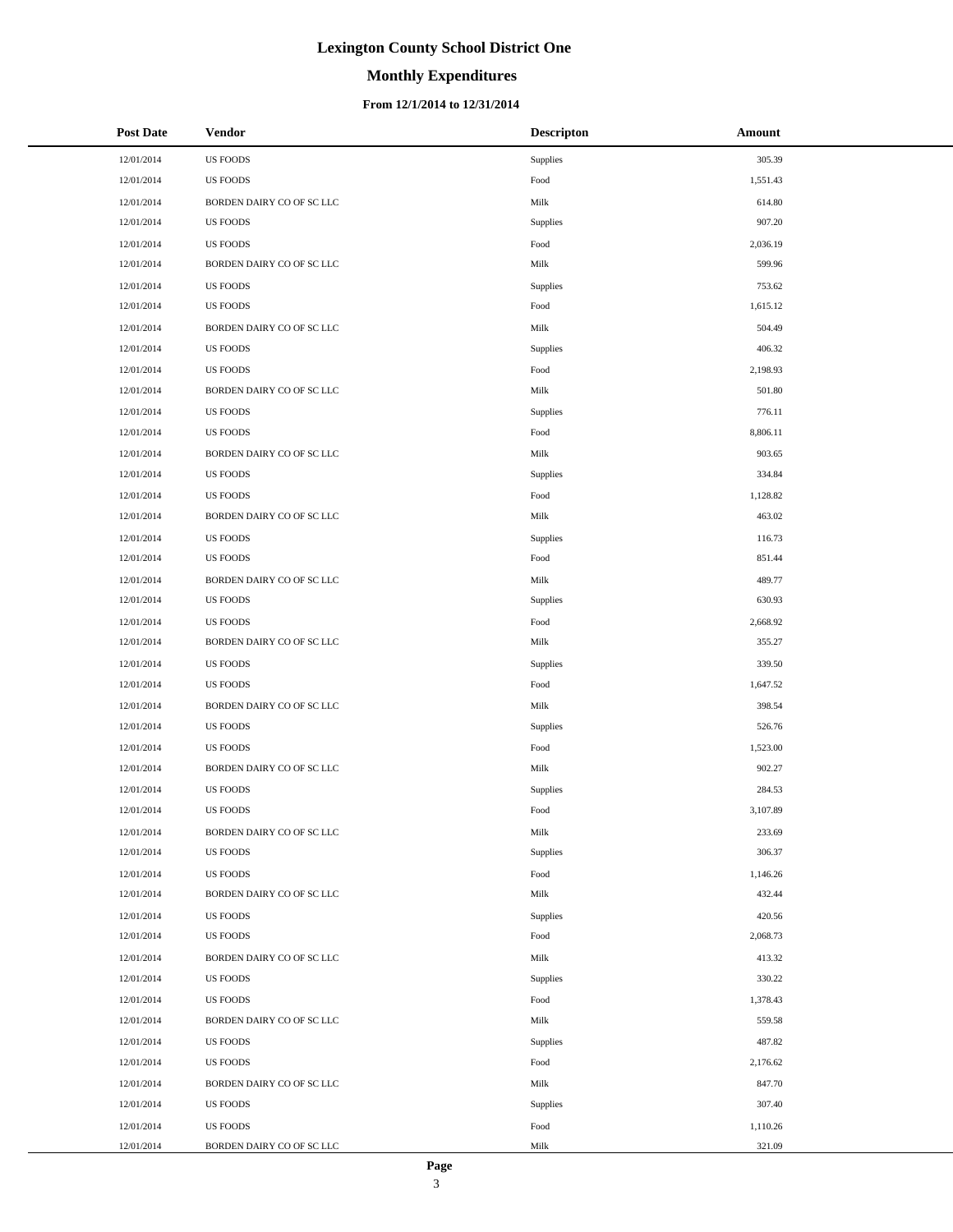# **Monthly Expenditures**

### **From 12/1/2014 to 12/31/2014**

| <b>Post Date</b> | Vendor                                   | <b>Descripton</b>          | Amount    |
|------------------|------------------------------------------|----------------------------|-----------|
| 12/01/2014       | <b>US FOODS</b>                          | Supplies                   | 142.87    |
| 12/01/2014       | <b>US FOODS</b>                          | Food                       | 1,549.15  |
| 12/01/2014       | BORDEN DAIRY CO OF SC LLC                | Milk                       | 445.23    |
| 12/01/2014       | <b>US FOODS</b>                          | Supplies                   | 485.51    |
| 12/01/2014       | <b>US FOODS</b>                          | Food                       | 2,326.59  |
| 12/01/2014       | BORDEN DAIRY CO OF SC LLC                | Milk                       | 672.92    |
| 12/01/2014       | <b>US FOODS</b>                          | Supplies                   | 435.05    |
| 12/01/2014       | <b>US FOODS</b>                          | Food                       | 2,469.20  |
| 12/01/2014       | BORDEN DAIRY CO OF SC LLC                | Milk                       | 339.35    |
| 12/01/2014       | <b>US FOODS</b>                          | Supplies                   | 1,122.96  |
| 12/01/2014       | <b>US FOODS</b>                          | Food                       | 10,698.34 |
| 12/01/2014       | BORDEN DAIRY CO OF SC LLC                | Milk                       | 569.09    |
| 12/01/2014       | <b>US FOODS</b>                          | Food                       | 749.76    |
| 12/01/2014       | BORDEN DAIRY CO OF SC LLC                | Milk                       | 327.32    |
| 12/01/2014       | <b>REALITYWORKS</b>                      | Pupil Activity             | 556.08    |
| 12/01/2014       | PINE PRESS OF LEXINGTON INC              | Pupil Activity             | 550.84    |
| 12/01/2014       | NATIONAL ATHLETIC TRAINERS ASSOC (NATA)  | Pupil Activity             | 420.00    |
| 12/01/2014       | <b>BSN SPORTS INC</b>                    | Pupil Activity             | 329.56    |
| 12/01/2014       | LUGOFF ELGIN HIGH SCHOOL                 | Pupil Activity             | 225.00    |
| 12/01/2014       | THE ATHLETIC SHOP INC                    | Pupil Activity             | 637.50    |
| 12/01/2014       | THE PEACE CENTER FOR THE PERFORMING ARTS | Pupil Activity             | 1,577.60  |
| 12/01/2014       | LDH SPORTS AND MORE LLC                  | Supplies                   | 428.00    |
| 12/02/2014       | AMERICAN LEGACY PUBLISHING INC           | Supplies                   | 565.94    |
| 12/02/2014       | <b>ATHENS PAPER</b>                      | Supplies                   | 1,123.50  |
| 12/02/2014       | JONES SCHOOL SUPPLY CO INC               | Supplies                   | 876.33    |
| 12/02/2014       | SCHOOL SPECIALTY INC                     | Supplies                   | 707.06    |
| 12/02/2014       | DELL COMPUTERS                           | <b>Technology Supplies</b> | 160.87    |
| 12/02/2014       | AMERICAN LEGACY PUBLISHING INC           | Supplies                   | 576.73    |
| 12/02/2014       | <b>ATHENS PAPER</b>                      | Supplies                   | 1,123.50  |
| 12/02/2014       | MANAGEDPRINT                             | Supplies                   | 329.56    |
| 12/02/2014       | SCHOOL SPECIALTY INC                     | Supplies                   | 107.46    |
| 12/02/2014       | <b>USATESTPREP INC</b>                   | Software Renewal/Agreemen  | 350.00    |
| 12/02/2014       | DELL COMPUTERS                           | Supplies                   | 278.19    |
| 12/02/2014       | SWEETWATER EDUCA TECH DIVISION           | Supplies                   | 129.95    |
| 12/02/2014       | EPS LITERACY AND INTERVENTION            | Supplies                   | 537.70    |
| 12/02/2014       | BARNES & NOBLE BOOKSELLERS INC           | Supplies                   | 2,466.81  |
| 12/02/2014       | <b>APPLIED VIDEO</b>                     | <b>Technology Supplies</b> | 494.02    |
| 12/02/2014       | COLUMBIA CHAMBER OF COMMERCE             | Dues and Fees              | 400.00    |
| 12/02/2014       | HAVIRD OIL CO                            | Energy                     | 321.11    |
| 12/02/2014       | REBEL YELL INC                           | Supplies-Maintenace        | 220.49    |
| 12/02/2014       | CAROLINA WATER SERVICE INC               | <b>Public Utilities</b>    | 2,153.40  |
| 12/02/2014       | PALMETTO PROPANE                         | Energy                     | 454.60    |
| 12/02/2014       | HATCHELL, JOHN G                         | Other Prof & Tech Service  | 120.00    |
| 12/02/2014       | STOUT, JOSEPH CHRIS                      | Other Prof & Tech Service  | 120.00    |
| 12/02/2014       | FREUND, WILLIAM                          | Other Prof & Tech Service  | 360.00    |
| 12/02/2014       | BLACK, CALEB JAMES                       | Other Prof & Tech Service  | 180.00    |
| 12/02/2014       | MARTHERS, BRANNON W                      | Other Prof & Tech Service  | 180.00    |
| 12/02/2014       | DIGITAL OFFICE SOLUTIONS INC             | Repairs and Maintenance    | 137.58    |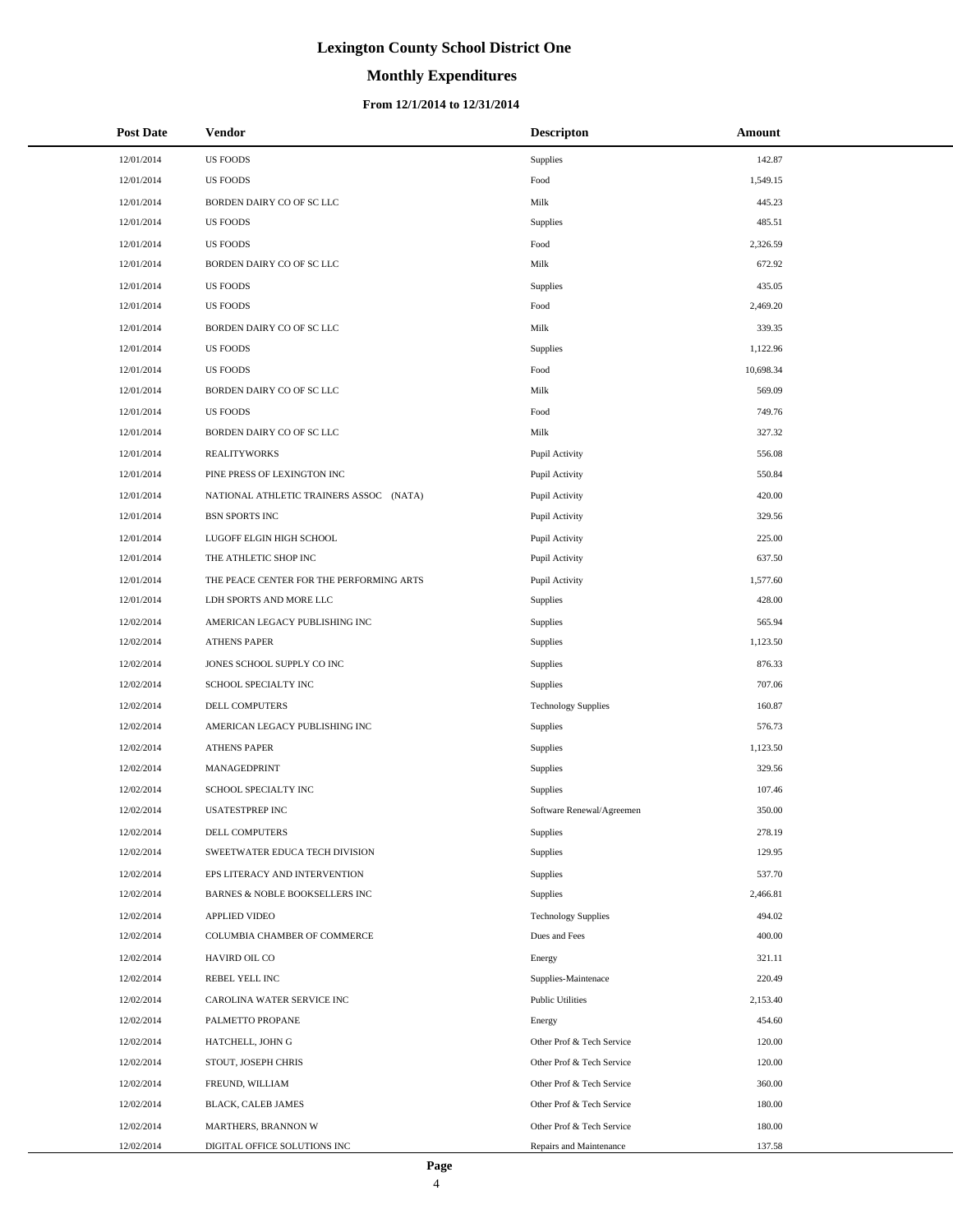# **Monthly Expenditures**

| <b>Post Date</b> | <b>Vendor</b>                               | <b>Descripton</b>          | Amount    |
|------------------|---------------------------------------------|----------------------------|-----------|
| 12/02/2014       | <b>IMAGINE LEARNING</b>                     | Software Renewal/Agreemen  | 29,692.50 |
| 12/02/2014       | <b>IMAGINE LEARNING</b>                     | Other Prof & Tech Service  | 1,070.00  |
| 12/02/2014       | AMERICAN LEGACY PUBLISHING INC              | Supplies                   | 3,140.23  |
| 12/02/2014       | PRESENTATION SYSTEMS SOUTH INC              | Supplies                   | 3,048.43  |
| 12/02/2014       | FORMS AND SUPPLY INC (FSI)                  | Supplies                   | 199.66    |
| 12/02/2014       | SCHOOL SPECIALTY INC                        | Supplies                   | 217.56    |
| 12/02/2014       | <b>LENOVO US</b>                            | <b>Technology Supplies</b> | 187.25    |
| 12/02/2014       | NUIDEA SCHOOL SUPPLY CO                     | Supplies                   | 52,364.30 |
| 12/02/2014       | PINE PRESS OF LEXINGTON INC                 | Printing and Binding       | 588.19    |
| 12/02/2014       | SOUTHEASTERN PERFORMANCE APPAREL            | Pupil Activity             | 2,518.78  |
| 12/02/2014       | <b>APPLE INC</b>                            | Pupil Activity             | 597.06    |
| 12/02/2014       | SCHOOL SPECIALTY INC                        | Pupil Activity             | 112.01    |
| 12/02/2014       | SCHOOL SPECIALTY INC                        | Pupil Activity             | 168.72    |
| 12/02/2014       | <b>BSN SPORTS INC</b>                       | Pupil Activity             | 1,125.64  |
| 12/02/2014       | POLSON, RICKEY E                            | Pupil Activity             | 149.00    |
| 12/02/2014       | POLLARD, DUSTIN A                           | Pupil Activity             | 120.00    |
| 12/02/2014       | POOLE, JOSEPH AARON                         | Pupil Activity             | 120.00    |
| 12/02/2014       | REED, JOHN                                  | Pupil Activity             | 120.00    |
| 12/02/2014       | SMITH, BRIAN                                | Pupil Activity             | 120.00    |
| 12/02/2014       | JEFFCOAT, RICHIE A                          | Pupil Activity             | 102.70    |
| 12/02/2014       | MARTINEZ, LUIS                              | Pupil Activity             | 308.10    |
| 12/02/2014       | A C FLORA HIGH SCHOOL                       | Pupil Activity             | 225.00    |
| 12/02/2014       | ENVIRONMENTAL FABRICS INC                   | Pupil Activity             | 365.00    |
| 12/02/2014       | BROWN, THOMAS L                             | Pupil Activity             | 102.70    |
| 12/03/2014       | PRESENTATION SYSTEMS SOUTH INC              | Supplies                   | 320.84    |
| 12/03/2014       | PURCHASED SERVICE                           | Travel                     | 115.08    |
| 12/03/2014       | DIGITAL OFFICE SOLUTIONS INC                | Supplies                   | 128.40    |
| 12/03/2014       | PRESENTATION SYSTEMS SOUTH INC              | Supplies                   | 320.85    |
| 12/03/2014       | DIGITAL OFFICE SOLUTIONS INC                | Supplies                   | 684.80    |
| 12/03/2014       | <b>HEINEMANN</b>                            | Supplies                   | 803.98    |
| 12/03/2014       | LEXINGTON PRINTING LLC                      | Printing and Binding       | 425.86    |
| 12/03/2014       | FORMS AND SUPPLY INC (FSI)                  | Supplies                   | 143.13    |
| 12/03/2014       | US INK AND TONER INC                        | Supplies                   | 1,267.25  |
| 12/03/2014       | PURCHASED SERVICE                           | Travel                     | 643.83    |
| 12/03/2014       | <b>HEINEMANN</b>                            | Supplies                   | 4,326.02  |
| 12/03/2014       | SC DEPARTMENT OF REVENUE (SALES TAX RETURN) | Supplies                   | 302.82    |
| 12/03/2014       | PURCHASED SERVICE                           | Travel                     | 219.11    |
| 12/03/2014       | PURCHASED SERVICE                           | Travel                     | 320.64    |
| 12/03/2014       | DEMCO INC                                   | Supplies                   | 213.84    |
| 12/03/2014       | FOLLETT SCHOOL SOLUTIONS INC                | <b>Library Books</b>       | 381.69    |
| 12/03/2014       | PURCHASED SERVICE                           | Travel                     | 572.60    |
| 12/03/2014       | PURCHASED SERVICE                           | Travel                     | 210.58    |
| 12/03/2014       | PURCHASED SERVICE                           | Travel                     | 300.50    |
| 12/03/2014       | PURCHASED SERVICE                           | Travel                     | 123.20    |
| 12/03/2014       | PURCHASED SERVICE                           | Travel                     | 106.12    |
| 12/03/2014       | PURCHASED SERVICE                           | Travel                     | 115.36    |
| 12/03/2014       | PURCHASED SERVICE                           | Travel                     | 197.12    |
| 12/03/2014       | CITY ELECTRIC SUPPLY CO                     | Supplies-Maintenace        | 159.43    |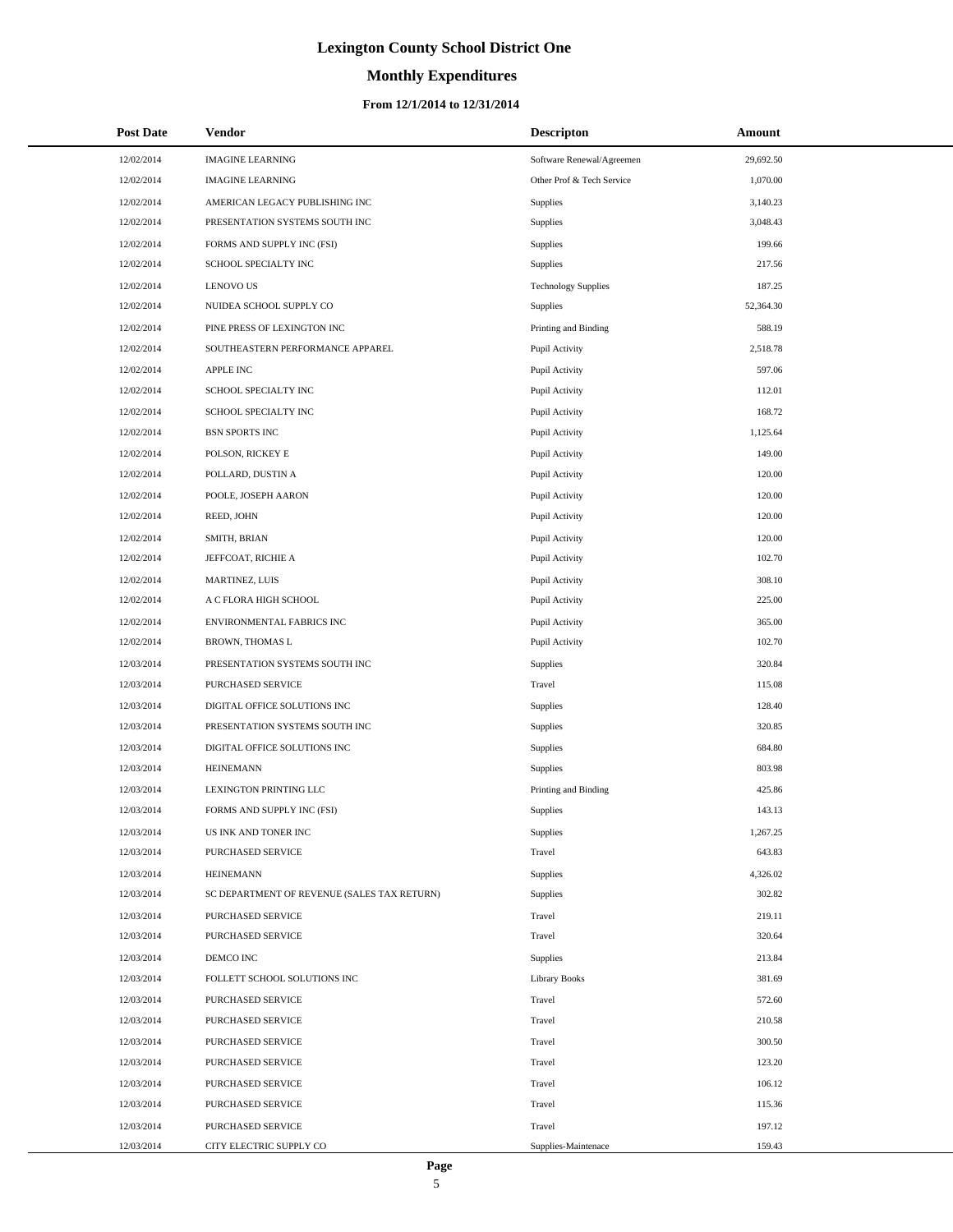# **Monthly Expenditures**

### **From 12/1/2014 to 12/31/2014**

| <b>Post Date</b> | Vendor                        | <b>Descripton</b>          | Amount    |
|------------------|-------------------------------|----------------------------|-----------|
| 12/03/2014       | DIEBOLD INC                   | Repairs and Maintenance    | 682.55    |
| 12/03/2014       | DERRICK'S SERVICE CENTER      | <b>Supplies</b>            | 101.67    |
| 12/03/2014       | HAIGLER III, THOMAS I         | Other Prof & Tech Service  | 180.00    |
| 12/03/2014       | ANDERSON, JOSHUA              | Other Prof & Tech Service  | 180.00    |
| 12/03/2014       | <b>BURNS, JENNIFER L</b>      | Other Prof & Tech Service  | 180.00    |
| 12/03/2014       | US POSTAL SERVICE CMRSPOC     | Supplies                   | 10,000.00 |
| 12/03/2014       | PURCHASED SERVICE             | Travel                     | 152.32    |
| 12/03/2014       | <b>COMPORIUM</b>              | Communication              | 15,392.14 |
| 12/03/2014       | <b>COMPORIUM</b>              | Communication              | 5,845.24  |
| 12/03/2014       | <b>COMPORIUM</b>              | Communication              | 2,048.12  |
| 12/03/2014       | <b>COMPORIUM</b>              | Communication              | 3,673.36  |
| 12/03/2014       | <b>COMPORIUM</b>              | Communication              | 1,948.67  |
| 12/03/2014       | <b>COMPORIUM</b>              | Communication              | 3,082.17  |
| 12/03/2014       | <b>COMPORIUM</b>              | Communication              | 2,593.64  |
| 12/03/2014       | <b>COMPORIUM</b>              | Communication              | 1,341.62  |
| 12/03/2014       | <b>COMPORIUM</b>              | Communication              | 2,964.68  |
| 12/03/2014       | <b>COMPORIUM</b>              | Communication              | 2,000.17  |
| 12/03/2014       | <b>COMPORIUM</b>              | Communication              | 1,971.41  |
| 12/03/2014       | <b>COMPORIUM</b>              | Communication              | 2,041.72  |
| 12/03/2014       | <b>COMPORIUM</b>              | Communication              | 2,290.52  |
| 12/03/2014       | <b>COMPORIUM</b>              | Communication              | 2,234.07  |
| 12/03/2014       | <b>COMPORIUM</b>              | Communication              | 2,979.64  |
| 12/03/2014       | <b>COMPORIUM</b>              | Communication              | 5,516.02  |
| 12/03/2014       | <b>COMPORIUM</b>              | Communication              | 2,343.07  |
| 12/03/2014       | <b>COMPORIUM</b>              | Communication              | 2,452.76  |
| 12/03/2014       | <b>COMPORIUM</b>              | Communication              | 2,362.08  |
| 12/03/2014       | <b>COMPORIUM</b>              | Communication              | 2,263.84  |
| 12/03/2014       | <b>COMPORIUM</b>              | Communication              | 2,498.87  |
| 12/03/2014       | <b>COMPORIUM</b>              | Communication              | 3,056.36  |
| 12/03/2014       | <b>COMPORIUM</b>              | Communication              | 2,513.84  |
| 12/03/2014       | <b>COMPORIUM</b>              | Communication              | 2,493.41  |
| 12/03/2014       | <b>COMPORIUM</b>              | Communication              | 2,412.55  |
| 12/03/2014       | <b>COMPORIUM</b>              | Communication              | 1,929.26  |
| 12/03/2014       | <b>COMPORIUM</b>              | Communication              | 1,844.00  |
| 12/03/2014       | <b>COMPORIUM</b>              | Communication              | 2,063.96  |
| 12/03/2014       | <b>COMPORIUM</b>              | Communication              | 2,196.96  |
| 12/03/2014       | <b>COMPORIUM</b>              | Communication              | 2,761.13  |
| 12/03/2014       | <b>COMPORIUM</b>              | Communication              | 6,678.29  |
| 12/03/2014       | <b>COMPORIUM</b>              | Communication              | 2,021.73  |
| 12/03/2014       | PURCHASED SERVICE             | Travel                     | 106.96    |
| 12/03/2014       | PURCHASED SERVICE             | Travel                     | 122.08    |
| 12/03/2014       | PURCHASED SERVICE             | Travel                     | 341.60    |
| 12/03/2014       | PURCHASED SERVICE             | Travel                     | 162.96    |
| 12/03/2014       | COMMUNICATION MANAGEMENT INC  | <b>Technology Supplies</b> | 310.90    |
| 12/03/2014       | COMMUNICATION MANAGEMENT INC  | <b>Technology Supplies</b> | 1,089.09  |
| 12/03/2014       | CAROLINA STORM WATER SERVICES | Improv Other Than Bldg     | 340.00    |
| 12/03/2014       | HD SUPPLY POWER SOLUTIONS LTD | <b>Building</b>            | 1,974.15  |
| 12/03/2014       | ALFRED WILLIAMS AND CO        | Supplies                   | 23,752.40 |

L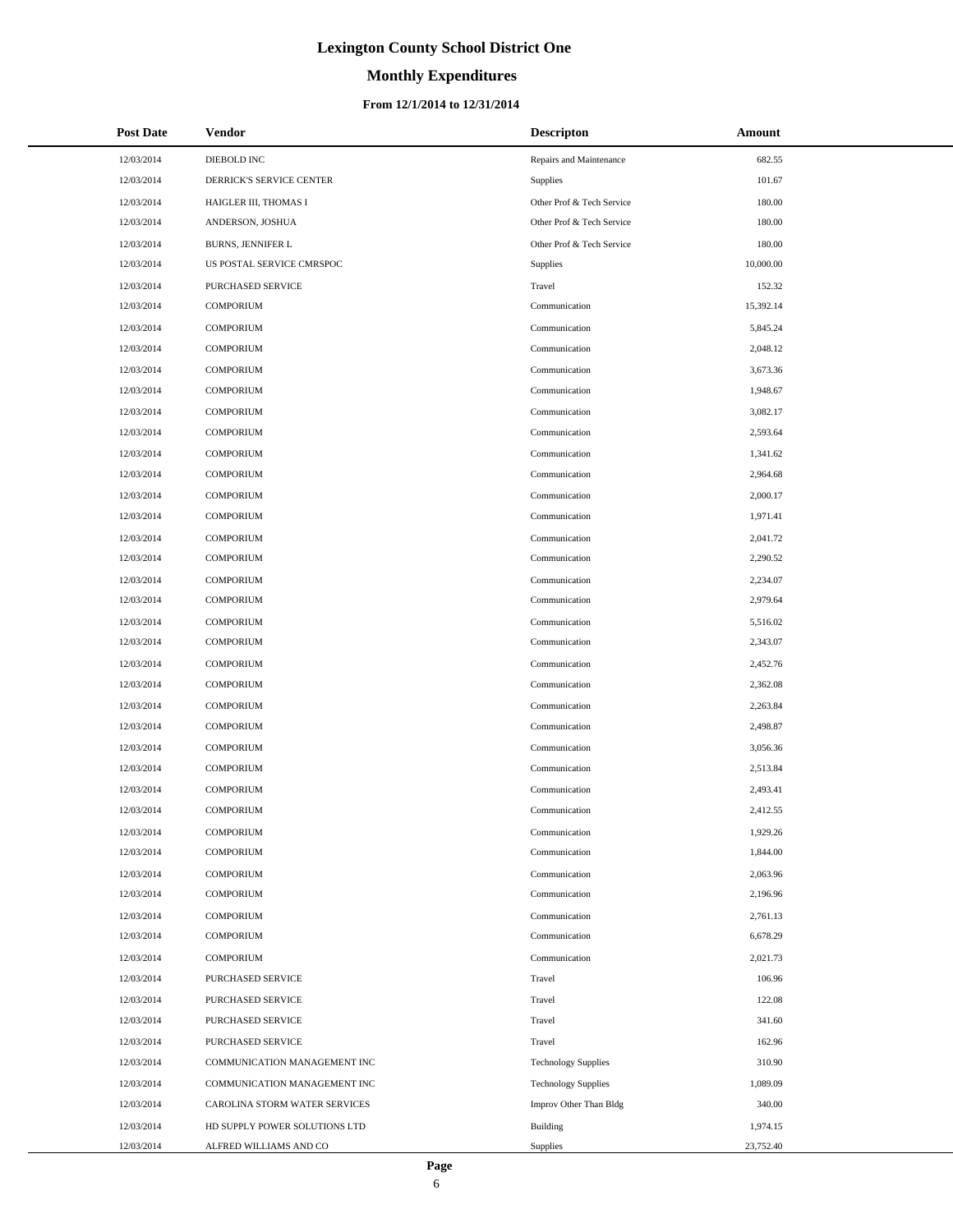### **Monthly Expenditures**

### **From 12/1/2014 to 12/31/2014**

| <b>Post Date</b> | Vendor                                      | <b>Descripton</b>          | Amount     |
|------------------|---------------------------------------------|----------------------------|------------|
| 12/03/2014       | APPLE INC                                   | <b>Technology Supplies</b> | 163,613.70 |
| 12/03/2014       | CAROLINA STORM WATER SERVICES               | Building                   | 340.00     |
| 12/03/2014       | RUFUS ORNDUFF REF INC                       | Repairs and Maintenance    | 400.99     |
| 12/03/2014       | NARDONE BROS BAKING CO INC                  | Food                       | 771.81     |
| 12/03/2014       | RUFUS ORNDUFF REF INC                       | Repairs and Maintenance    | 185.41     |
| 12/03/2014       | NARDONE BROS BAKING CO INC                  | Food                       | 807.96     |
| 12/03/2014       | RUFUS ORNDUFF REF INC                       | Repairs and Maintenance    | 137.50     |
| 12/03/2014       | NARDONE BROS BAKING CO INC                  | Food                       | 133.04     |
| 12/03/2014       | NARDONE BROS BAKING CO INC                  | Food                       | 771.81     |
| 12/03/2014       | RUFUS ORNDUFF REF INC                       | Repairs and Maintenance    | 103.13     |
| 12/03/2014       | NARDONE BROS BAKING CO INC                  | Food                       | 597.06     |
| 12/03/2014       | NARDONE BROS BAKING CO INC                  | Food                       | 133.04     |
| 12/03/2014       | NARDONE BROS BAKING CO INC                  | Food                       | 427.87     |
| 12/03/2014       | RUFUS ORNDUFF REF INC                       | Repairs and Maintenance    | 545.75     |
| 12/03/2014       | NARDONE BROS BAKING CO INC                  | Food                       | 869.74     |
| 12/03/2014       | NARDONE BROS BAKING CO INC                  | Food                       | 427.87     |
| 12/03/2014       | NARDONE BROS BAKING CO INC                  | Food                       | 597.06     |
| 12/03/2014       | NARDONE BROS BAKING CO INC                  | Food                       | 133.04     |
| 12/03/2014       | NARDONE BROS BAKING CO INC                  | Food                       | 500.17     |
| 12/03/2014       | RUFUS ORNDUFF REF INC                       | Repairs and Maintenance    | 806.00     |
| 12/03/2014       | NARDONE BROS BAKING CO INC                  | Food                       | 500.17     |
| 12/03/2014       | RUFUS ORNDUFF REF INC                       | Repairs and Maintenance    | 378.99     |
| 12/03/2014       | NARDONE BROS BAKING CO INC                  | Food                       | 133.04     |
| 12/03/2014       | NARDONE BROS BAKING CO INC                  | Food                       | 464.02     |
| 12/03/2014       | NARDONE BROS BAKING CO INC                  | Food                       | 842.91     |
| 12/03/2014       | MACTASTIC LLC DBA MACTASTIC IREPAIR         | Pupil Activity             | 11,788.69  |
| 12/03/2014       | MACTASTIC LLC DBA MACTASTIC IREPAIR         | Pupil Activity             | 1,722.00   |
| 12/03/2014       | MACTASTIC LLC DBA MACTASTIC IREPAIR         | Pupil Activity             | 2,009.00   |
| 12/03/2014       | MACTASTIC LLC DBA MACTASTIC IREPAIR         | Pupil Activity             | 1,291.50   |
| 12/03/2014       | MACTASTIC LLC DBA MACTASTIC IREPAIR         | Pupil Activity             | 2,366.50   |
| 12/03/2014       | MACTASTIC LLC DBA MACTASTIC IREPAIR         | Pupil Activity             | 5,195.14   |
| 12/03/2014       | MACTASTIC LLC DBA MACTASTIC IREPAIR         | Pupil Activity             | 1,291.50   |
| 12/03/2014       | <b>JW PEPPER</b>                            | Pupil Activity             | 206.00     |
| 12/03/2014       | LEXINGTON PRINTING LLC                      | Pupil Activity             | 425.86     |
| 12/03/2014       | <b>SCRUB TRENDZ LLC</b>                     | Pupil Activity             | 158.90     |
| 12/03/2014       | DISCOVERY EDUCATION INC                     | Pupil Activity             | 1,095.00   |
| 12/03/2014       | CAROLINA SCREEN PRINTERS                    | Pupil Activity             | 884.36     |
| 12/03/2014       | MAGYAR, GARY                                | Pupil Activity             | 120.00     |
| 12/03/2014       | ROBINSON, LAMAZ                             | Pupil Activity             | 108.10     |
| 12/03/2014       | EFFINGHAM COUNTY HIGH SCHOOL                | Pupil Activity             | 200.00     |
| 12/03/2014       | SCHOOL CUTS SCREENING AND EMBROIDERY        | Pupil Activity             | 359.52     |
| 12/04/2014       | <b>LORICK OFFICE PRODUCTS</b>               | Supplies                   | 266.97     |
| 12/04/2014       | NEMETSCHEK VECTORWORKS INC                  | Software Renewal/Agreemen  | 2,950.00   |
| 12/04/2014       | SC DEPARTMENT OF REVENUE (SALES TAX RETURN) | Software Renewal/Agreemen  | 206.50     |
| 12/04/2014       | <b>SIGN A RAMA</b>                          | <b>Supplies</b>            | 1,926.00   |
| 12/04/2014       | GOVCONNECTION INC PC CONNECTION             | <b>Technology Supplies</b> | 148.73     |
| 12/04/2014       | SIMPLEXGRINNELL                             | Repairs and Maintenance    | 490.00     |
| 12/04/2014       | EA SERVICES INC                             | Repairs and Maintenance    | 764.00     |

L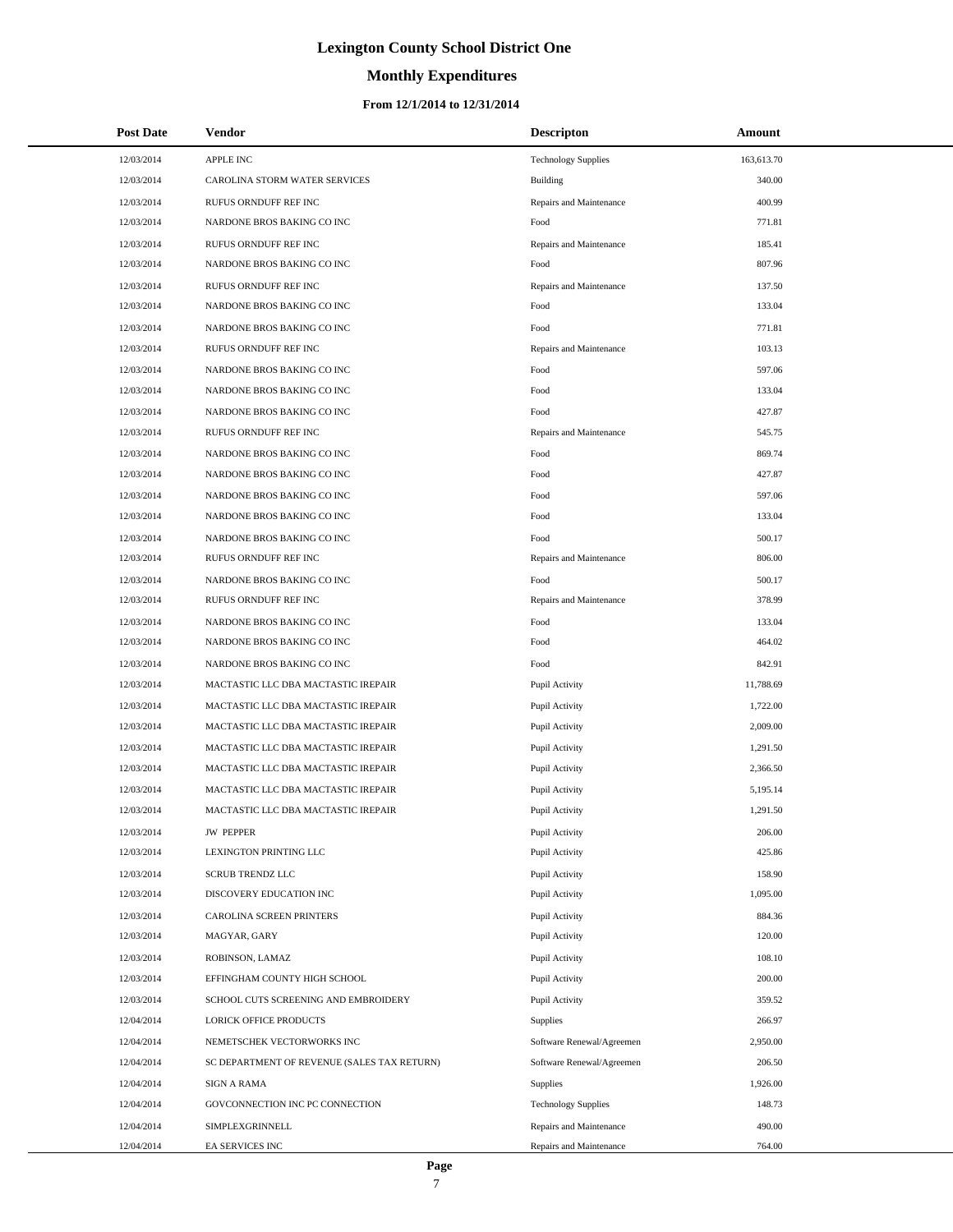# **Monthly Expenditures**

### **From 12/1/2014 to 12/31/2014**

| <b>Post Date</b> | Vendor                                      | <b>Descripton</b>           | Amount    |
|------------------|---------------------------------------------|-----------------------------|-----------|
| 12/04/2014       | SIMPLEXGRINNELL                             | Repairs and Maintenance     | 490.00    |
| 12/04/2014       | EA SERVICES INC                             | Repairs and Maintenance     | 168.00    |
| 12/04/2014       | EA SERVICES INC                             | Repairs and Maintenance     | 168.00    |
| 12/04/2014       | <b>EA SERVICES INC</b>                      | Repairs and Maintenance     | 2,756.33  |
| 12/04/2014       | SIMPLEXGRINNELL                             | Repairs and Maintenance     | 490.00    |
| 12/04/2014       | SIMPLEXGRINNELL                             | Repairs and Maintenance     | 490.00    |
| 12/04/2014       | SANDLAPPER SOUND                            | Repairs and Maintenance     | 140.00    |
| 12/04/2014       | EA SERVICES INC                             | Repairs and Maintenance     | 168.00    |
| 12/04/2014       | SIMPLEXGRINNELL                             | Repairs and Maintenance     | 490.00    |
| 12/04/2014       | EA SERVICES INC                             | Repairs and Maintenance     | 2,656.33  |
| 12/04/2014       | EA SERVICES INC                             | Repairs and Maintenance     | 207.00    |
| 12/04/2014       | SIMPLEXGRINNELL                             | Repairs and Maintenance     | 490.00    |
| 12/04/2014       | EA SERVICES INC                             | Repairs and Maintenance     | 429.00    |
| 12/04/2014       | SIMPLEXGRINNELL                             | Repairs and Maintenance     | 490.00    |
| 12/04/2014       | <b>EA SERVICES INC</b>                      | Repairs and Maintenance     | 400.00    |
| 12/04/2014       | EA SERVICES INC                             | Repairs and Maintenance     | 220.00    |
| 12/04/2014       | <b>EA SERVICES INC</b>                      | Repairs and Maintenance     | 325.00    |
| 12/04/2014       | <b>BATCHLER, NICHOLE</b>                    | <b>Pupil Transportation</b> | 191.52    |
| 12/04/2014       | COLE, SUSAN                                 | Pupil Transportation        | 422.24    |
| 12/04/2014       | DOOLEY, DEBORAH                             | <b>Pupil Transportation</b> | 100.80    |
| 12/04/2014       | GARDNER, BARBARA                            | Pupil Transportation        | 453.60    |
| 12/04/2014       | PURCHASED SERVICE                           | Pupil Transportation        | 436.80    |
| 12/04/2014       | PEARCE, TIM                                 | Pupil Transportation        | 241.92    |
| 12/04/2014       | RAMSEY, JANIE                               | Pupil Transportation        | 201.60    |
| 12/04/2014       | SABBAGHA, THERESA                           | Pupil Transportation        | 430.08    |
| 12/04/2014       | SHAFFER, IMELDA                             | Pupil Transportation        | 483.84    |
| 12/04/2014       | PURCHASED SERVICE                           | <b>Pupil Transportation</b> | 126.00    |
| 12/04/2014       | STUART, LESLEY                              | <b>Pupil Transportation</b> | 268.80    |
| 12/04/2014       | PURCHASED SERVICE                           | Pupil Transportation        | 143.36    |
| 12/04/2014       | VAUGHN, DANA                                | Pupil Transportation        | 806.40    |
| 12/04/2014       | INTERSTATE TRANSPORTATION EQUIPMENT INC     | Supplies                    | 661.96    |
| 12/04/2014       | ANDERSON, JOSHUA                            | Other Prof & Tech Service   | 180.00    |
| 12/04/2014       | HALLMAN, JACOB                              | Other Prof & Tech Service   | 180.00    |
| 12/04/2014       | TELCOM OF SOUTH CAROLINA INC                | <b>Technology Supplies</b>  | 321.00    |
| 12/04/2014       | <b>GROVE MEDICAL</b>                        | Supplies                    | 233.80    |
| 12/04/2014       | <b>LEARNING AZ</b>                          | Software Renewal/Agreemen   | 4,482.75  |
| 12/04/2014       | SC DEPARTMENT OF REVENUE (SALES TAX RETURN) | Software Renewal/Agreemen   | 314.84    |
| 12/04/2014       | PURCHASED SERVICE                           | <b>Supplies</b>             | 250.00    |
| 12/04/2014       | NUIDEA SCHOOL SUPPLY CO                     | Supplies                    | 11,867.58 |
| 12/04/2014       | WHALEY FOODSERVICE REPAIRS                  | <b>Supplies</b>             | 225.56    |
| 12/04/2014       | WHALEY FOODSERVICE REPAIRS                  | Supplies                    | 143.06    |
| 12/04/2014       | WHALEY FOODSERVICE REPAIRS                  | Supplies                    | 203.51    |
| 12/04/2014       | WHALEY FOODSERVICE REPAIRS                  | Supplies                    | 463.21    |
| 12/04/2014       | <b>US FOODS</b>                             | Food                        | 3,015.95  |
| 12/04/2014       | WHALEY FOODSERVICE REPAIRS                  | Supplies                    | 425.69    |
| 12/04/2014       | WHALEY FOODSERVICE REPAIRS                  | Supplies                    | 562.41    |
| 12/04/2014       | WHALEY FOODSERVICE REPAIRS                  | Supplies                    | 481.61    |
| 12/04/2014       | WHALEY FOODSERVICE REPAIRS                  | Supplies                    | 491.94    |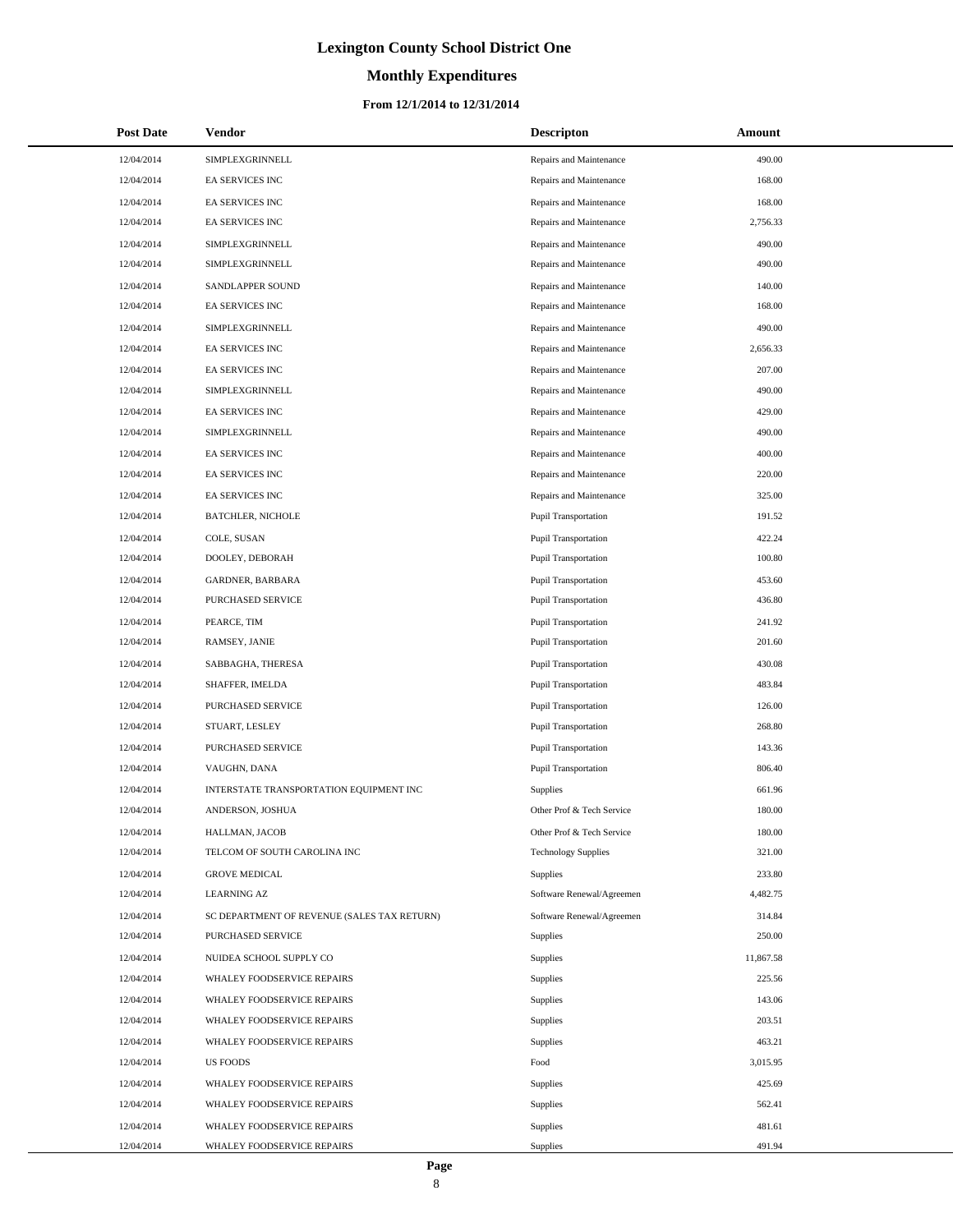# **Monthly Expenditures**

| Post Date  | Vendor                                          | <b>Descripton</b>         | Amount   |
|------------|-------------------------------------------------|---------------------------|----------|
| 12/04/2014 | RUFUS ORNDUFF REF INC                           | Repairs and Maintenance   | 487.51   |
| 12/04/2014 | RUFUS ORNDUFF REF INC                           | Repairs and Maintenance   | 554.30   |
| 12/04/2014 | WHALEY FOODSERVICE REPAIRS                      | Supplies                  | 203.45   |
| 12/04/2014 | MACTASTIC LLC DBA MACTASTIC IREPAIR             | Pupil Activity            | 4,680.90 |
| 12/04/2014 | MACTASTIC LLC DBA MACTASTIC IREPAIR             | Pupil Activity            | 6,888.74 |
| 12/04/2014 | MACTASTIC LLC DBA MACTASTIC IREPAIR             | Pupil Activity            | 2,608.40 |
| 12/04/2014 | MACTASTIC LLC DBA MACTASTIC IREPAIR             | Pupil Activity            | 287.00   |
| 12/04/2014 | MACTASTIC LLC DBA MACTASTIC IREPAIR             | Pupil Activity            | 287.00   |
| 12/04/2014 | MACTASTIC LLC DBA MACTASTIC IREPAIR             | Pupil Activity            | 5,136.00 |
| 12/04/2014 | MACTASTIC LLC DBA MACTASTIC IREPAIR             | Pupil Activity            | 1,542.00 |
| 12/04/2014 | MACTASTIC LLC DBA MACTASTIC IREPAIR             | Pupil Activity            | 287.00   |
| 12/04/2014 | WARD'S NATURAL SCIENCE EST LLC                  | Pupil Activity            | 106.86   |
| 12/04/2014 | ADA BADMINTON AND TENNIS                        | Pupil Activity            | 835.00   |
| 12/04/2014 | WILSON AND ASSOCIATES                           | Pupil Activity            | 400.00   |
| 12/04/2014 | <b>BSN SPORTS INC</b>                           | Pupil Activity            | 641.04   |
| 12/04/2014 | <b>BSN SPORTS INC</b>                           | Pupil Activity            | 159.68   |
| 12/04/2014 | WHITE KNOLL MIDDLE SCHOOL                       | Pupil Activity            | 557.52   |
| 12/04/2014 | <b>PURCHASED SERVICE</b>                        | Pupil Activity            | 192.42   |
| 12/04/2014 | <b>CAPITOL TOURS</b>                            | Pupil Activity            | 945.00   |
| 12/05/2014 | VC3 INC                                         | Software Renewal/Agreemen | 1,200.00 |
| 12/05/2014 | US INK AND TONER INC                            | Supplies                  | 496.36   |
| 12/05/2014 | FORMS AND SUPPLY INC (FSI)                      | Supplies                  | 121.72   |
| 12/05/2014 | US INK AND TONER INC                            | Supplies                  | 581.20   |
| 12/05/2014 | SOUTHERN ACCOUNTING SYSTEMS (SAS)               | Printing and Binding      | 591.10   |
| 12/05/2014 | <b>ANOTHER PRINTER</b>                          | Printing and Binding      | 113.96   |
| 12/05/2014 | LEXINGTON CHAMBER OF COMMERCE                   | Dues and Fees             | 680.00   |
| 12/05/2014 | ASSOC SCHOOL BUSINESS OFFICIALS INTERNAT'L ASBO | Dues and Fees             | 219.00   |
| 12/05/2014 | LCJMWANDSC (LEX CTY JOINT WATER AND SEWER COMMI | <b>Public Utilities</b>   | 147.41   |
| 12/05/2014 | TOWN OF LEXINGTON                               | <b>Public Utilities</b>   | 679.73   |
| 12/05/2014 | LCJMWANDSC (LEX CTY JOINT WATER AND SEWER COMMI | <b>Public Utilities</b>   | 3,298.71 |
| 12/05/2014 | TOWN OF LEXINGTON                               | <b>Public Utilities</b>   | 6,038.08 |
| 12/05/2014 | TOWN OF LEXINGTON                               | <b>Public Utilities</b>   | 1,948.93 |
| 12/05/2014 | LCJMWANDSC (LEX CTY JOINT WATER AND SEWER COMMI | <b>Public Utilities</b>   | 1,448.49 |
| 12/05/2014 | LCJMWANDSC (LEX CTY JOINT WATER AND SEWER COMMI | <b>Public Utilities</b>   | 1,271.04 |
| 12/05/2014 | TOWN OF LEXINGTON                               | <b>Public Utilities</b>   | 334.08   |
| 12/05/2014 | TOWN OF LEXINGTON                               | <b>Public Utilities</b>   | 1,173.34 |
| 12/05/2014 | LCJMWANDSC (LEX CTY JOINT WATER AND SEWER COMMI | <b>Public Utilities</b>   | 1,940.72 |
| 12/05/2014 | LCJMWANDSC (LEX CTY JOINT WATER AND SEWER COMMI | <b>Public Utilities</b>   | 2,072.07 |
| 12/05/2014 | LCJMWANDSC (LEX CTY JOINT WATER AND SEWER COMMI | <b>Public Utilities</b>   | 8,133.23 |
| 12/05/2014 | TOWN OF LEXINGTON                               | <b>Public Utilities</b>   | 1,466.05 |
| 12/05/2014 | LCJMWANDSC (LEX CTY JOINT WATER AND SEWER COMMI | <b>Public Utilities</b>   | 617.16   |
| 12/05/2014 | LCJMWANDSC (LEX CTY JOINT WATER AND SEWER COMMI | <b>Public Utilities</b>   | 584.30   |
| 12/05/2014 | TOWN OF LEXINGTON                               | <b>Public Utilities</b>   | 778.29   |
| 12/05/2014 | LCJMWANDSC (LEX CTY JOINT WATER AND SEWER COMMI | <b>Public Utilities</b>   | 667.66   |
| 12/05/2014 | TOWN OF LEXINGTON                               | <b>Public Utilities</b>   | 879.08   |
| 12/05/2014 | LCJMWANDSC (LEX CTY JOINT WATER AND SEWER COMMI | <b>Public Utilities</b>   | 782.28   |
| 12/05/2014 | TOWN OF LEXINGTON                               | <b>Public Utilities</b>   | 1,062.03 |
| 12/05/2014 | LCJMWANDSC (LEX CTY JOINT WATER AND SEWER COMMI | <b>Public Utilities</b>   | 1,838.55 |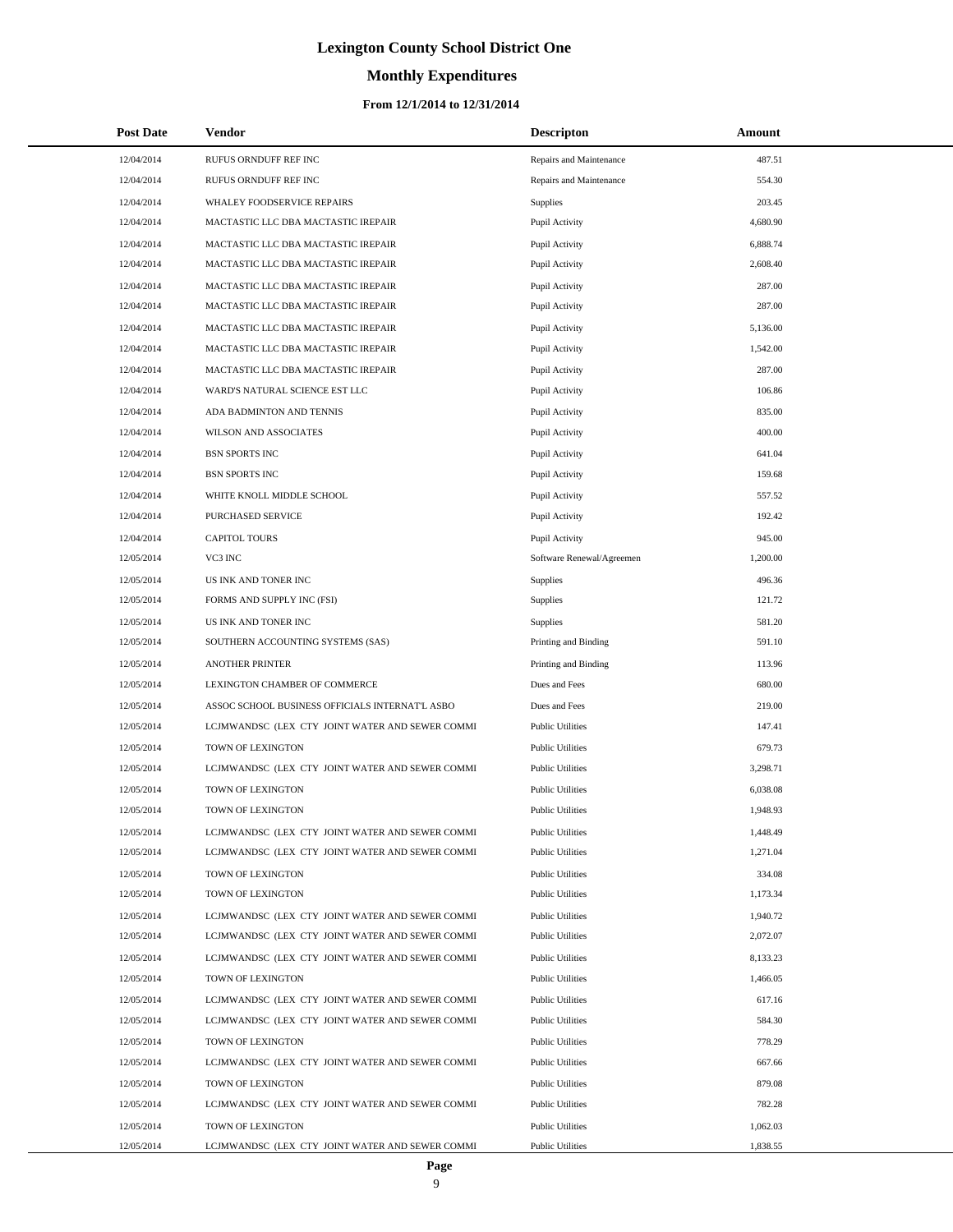# **Monthly Expenditures**

| <b>Post Date</b> | Vendor                                            | <b>Descripton</b>          | Amount     |
|------------------|---------------------------------------------------|----------------------------|------------|
| 12/05/2014       | LCJMWANDSC (LEX CTY JOINT WATER AND SEWER COMMI   | <b>Public Utilities</b>    | 3,139.63   |
| 12/05/2014       | LCJMWANDSC (LEX CTY JOINT WATER AND SEWER COMMI   | <b>Public Utilities</b>    | 897.50     |
| 12/05/2014       | LCJMWANDSC (LEX CTY JOINT WATER AND SEWER COMMI   | <b>Public Utilities</b>    | 636.63     |
| 12/05/2014       | TOWN OF LEXINGTON                                 | <b>Public Utilities</b>    | 551.29     |
| 12/05/2014       | LCJMWANDSC (LEX CTY JOINT WATER AND SEWER COMMI   | <b>Public Utilities</b>    | 215.00     |
| 12/05/2014       | TOWN OF LEXINGTON                                 | <b>Public Utilities</b>    | 569.08     |
| 12/05/2014       | TOWN OF LEXINGTON                                 | <b>Public Utilities</b>    | 2,524.76   |
| 12/05/2014       | TOWN OF LEXINGTON                                 | <b>Public Utilities</b>    | 2,343.65   |
| 12/05/2014       | TOWN OF LEXINGTON                                 | <b>Public Utilities</b>    | 5,275.87   |
| 12/05/2014       | LCJMWANDSC (LEX CTY JOINT WATER AND SEWER COMMI   | <b>Public Utilities</b>    | 1,480.00   |
| 12/05/2014       | <b>NEWZ GROUP</b>                                 | Other Prof & Tech Service  | 580.00     |
| 12/05/2014       | TELCOM OF SOUTH CAROLINA INC                      | <b>Technology Supplies</b> | 149.80     |
| 12/05/2014       | TELCOM OF SOUTH CAROLINA INC                      | <b>Technology Supplies</b> | 149.80     |
| 12/05/2014       | VIRTUAL ENTERPRISES INTERNATL                     | Other Prof & Tech Service  | 625.00     |
| 12/05/2014       | GS2 ENGINEERING AND ENVIRONMENTAL CONSULTANTS INC | Improv Other Than Bldg     | 1,570.00   |
| 12/05/2014       | MONROE CONSTRUCTION CO LLC                        | Improv Other Than Bldg     | 430,173.47 |
| 12/05/2014       | DNB ELECTRIC INC                                  | Repairs and Maintenance    | 12,650.00  |
| 12/05/2014       | CONTRACT CONSTRUCTION INC                         | <b>Building</b>            | 84,768.72  |
| 12/05/2014       | <b>DIETARY EQUIPMENT</b>                          | Building                   | 24,430.54  |
| 12/05/2014       | <b>GOLD MECHANICAL INC</b>                        | <b>Building</b>            | 31,595.98  |
| 12/05/2014       | F&D ELECTRICAL CONTRACTORS INC                    | Building                   | 88,044.56  |
| 12/05/2014       | W B GUIMARIN AND COMPANY INC                      | <b>Building</b>            | 64,566.00  |
| 12/05/2014       | RUFUS ORNDUFF REF INC                             | Repairs and Maintenance    | 301.41     |
| 12/05/2014       | <b>US FOODS</b>                                   | <b>Supplies</b>            | 777.65     |
| 12/05/2014       | <b>US FOODS</b>                                   | Food                       | 16,006.35  |
| 12/05/2014       | EARTHGRAINS BAKING COMPANIES INC                  | <b>Bread</b>               | 307.50     |
| 12/05/2014       | BORDEN DAIRY CO OF SC LLC                         | Milk                       | 490.74     |
| 12/05/2014       | SENN BROTHERS INC                                 | Produce                    | 482.54     |
| 12/05/2014       | RUFUS ORNDUFF REF INC                             | Repairs and Maintenance    | 103.13     |
| 12/05/2014       | <b>US FOODS</b>                                   | Supplies                   | 285.99     |
| 12/05/2014       | US FOODS                                          | Food                       | 3,543.19   |
| 12/05/2014       | EARTHGRAINS BAKING COMPANIES INC                  | <b>Bread</b>               | 111.25     |
| 12/05/2014       | BORDEN DAIRY CO OF SC LLC                         | Milk                       | 463.67     |
| 12/05/2014       | SENN BROTHERS INC                                 | Produce                    | 596.70     |
| 12/05/2014       | <b>US FOODS</b>                                   | Supplies                   | 387.77     |
| 12/05/2014       | <b>US FOODS</b>                                   | Food                       | 10,900.39  |
| 12/05/2014       | BORDEN DAIRY CO OF SC LLC                         | Milk                       | 254.13     |
| 12/05/2014       | HERSHEYS ICE CREAM                                | Milk                       | 243.84     |
| 12/05/2014       | SENN BROTHERS INC                                 | Produce                    | 602.35     |
| 12/05/2014       | RUFUS ORNDUFF REF INC                             | Repairs and Maintenance    | 932.94     |
| 12/05/2014       | <b>US FOODS</b>                                   | Supplies                   | 887.57     |
| 12/05/2014       | <b>US FOODS</b>                                   | Food                       | 3,282.03   |
| 12/05/2014       | EARTHGRAINS BAKING COMPANIES INC                  | <b>Bread</b>               | 135.00     |
| 12/05/2014       | BORDEN DAIRY CO OF SC LLC                         | Milk                       | 774.53     |
| 12/05/2014       | SENN BROTHERS INC                                 | Produce                    | 532.86     |
| 12/05/2014       | <b>US FOODS</b>                                   | Supplies                   | 274.11     |
| 12/05/2014       | <b>US FOODS</b>                                   | Food                       | 5,986.74   |
| 12/05/2014       | BORDEN DAIRY CO OF SC LLC                         | Milk                       | 717.83     |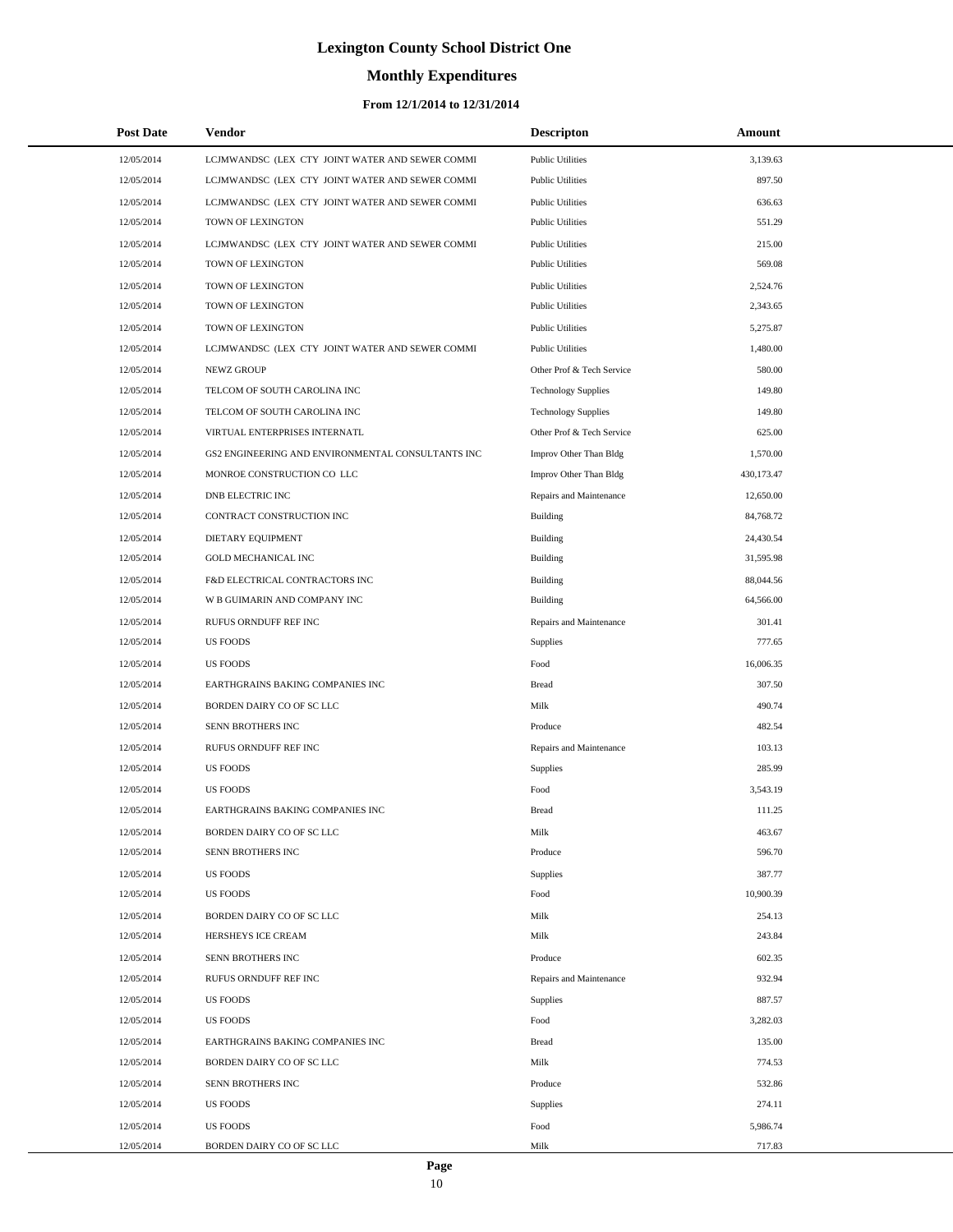# **Monthly Expenditures**

### **From 12/1/2014 to 12/31/2014**

| <b>Post Date</b> | Vendor                           | <b>Descripton</b>       | Amount    |
|------------------|----------------------------------|-------------------------|-----------|
| 12/05/2014       | HERSHEYS ICE CREAM               | Milk                    | 226.08    |
| 12/05/2014       | SENN BROTHERS INC                | Produce                 | 572.43    |
| 12/05/2014       | <b>US FOODS</b>                  | Supplies                | 567.50    |
| 12/05/2014       | <b>US FOODS</b>                  | Food                    | 7,337.95  |
| 12/05/2014       | BORDEN DAIRY CO OF SC LLC        | Milk                    | 1,232.57  |
| 12/05/2014       | SENN BROTHERS INC                | Produce                 | 922.35    |
| 12/05/2014       | <b>US FOODS</b>                  | Food                    | 1,934.55  |
| 12/05/2014       | BORDEN DAIRY CO OF SC LLC        | Milk                    | 220.33    |
| 12/05/2014       | SENN BROTHERS INC                | Produce                 | 246.54    |
| 12/05/2014       | <b>US FOODS</b>                  | Supplies                | 669.00    |
| 12/05/2014       | <b>US FOODS</b>                  | Food                    | 5,369.43  |
| 12/05/2014       | BORDEN DAIRY CO OF SC LLC        | Milk                    | 334.87    |
| 12/05/2014       | SENN BROTHERS INC                | Produce                 | 654.52    |
| 12/05/2014       | <b>US FOODS</b>                  | Supplies                | 390.64    |
| 12/05/2014       | <b>US FOODS</b>                  | Food                    | 4,168.96  |
| 12/05/2014       | BORDEN DAIRY CO OF SC LLC        | Milk                    | 719.03    |
| 12/05/2014       | SENN BROTHERS INC                | Produce                 | 225.00    |
| 12/05/2014       | RUFUS ORNDUFF REF INC            | Repairs and Maintenance | 320.02    |
| 12/05/2014       | <b>US FOODS</b>                  | Supplies                | 857.87    |
| 12/05/2014       | <b>US FOODS</b>                  | Food                    | 4,994.64  |
| 12/05/2014       | BORDEN DAIRY CO OF SC LLC        | Milk                    | 1,052.34  |
| 12/05/2014       | SENN BROTHERS INC                | Produce                 | 538.48    |
| 12/05/2014       | RUFUS ORNDUFF REF INC            | Repairs and Maintenance | 200.73    |
| 12/05/2014       | <b>US FOODS</b>                  | Supplies                | 1,005.18  |
| 12/05/2014       | <b>US FOODS</b>                  | Food                    | 3,670.18  |
| 12/05/2014       | BORDEN DAIRY CO OF SC LLC        | Milk                    | 522.02    |
| 12/05/2014       | SENN BROTHERS INC                | Produce                 | 443.04    |
| 12/05/2014       | <b>US FOODS</b>                  | Supplies                | 490.71    |
| 12/05/2014       | <b>US FOODS</b>                  | Food                    | 3,621.21  |
| 12/05/2014       | BORDEN DAIRY CO OF SC LLC        | Milk                    | 832.66    |
| 12/05/2014       | SENN BROTHERS INC                | Produce                 | 1,019.10  |
| 12/05/2014       | <b>US FOODS</b>                  | Supplies                | 190.15    |
| 12/05/2014       | <b>US FOODS</b>                  | Food                    | 5,141.37  |
| 12/05/2014       | BORDEN DAIRY CO OF SC LLC        | Milk                    | 670.59    |
| 12/05/2014       | SENN BROTHERS INC                | Produce                 | 438.29    |
| 12/05/2014       | RUFUS ORNDUFF REF INC            | Repairs and Maintenance | 586.25    |
| 12/05/2014       | <b>US FOODS</b>                  | Supplies                | 789.04    |
| 12/05/2014       | <b>US FOODS</b>                  | Food                    | 18,899.12 |
| 12/05/2014       | EARTHGRAINS BAKING COMPANIES INC | <b>Bread</b>            | 296.25    |
| 12/05/2014       | BORDEN DAIRY CO OF SC LLC        | Milk                    | 929.49    |
| 12/05/2014       | SENN BROTHERS INC                | Produce                 | 838.10    |
| 12/05/2014       | RUFUS ORNDUFF REF INC            | Repairs and Maintenance | 3,693.46  |
| 12/05/2014       | <b>US FOODS</b>                  | Supplies                | 516.22    |
| 12/05/2014       | <b>US FOODS</b>                  | Food                    | 2,871.66  |
| 12/05/2014       | BORDEN DAIRY CO OF SC LLC        | Milk                    | 158.38    |
| 12/05/2014       | SENN BROTHERS INC                | Produce                 | 571.38    |
| 12/05/2014       | RUFUS ORNDUFF REF INC            | Repairs and Maintenance | 137.50    |
| 12/05/2014       | US FOODS                         | Supplies                | 441.16    |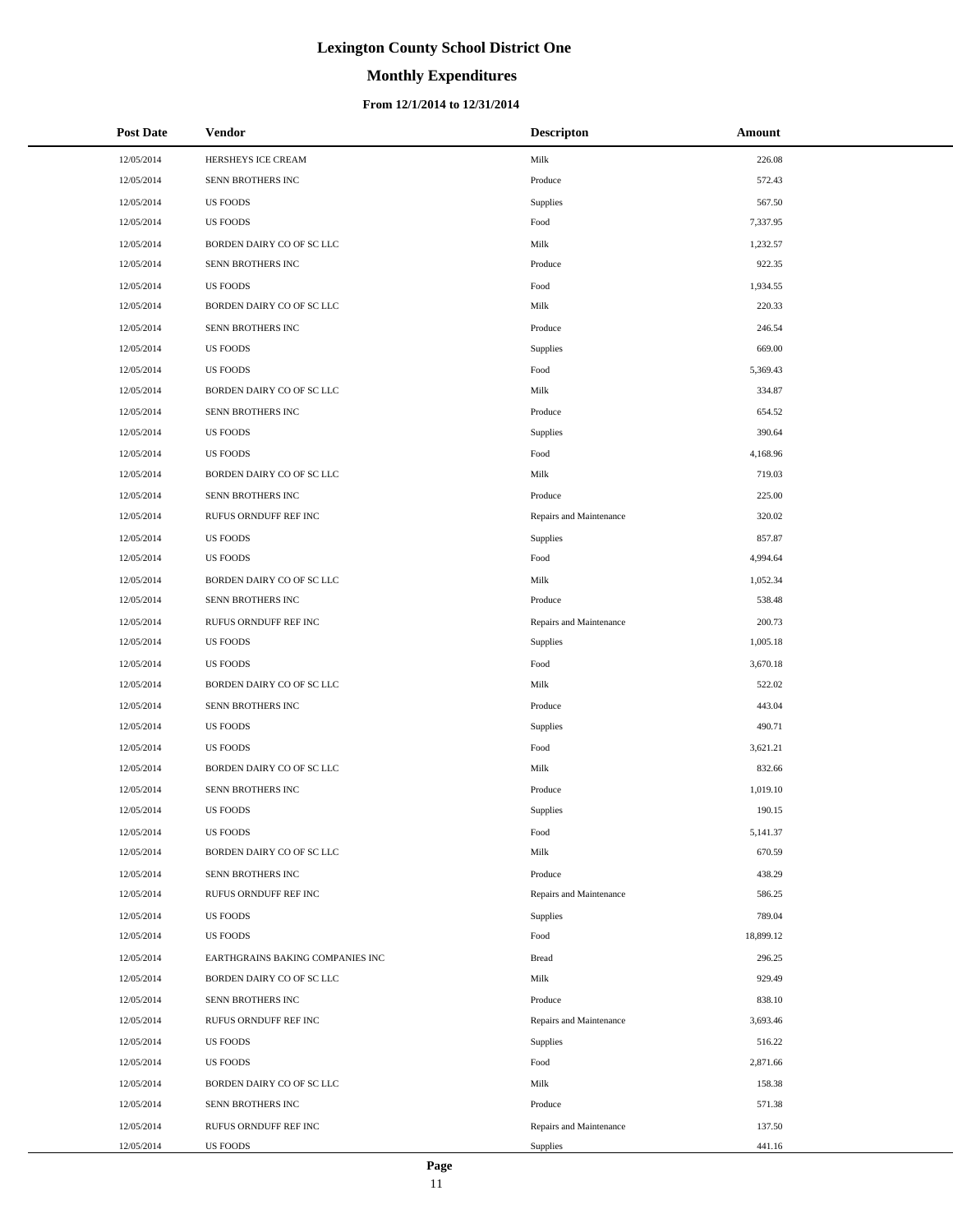# **Monthly Expenditures**

| <b>Post Date</b> | <b>Vendor</b>                    | <b>Descripton</b>             | Amount   |
|------------------|----------------------------------|-------------------------------|----------|
| 12/05/2014       | <b>US FOODS</b>                  | Food                          | 7,586.38 |
| 12/05/2014       | BORDEN DAIRY CO OF SC LLC        | Milk                          | 685.91   |
| 12/05/2014       | SENN BROTHERS INC                | Produce                       | 715.71   |
| 12/05/2014       | <b>US FOODS</b>                  | Supplies                      | 297.33   |
| 12/05/2014       | <b>US FOODS</b>                  | Food                          | 5,182.46 |
| 12/05/2014       | BORDEN DAIRY CO OF SC LLC        | Milk                          | 675.83   |
| 12/05/2014       | SENN BROTHERS INC                | Produce                       | 358.94   |
| 12/05/2014       | <b>US FOODS</b>                  | Supplies                      | 333.24   |
| 12/05/2014       | <b>US FOODS</b>                  | Food                          | 1,794.97 |
| 12/05/2014       | BORDEN DAIRY CO OF SC LLC        | Milk                          | 444.60   |
| 12/05/2014       | SENN BROTHERS INC                | Produce                       | 552.09   |
| 12/05/2014       | <b>US FOODS</b>                  | Supplies                      | 652.16   |
| 12/05/2014       | <b>US FOODS</b>                  | Food                          | 3,750.66 |
| 12/05/2014       | BORDEN DAIRY CO OF SC LLC        | Milk                          | 912.47   |
| 12/05/2014       | SENN BROTHERS INC                | Produce                       | 640.13   |
| 12/05/2014       | <b>US FOODS</b>                  | Supplies                      | 345.65   |
| 12/05/2014       | <b>US FOODS</b>                  | Food                          | 6,372.68 |
| 12/05/2014       | EARTHGRAINS BAKING COMPANIES INC | <b>Bread</b>                  | 132.50   |
| 12/05/2014       | BORDEN DAIRY CO OF SC LLC        | Milk                          | 127.08   |
| 12/05/2014       | HERSHEYS ICE CREAM               | Milk                          | 1,037.84 |
| 12/05/2014       | SENN BROTHERS INC                | Produce                       | 745.85   |
| 12/05/2014       | <b>US FOODS</b>                  | Supplies                      | 591.49   |
| 12/05/2014       | <b>US FOODS</b>                  | Food                          | 3,308.69 |
| 12/05/2014       | BORDEN DAIRY CO OF SC LLC        | Milk                          | 590.01   |
| 12/05/2014       | HERSHEYS ICE CREAM               | Milk                          | 267.56   |
| 12/05/2014       | SENN BROTHERS INC                | Produce                       | 589.38   |
| 12/05/2014       | US FOODS                         | Supplies                      | 382.27   |
| 12/05/2014       | <b>US FOODS</b>                  | Food                          | 6,862.00 |
| 12/05/2014       | BORDEN DAIRY CO OF SC LLC        | Milk                          | 329.36   |
| 12/05/2014       | SENN BROTHERS INC                | Produce                       | 400.93   |
| 12/05/2014       | US FOODS                         | Supplies                      | 366.40   |
| 12/05/2014       | <b>US FOODS</b>                  | Food                          | 5,124.79 |
| 12/05/2014       | BORDEN DAIRY CO OF SC LLC        | Milk                          | 870.97   |
| 12/05/2014       | SENN BROTHERS INC                | Produce                       | 1,325.96 |
| 12/05/2014       | <b>US FOODS</b>                  | Supplies                      | 356.11   |
| 12/05/2014       | <b>US FOODS</b>                  | Food                          | 6,201.75 |
| 12/05/2014       | BORDEN DAIRY CO OF SC LLC        | Milk                          | 1,156.10 |
| 12/05/2014       | HERSHEYS ICE CREAM               | Milk                          | 241.96   |
| 12/05/2014       | SENN BROTHERS INC                | Produce                       | 907.67   |
| 12/05/2014       | <b>US FOODS</b>                  | Commodity Distribution Charge | $-4.24$  |
| 12/05/2014       | RUFUS ORNDUFF REF INC            | Repairs and Maintenance       | 610.13   |
| 12/05/2014       | <b>US FOODS</b>                  | Supplies                      | 406.58   |
| 12/05/2014       | <b>US FOODS</b>                  | Food                          | 3,149.15 |
| 12/05/2014       | BORDEN DAIRY CO OF SC LLC        | Milk                          | 511.90   |
| 12/05/2014       | HERSHEYS ICE CREAM               | Milk                          | 395.10   |
| 12/05/2014       | SENN BROTHERS INC                | Produce                       | 509.69   |
| 12/05/2014       | RUFUS ORNDUFF REF INC            | Repairs and Maintenance       | 449.07   |
| 12/05/2014       | US FOODS                         | Supplies                      | 301.48   |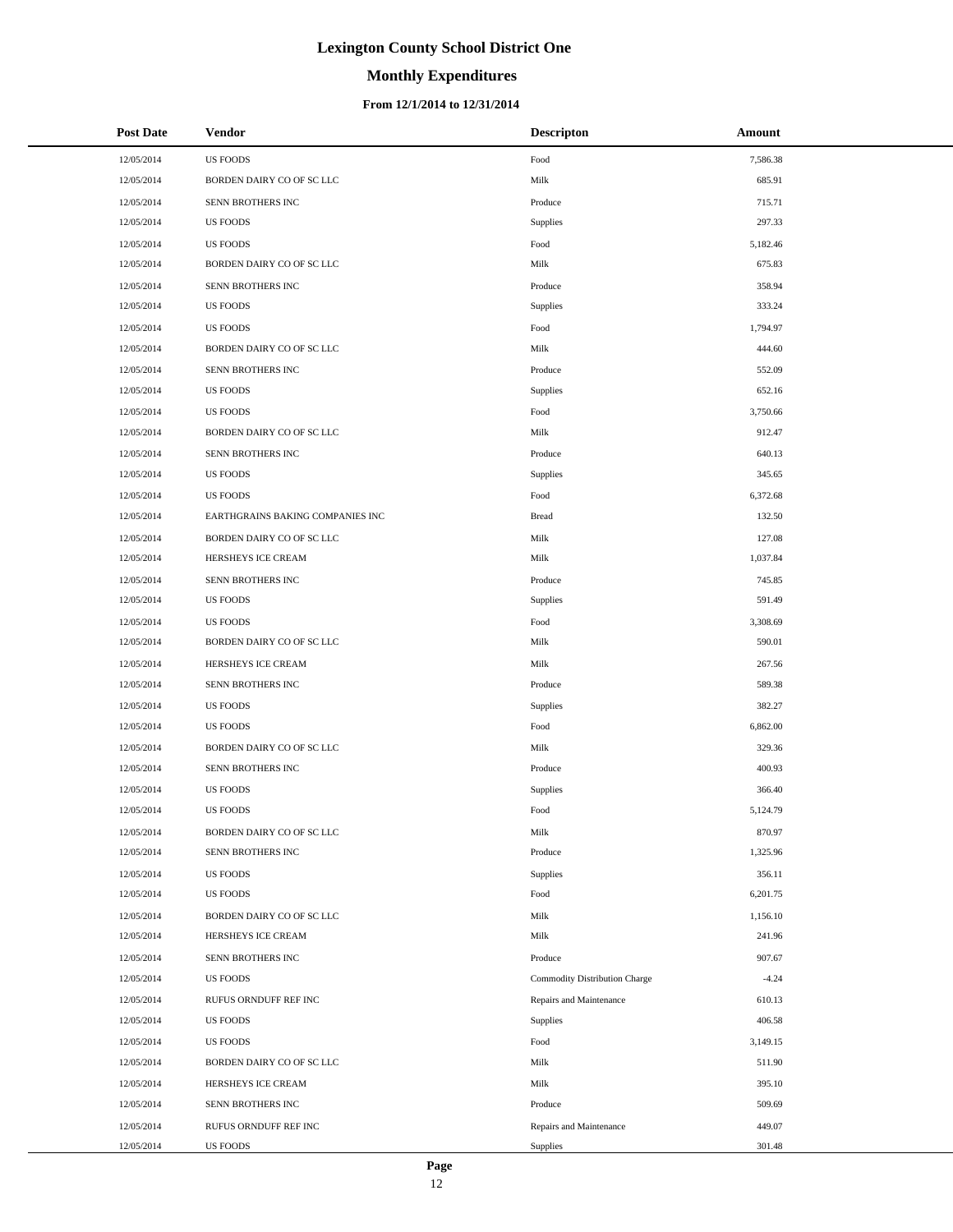# **Monthly Expenditures**

| <b>Post Date</b> | <b>Vendor</b>                       | <b>Descripton</b>       | Amount    |
|------------------|-------------------------------------|-------------------------|-----------|
| 12/05/2014       | <b>US FOODS</b>                     | Food                    | 2,442.37  |
| 12/05/2014       | BORDEN DAIRY CO OF SC LLC           | Milk                    | 796.88    |
| 12/05/2014       | SENN BROTHERS INC                   | Produce                 | 632.51    |
| 12/05/2014       | RUFUS ORNDUFF REF INC               | Repairs and Maintenance | 189.20    |
| 12/05/2014       | <b>US FOODS</b>                     | Supplies                | 831.50    |
| 12/05/2014       | <b>US FOODS</b>                     | Food                    | 4,484.54  |
| 12/05/2014       | EARTHGRAINS BAKING COMPANIES INC    | <b>Bread</b>            | 116.75    |
| 12/05/2014       | BORDEN DAIRY CO OF SC LLC           | Milk                    | 840.95    |
| 12/05/2014       | HERSHEYS ICE CREAM                  | Milk                    | 239.12    |
| 12/05/2014       | SENN BROTHERS INC                   | Produce                 | 741.48    |
| 12/05/2014       | <b>US FOODS</b>                     | Supplies                | 517.78    |
| 12/05/2014       | <b>US FOODS</b>                     | Food                    | 6,452.27  |
| 12/05/2014       | BORDEN DAIRY CO OF SC LLC           | Milk                    | 445.73    |
| 12/05/2014       | HERSHEYS ICE CREAM                  | Milk                    | 382.58    |
| 12/05/2014       | SENN BROTHERS INC                   | Produce                 | 855.01    |
| 12/05/2014       | RUFUS ORNDUFF REF INC               | Repairs and Maintenance | 103.13    |
| 12/05/2014       | <b>US FOODS</b>                     | Supplies                | 884.86    |
| 12/05/2014       | <b>US FOODS</b>                     | Food                    | 16,772.10 |
| 12/05/2014       | BORDEN DAIRY CO OF SC LLC           | Milk                    | 335.48    |
| 12/05/2014       | SENN BROTHERS INC                   | Produce                 | 624.62    |
| 12/05/2014       | <b>US FOODS</b>                     | Food                    | 1,830.29  |
| 12/05/2014       | BORDEN DAIRY CO OF SC LLC           | Milk                    | 327.31    |
| 12/05/2014       | SENN BROTHERS INC                   | Produce                 | 223.26    |
| 12/05/2014       | ALSCO INC                           | Supplies                | 893.45    |
| 12/05/2014       | <b>US FOODS</b>                     | Supplies                | 653.50    |
| 12/05/2014       | <b>US FOODS</b>                     | Food                    | 1,578.27  |
| 12/05/2014       | MACTASTIC LLC DBA MACTASTIC IREPAIR | Pupil Activity          | 287.00    |
| 12/05/2014       | MACTASTIC LLC DBA MACTASTIC IREPAIR | Pupil Activity          | 1,542.00  |
| 12/05/2014       | FORMS AND SUPPLY INC (FSI)          | Pupil Activity          | 2,334.47  |
| 12/05/2014       | <b>BSN SPORTS INC</b>               | Pupil Activity          | 507.14    |
| 12/05/2014       | MERIDIAN PRINTING AND PROMOTIONS    | Pupil Activity          | 569.24    |
| 12/05/2014       | MERIDIAN PRINTING AND PROMOTIONS    | Pupil Activity          | 337.05    |
| 12/08/2014       | <b>NASCO</b>                        | Supplies                | 494.75    |
| 12/08/2014       | PINE PRESS OF LEXINGTON INC         | Printing and Binding    | 300.64    |
| 12/08/2014       | J O'BRIEN CO                        | Supplies                | 314.09    |
| 12/08/2014       | DIGITAL OFFICE SOLUTIONS INC        | Supplies                | 266.97    |
| 12/08/2014       | DIGITAL OFFICE SOLUTIONS INC        | Supplies                | 692.83    |
| 12/08/2014       | PURCHASED SERVICE                   | Travel                  | 315.84    |
| 12/08/2014       | DIGITAL OFFICE SOLUTIONS INC        | Supplies                | 106.47    |
| 12/08/2014       | PURCHASED SERVICE                   | Travel                  | 128.36    |
| 12/08/2014       | PURCHASED SERVICE                   | Travel                  | 323.50    |
| 12/08/2014       | SOUTHEAST INDUSTRIAL EQUIPMENT      | Repairs and Maintenance | 192.50    |
| 12/08/2014       | MANSFIELD OIL CO                    | Supplies-Maintenace     | 5,134.76  |
| 12/08/2014       | DAKTRONICS INC                      | Supplies-Maintenace     | 695.50    |
| 12/08/2014       | SUBURBAN PROPANE                    | Energy                  | 136.54    |
| 12/08/2014       | <b>BARNES PROPANE</b>               | Energy                  | 522.78    |
| 12/08/2014       | EA SERVICES INC                     | Repairs and Maintenance | 888.00    |
| 12/08/2014       | SIMPLEXGRINNELL                     | Repairs and Maintenance | 250.00    |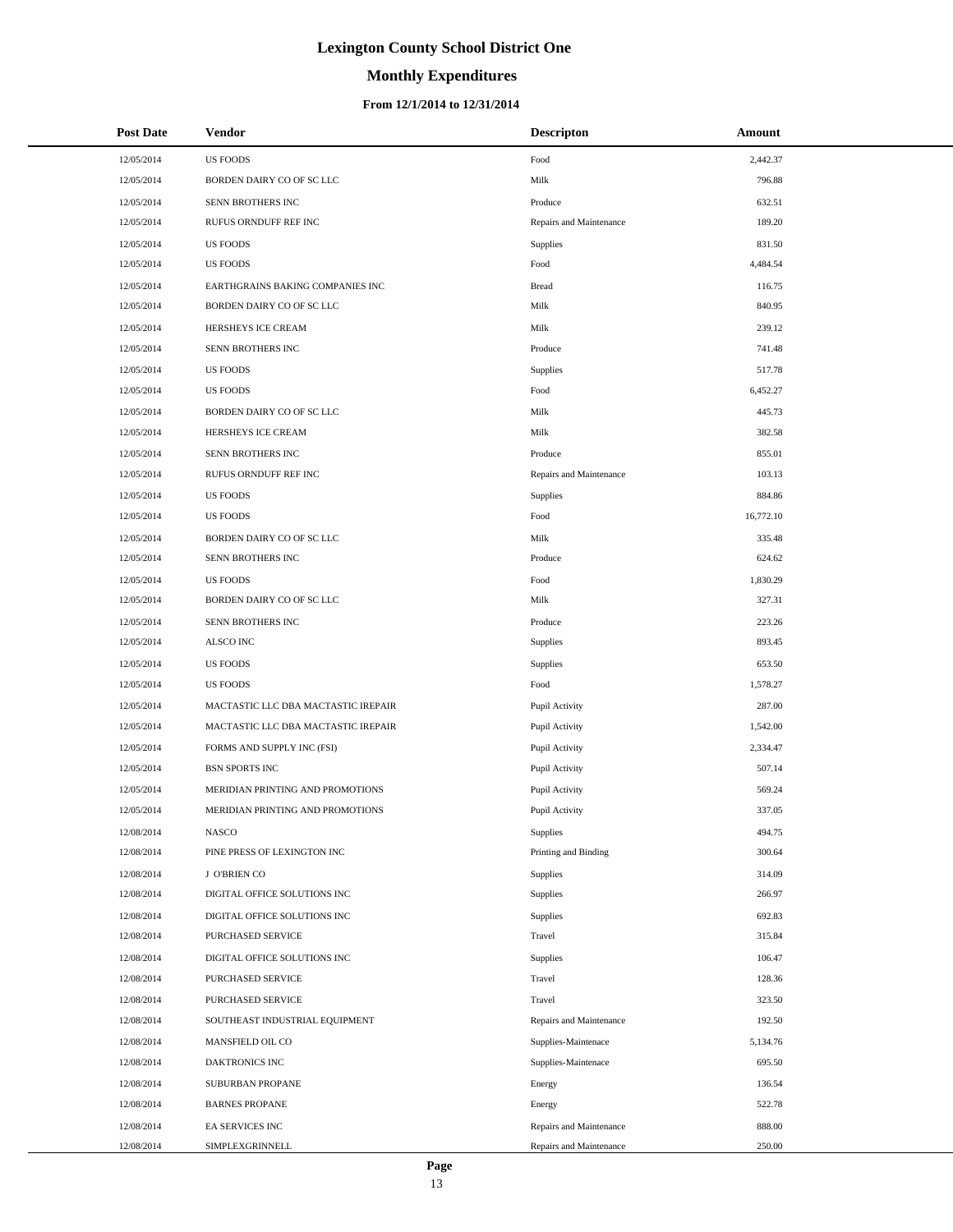# **Monthly Expenditures**

### **From 12/1/2014 to 12/31/2014**

| <b>Post Date</b> | Vendor                                             | <b>Descripton</b>          | Amount     |
|------------------|----------------------------------------------------|----------------------------|------------|
| 12/08/2014       | REBEL YELL INC                                     | Supplies-Maintenace        | 219.35     |
| 12/08/2014       | <b>WW GRAINGER</b>                                 | Supplies-Maintenace        | 888.87     |
| 12/08/2014       | CITY OF CAYCE                                      | <b>Public Utilities</b>    | 5,406.86   |
| 12/08/2014       | <b>CITY OF CAYCE</b>                               | <b>Public Utilities</b>    | 5,147.38   |
| 12/08/2014       | CITY OF WEST COLUMBIA WATER COLLECTION DIVISION    | <b>Public Utilities</b>    | 920.50     |
| 12/08/2014       | GECP (GENERAL ELECTRIC)                            | Supplies-Maintenace        | 308.00     |
| 12/08/2014       | WINGARD'S NURSERY                                  | Supplies-Maintenace        | 278.18     |
| 12/08/2014       | JANEICE PRODUCTS CO INC                            | Supplies-Maintenace        | 350.53     |
| 12/08/2014       | SIMPLEXGRINNELL                                    | Repairs and Maintenance    | 390.00     |
| 12/08/2014       | STATE DEPARTMENT OF EDUCATION LEX DIST ONEBUS SHOP | Pupil Transportation       | 8,636.35   |
| 12/08/2014       | MARTHERS, BRANNON W                                | Other Prof & Tech Service  | 180.00     |
| 12/08/2014       | CANNON, WALLACE C                                  | Other Prof & Tech Service  | 360.00     |
| 12/08/2014       | WILFONG, MICHAEL BRIAN                             | Other Prof & Tech Service  | 120.00     |
| 12/08/2014       | AMICK, DANIEL                                      | Other Prof & Tech Service  | 120.00     |
| 12/08/2014       | SNUFFER, ROBERT                                    | Other Prof & Tech Service  | 120.00     |
| 12/08/2014       | WILFONG, MICHAEL BRIAN                             | Other Prof & Tech Service  | 120.00     |
| 12/08/2014       | MARTHERS, BRANNON W                                | Other Prof & Tech Service  | 120.00     |
| 12/08/2014       | EASTMAN, JAMES ALLEN                               | Other Prof & Tech Service  | 180.00     |
| 12/08/2014       | HINZ, BRIAN E                                      | Other Prof & Tech Service  | 180.00     |
| 12/08/2014       | <b>BLACK, CALEB JAMES</b>                          | Other Prof & Tech Service  | 120.00     |
| 12/08/2014       | AMICK, DANIEL                                      | Other Prof & Tech Service  | 180.00     |
| 12/08/2014       | PADULA, JOHN MATTHEW                               | Other Prof & Tech Service  | 180.00     |
| 12/08/2014       | PURCHASED SERVICE                                  | Travel                     | 148.00     |
| 12/08/2014       | PARKER'S OF LEXINGTON                              | Other Objects              | 139.64     |
| 12/08/2014       | DIGITAL OFFICE SOLUTIONS INC                       | Repairs and Maintenance    | 476.93     |
| 12/08/2014       | SUNGARD PUBLIC SECTOR INC                          | Software Renewal/Agreemen  | 3,858.48   |
| 12/08/2014       | DIGITAL OFFICE SOLUTIONS INC                       | Repairs and Maintenance    | 1,161.62   |
| 12/08/2014       | DIGITAL OFFICE SOLUTIONS INC                       | Repairs and Maintenance    | 860.77     |
| 12/08/2014       | <b>HEINEMANN</b>                                   | <b>Supplies</b>            | 1,925.00   |
| 12/08/2014       | SC DEPARTMENT OF REVENUE (SALES TAX RETURN)        | Supplies                   | 122.50     |
| 12/08/2014       | TOUCHMATH                                          | Supplies                   | 309.00     |
| 12/08/2014       | VIRTUAL ENTERPRISES INTERNATL                      | Other Prof & Tech Service  | 800.00     |
| 12/08/2014       | <b>CENGAGE LEARNING</b>                            | Supplies                   | 1,546.88   |
| 12/08/2014       | PURCHASED SERVICE                                  | Travel                     | 1,771.89   |
| 12/08/2014       | SC COUNCIL OF TEACHERS OF ENGLISH                  | Travel                     | 170.00     |
| 12/08/2014       | PURCHASED SERVICE                                  | Travel                     | 248.50     |
| 12/08/2014       | PURCHASED SERVICE                                  | Travel                     | 120.14     |
| 12/08/2014       | PURCHASED SERVICE                                  | Travel                     | 248.50     |
| 12/08/2014       | PURCHASED SERVICE                                  | Travel                     | 295.68     |
| 12/08/2014       | LEXINGTON COUNTY SCHOOL DIST 1                     | Pupil Transportation       | 509.64     |
| 12/08/2014       | PURCHASED SERVICE                                  | Travel                     | 1,649.92   |
| 12/08/2014       | PURCHASED SERVICE                                  | Travel                     | 1,468.25   |
| 12/08/2014       | SUNGARD PUBLIC SECTOR INC                          | Technology Equipment D F   | 427.20     |
| 12/08/2014       | <b>S&amp;ME INC</b>                                | Improv Other Than Bldg     | 6,300.00   |
| 12/08/2014       | NUIDEA SCHOOL SUPPLY CO                            | Supplies                   | 24,082.47  |
| 12/08/2014       | NUIDEA SCHOOL SUPPLY CO                            | Supplies                   | 101,992.13 |
| 12/08/2014       | APPLE INC                                          | <b>Technology Supplies</b> | 11,459.70  |
| 12/08/2014       | US INK AND TONER INC                               | Supplies                   | 507.50     |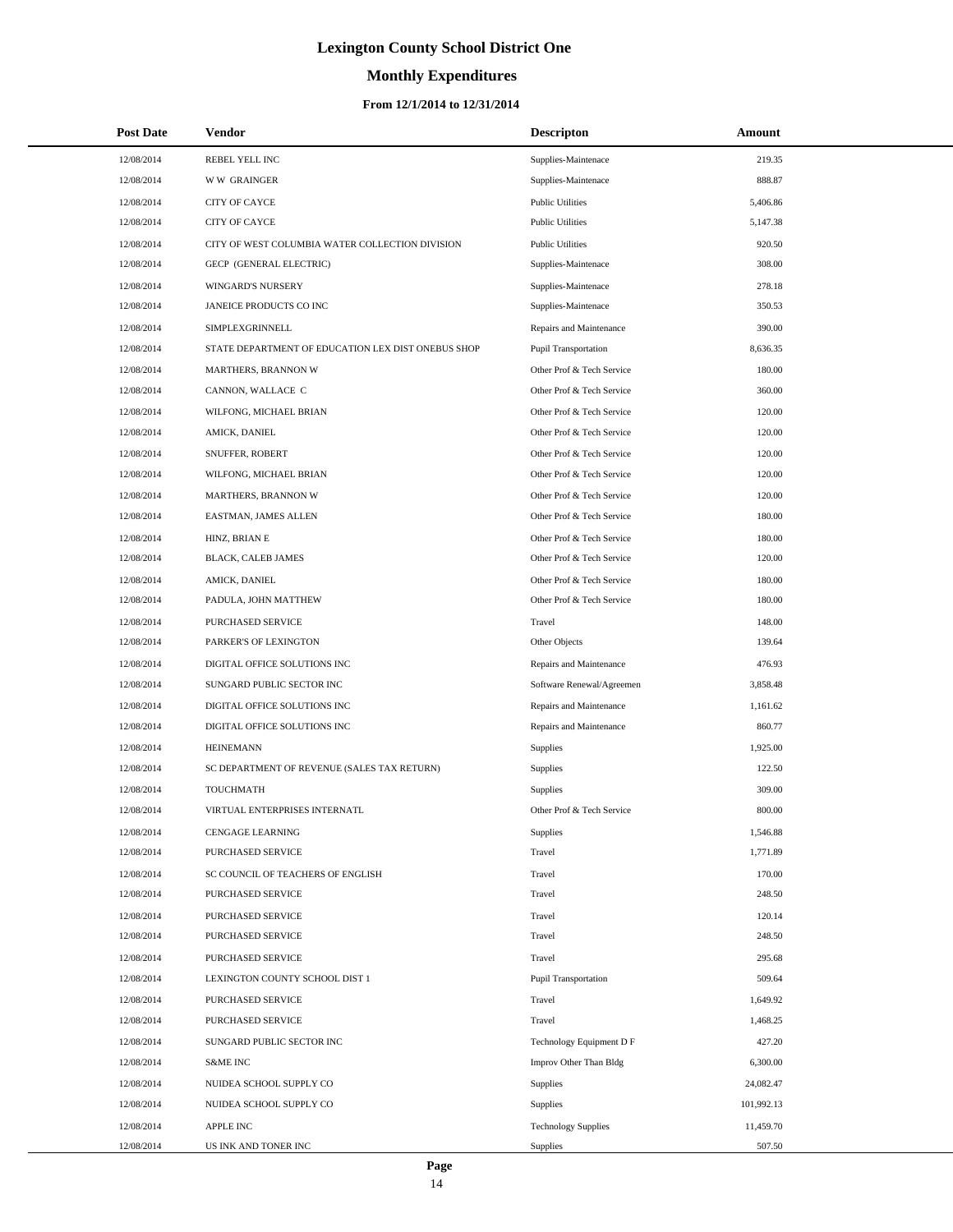# **Monthly Expenditures**

### **From 12/1/2014 to 12/31/2014**

| <b>Post Date</b> | <b>Vendor</b>                               | <b>Descripton</b>        | Amount   |
|------------------|---------------------------------------------|--------------------------|----------|
| 12/08/2014       | SC DEPARTMENT OF REVENUE (SALES TAX RETURN) | Sales Tax on Adult Meals | 2,813.10 |
| 12/08/2014       | RUFUS ORNDUFF REF INC                       | Repairs and Maintenance  | 532.64   |
| 12/08/2014       | <b>US FOODS</b>                             | <b>Supplies</b>          | 948.50   |
| 12/08/2014       | <b>US FOODS</b>                             | <b>Supplies</b>          | 342.90   |
| 12/08/2014       | RUFUS ORNDUFF REF INC                       | Repairs and Maintenance  | 206.25   |
| 12/08/2014       | <b>US FOODS</b>                             | Supplies                 | 714.90   |
| 12/08/2014       | <b>US FOODS</b>                             | <b>Supplies</b>          | 414.10   |
| 12/08/2014       | <b>US FOODS</b>                             | <b>Supplies</b>          | 520.76   |
| 12/08/2014       | RUFUS ORNDUFF REF INC                       | Repairs and Maintenance  | 193.36   |
| 12/08/2014       | <b>US FOODS</b>                             | Supplies                 | 314.61   |
| 12/08/2014       | <b>US FOODS</b>                             | <b>Supplies</b>          | 325.32   |
| 12/08/2014       | RUFUS ORNDUFF REF INC                       | Repairs and Maintenance  | 2,031.89 |
| 12/08/2014       | <b>US FOODS</b>                             | <b>Supplies</b>          | 579.62   |
| 12/08/2014       | <b>US FOODS</b>                             | Supplies                 | 424.65   |
| 12/08/2014       | RUFUS ORNDUFF REF INC                       | Repairs and Maintenance  | 806.24   |
| 12/08/2014       | <b>US FOODS</b>                             | Supplies                 | 727.58   |
| 12/08/2014       | <b>US FOODS</b>                             | <b>Supplies</b>          | 244.81   |
| 12/08/2014       | <b>US FOODS</b>                             | Supplies                 | 721.61   |
| 12/08/2014       | <b>US FOODS</b>                             | <b>Supplies</b>          | 392.94   |
| 12/08/2014       | RUFUS ORNDUFF REF INC                       | Repairs and Maintenance  | 103.13   |
| 12/08/2014       | <b>US FOODS</b>                             | <b>Supplies</b>          | 1,107.72 |
| 12/08/2014       | <b>US FOODS</b>                             | Supplies                 | 422.47   |
| 12/08/2014       | RUFUS ORNDUFF REF INC                       | Repairs and Maintenance  | 467.05   |
| 12/08/2014       | <b>US FOODS</b>                             | Supplies                 | 720.90   |
| 12/08/2014       | US INK AND TONER INC                        | <b>Supplies</b>          | 253.75   |
| 12/08/2014       | <b>US FOODS</b>                             | Supplies                 | 670.27   |
| 12/08/2014       | <b>US FOODS</b>                             | <b>Supplies</b>          | 264.92   |
| 12/08/2014       | RUFUS ORNDUFF REF INC                       | Repairs and Maintenance  | 659.84   |
| 12/08/2014       | RUFUS ORNDUFF REF INC                       | Repairs and Maintenance  | 103.13   |
| 12/08/2014       | <b>US FOODS</b>                             | Supplies                 | 434.37   |
| 12/08/2014       | <b>US FOODS</b>                             | <b>Supplies</b>          | 216.16   |
| 12/08/2014       | RUFUS ORNDUFF REF INC                       | Repairs and Maintenance  | 456.78   |
| 12/08/2014       | <b>US FOODS</b>                             | Supplies                 | 256.74   |
| 12/08/2014       | RUFUS ORNDUFF REF INC                       | Repairs and Maintenance  | 448.16   |
| 12/08/2014       | <b>US FOODS</b>                             | <b>Supplies</b>          | 692.15   |
| 12/08/2014       | <b>US FOODS</b>                             | <b>Supplies</b>          | 106.83   |
| 12/08/2014       | <b>US FOODS</b>                             | <b>Supplies</b>          | 137.64   |
| 12/08/2014       | <b>US FOODS</b>                             | <b>Supplies</b>          | 305.98   |
| 12/08/2014       | <b>US FOODS</b>                             | Supplies                 | 558.23   |
| 12/08/2014       | <b>US FOODS</b>                             | <b>Supplies</b>          | 267.11   |
| 12/08/2014       | <b>US FOODS</b>                             | Supplies                 | 1,198.44 |
| 12/08/2014       | <b>US FOODS</b>                             | Supplies                 | 230.88   |
| 12/08/2014       | MACTASTIC LLC DBA MACTASTIC IREPAIR         | Pupil Activity           | 574.00   |
| 12/08/2014       | MACTASTIC LLC DBA MACTASTIC IREPAIR         | Pupil Activity           | 717.50   |
| 12/08/2014       | PURCHASED SERVICE                           | Pupil Activity           | 116.79   |
| 12/08/2014       | STOKES, JAMES LEE                           | Pupil Activity           | 120.00   |
| 12/08/2014       | ODOM, BRIAN                                 | Pupil Activity           | 100.02   |
| 12/08/2014       | LEXINGTON COUNTY SCHOOL DIST 1              | Pupil Activity           | 353.40   |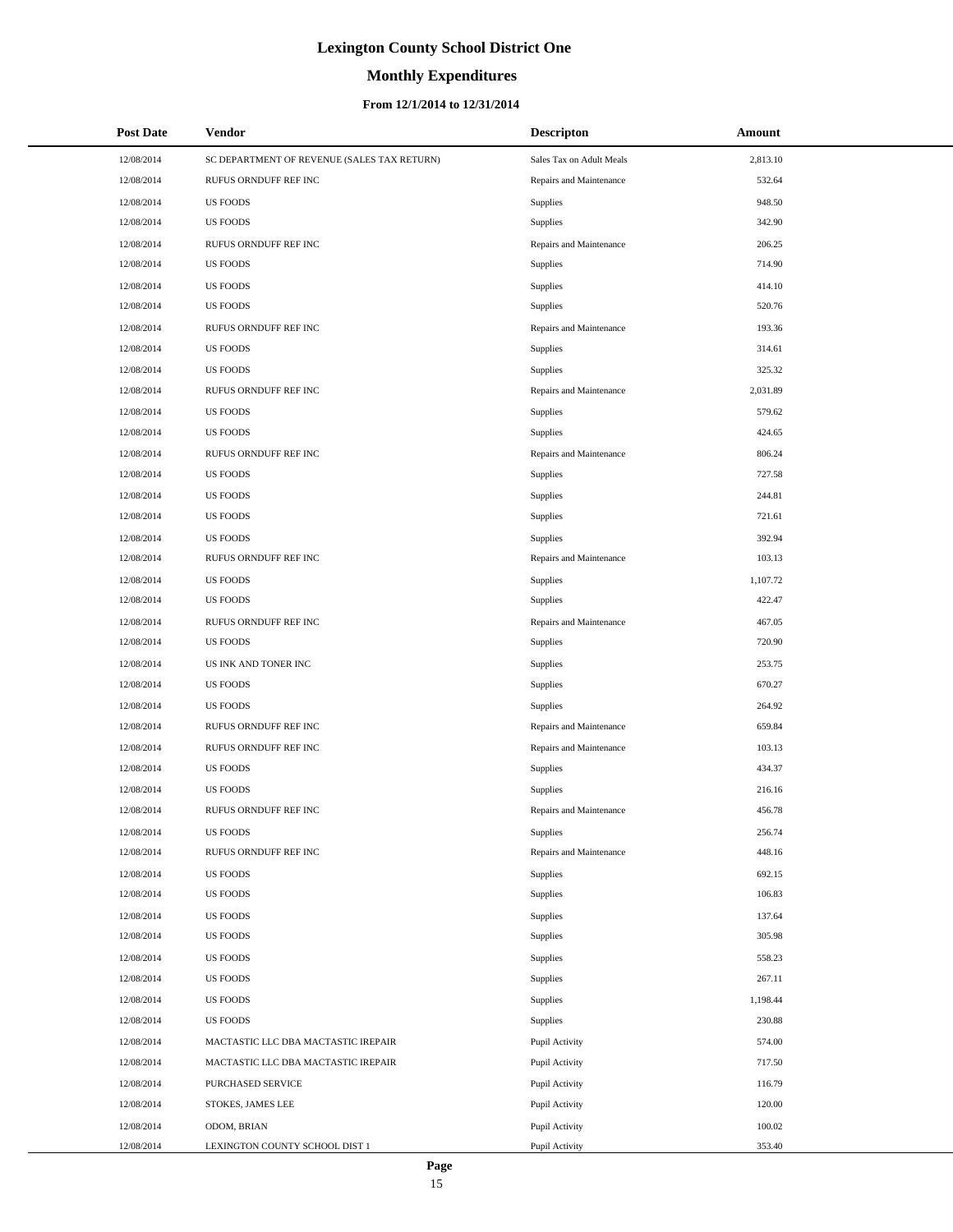# **Monthly Expenditures**

### **From 12/1/2014 to 12/31/2014**

| <b>Post Date</b> | Vendor                                       | <b>Descripton</b>              | Amount    |
|------------------|----------------------------------------------|--------------------------------|-----------|
| 12/08/2014       | LEXINGTON COUNTY SCHOOL DIST 1               | Pupil Activity                 | 332.94    |
| 12/08/2014       | TRIANO, GUY                                  | Pupil Activity                 | 105.00    |
| 12/08/2014       | <b>BUSBY, LENNY</b>                          | Pupil Activity                 | 135.00    |
| 12/08/2014       | DEAS, ELBERT                                 | Pupil Activity                 | 125.20    |
| 12/08/2014       | JONES, SAMUEL H                              | Pupil Activity                 | 109.00    |
| 12/08/2014       | ABNEY, CHARLIE R                             | Pupil Activity                 | 101.80    |
| 12/08/2014       | <b>BOYCE, JEROME REEVES</b>                  | Pupil Activity                 | 122.50    |
| 12/08/2014       | FAUTH, DAVID J                               | Pupil Activity                 | 122.50    |
| 12/08/2014       | KELLY, EARNEST                               | Pupil Activity                 | 106.30    |
| 12/08/2014       | THE ATHLETIC SHOP INC                        | Pupil Activity                 | 2,026.00  |
| 12/08/2014       | SENN, ANDREW                                 | Pupil Activity                 | 105.00    |
| 12/08/2014       | FORMAN, TIMOTHY W                            | Pupil Activity                 | 119.80    |
| 12/08/2014       | JEFFCOAT, RICHIE A                           | Pupil Activity                 | 102.70    |
| 12/08/2014       | LIPSCOMB, BRYAN P                            | Pupil Activity                 | 125.20    |
| 12/08/2014       | WESTWOOD HIGH SCHOOL                         | Pupil Activity                 | 200.00    |
| 12/08/2014       | PROVIDENCE HOSPITAL                          | Pupil Activity                 | 300.00    |
| 12/08/2014       | CAROLINA SCREEN PRINTERS                     | Pupil Activity                 | 416.02    |
| 12/08/2014       | HOLIDAY INN EXPRESS HOTEL AND SUITES         | Pupil Activity                 | 3,137.20  |
| 12/09/2014       | US INK AND TONER INC                         | Supplies                       | 757.19    |
| 12/09/2014       | SCHOOL SPECIALTY INC                         | Supplies                       | 149.65    |
| 12/09/2014       | FORMS AND SUPPLY INC (FSI)                   | Supplies                       | 3,112.63  |
| 12/09/2014       | DELL COMPUTERS                               | Supplies                       | 561.70    |
| 12/09/2014       | J O'BRIEN CO                                 | Supplies                       | 412.50    |
| 12/09/2014       | RAPTOR TECHNOLOGIES INC                      | Supplies                       | 200.00    |
| 12/09/2014       | FORMS AND SUPPLY INC (FSI)                   | Supplies                       | 122.24    |
| 12/09/2014       | DELL COMPUTERS                               | Supplies                       | 1,225.09  |
| 12/09/2014       | FORMS AND SUPPLY INC (FSI)                   | Supplies                       | 814.33    |
| 12/09/2014       | SEVEN OAKS FARM FRESH PRODUCE                | Supplies                       | 127.87    |
| 12/09/2014       | <b>SIGN A RAMA</b>                           | Supplies                       | 1,385.12  |
| 12/09/2014       | FOLLETT SCHOOL SOLUTIONS INC                 | <b>Library Books</b>           | 1,858.72  |
| 12/09/2014       | TUMBLEWEED PRESS INC                         | Periodicals                    | 399.20    |
| 12/09/2014       | BURKETT BURKETT AND BURKETT                  | <b>Bd of Ed Audit Services</b> | 3,939.70  |
| 12/09/2014       | HARMON, EDWIN                                | Travel                         | 137.25    |
| 12/09/2014       | SC SCHOOL BOARDS ASSOCIATION INSURANCE TRUST | Insurance and Judgments        | 97,236.00 |
| 12/09/2014       | FORMS AND SUPPLY INC (FSI)                   | Supplies                       | 321.34    |
| 12/09/2014       | TRITEK FIRE AND SECURITY LLC                 | Repairs and Maintenance        | 478.21    |
| 12/09/2014       | <b>B AND T SAND CO</b>                       | Supplies-Maintenace            | 231.32    |
| 12/09/2014       | <b>CULLUM SERVICES INC</b>                   | Repairs and Maintenance        | 537.13    |
| 12/09/2014       | TRITEK FIRE AND SECURITY LLC                 | Repairs and Maintenance        | 961.80    |
| 12/09/2014       | MAYER ELECTRIC SUPPLY COMPANY INC            | Supplies-Maintenace            | 411.95    |
| 12/09/2014       | TRITEK FIRE AND SECURITY LLC                 | Repairs and Maintenance        | 767.64    |
| 12/09/2014       | <b>BATTERIES PLUS</b>                        | Supplies-Maintenace            | 256.80    |
| 12/09/2014       | CULLUM SERVICES INC                          | Repairs and Maintenance        | 1,550.81  |
| 12/09/2014       | TRITEK FIRE AND SECURITY LLC                 | Repairs and Maintenance        | 204.50    |
| 12/09/2014       | <b>GRAYBAR ELECTRIC CO INC</b>               | Supplies-Maintenace            | 1,548.05  |
| 12/09/2014       | INTERSTATE SOLUTIONS                         | Supplies-Maintenace            | 121.19    |
| 12/09/2014       | <b>INTERSTATE SOLUTIONS</b>                  | Supplies-Maintenace            | 103.34    |
| 12/09/2014       | READABLE INK                                 | Other Prof & Tech Service      | 120.00    |

L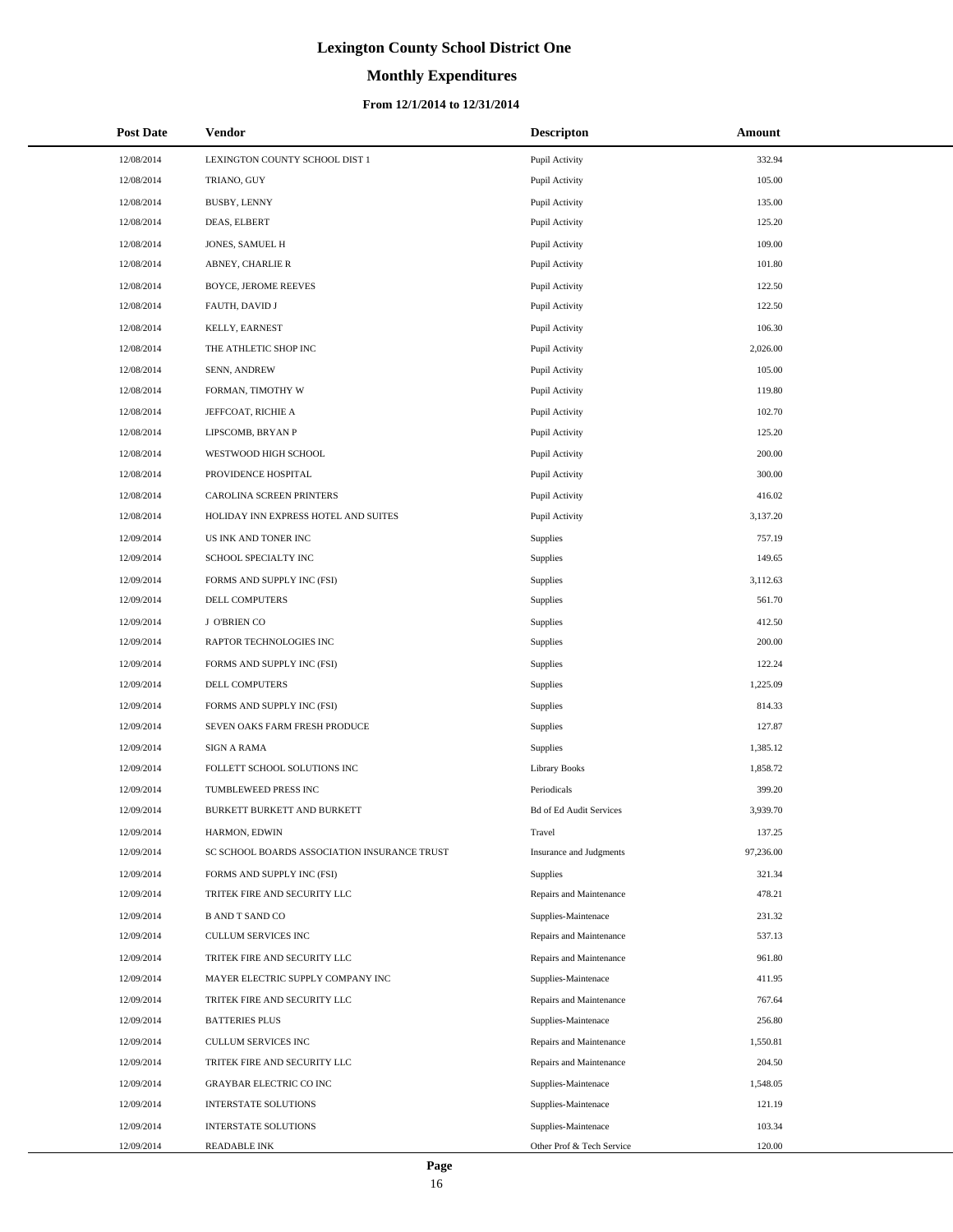# **Monthly Expenditures**

| <b>Post Date</b> | Vendor                                             | <b>Descripton</b>          | Amount     |  |
|------------------|----------------------------------------------------|----------------------------|------------|--|
| 12/09/2014       | NATIONAL SCHOOL PUBLIC RELATIONS ASSOC             | Dues and Fees              | 505.00     |  |
| 12/09/2014       | DIGITAL OFFICE SOLUTIONS INC                       | Repairs and Maintenance    | 860.77     |  |
| 12/09/2014       | <b>SERTOMA</b>                                     | Dues and Fees              | 200.00     |  |
| 12/09/2014       | <b>NCS PEARSON</b>                                 | Supplies                   | 3,411.33   |  |
| 12/09/2014       | <b>COMPORIUM</b>                                   | Communication              | 813.67     |  |
| 12/09/2014       | MACTASTIC LLC DBA MACTASTIC IREPAIR                | Pupil Activity             | 3,050.00   |  |
| 12/09/2014       | <b>JW PEPPER</b>                                   | Pupil Activity             | 103.35     |  |
| 12/09/2014       | SCHOLASTIC CLASSROOM MAGAZINE                      | Pupil Activity             | 209.05     |  |
| 12/09/2014       | MERIDIAN PRINTING AND PROMOTIONS                   | Pupil Activity             | 178.42     |  |
| 12/09/2014       | CAROLINA BIOLOGICAL SUPPLY CO                      | Pupil Activity             | 111.71     |  |
| 12/09/2014       | FIRST TEAM SPORTS CENTER OF THE CAROLINAS INC      | Pupil Activity             | 2,156.05   |  |
| 12/09/2014       | <b>NEFF</b>                                        | Pupil Activity             | 399.91     |  |
| 12/09/2014       | THE ATHLETIC SHOP INC                              | Pupil Activity             | 846.00     |  |
| 12/10/2014       | <b>HEINEMANN</b>                                   | Supplies                   | 780.00     |  |
| 12/10/2014       | <b>HEINEMANN</b>                                   | Supplies                   | 1,536.60   |  |
| 12/10/2014       | <b>CLARIDGE SOUTHEAST</b>                          | Supplies                   | 370.00     |  |
| 12/10/2014       | US POSTAL SERVICE 027 CMRSTMS 113551               | Supplies                   | 2,500.00   |  |
| 12/10/2014       | FOLLETT SCHOOL SOLUTIONS INC                       | <b>Library Books</b>       | 3,019.46   |  |
| 12/10/2014       | OFFICE DEPOT INC                                   | <b>Supplies</b>            | 181.88     |  |
| 12/10/2014       | DAVIS FRAWLEY ANDERSON MCCAULEY AYER FISHER AND SM | <b>Legal Services</b>      | 555.00     |  |
| 12/10/2014       | SOUTHEASTERN PAPER                                 | Supplies-Maintenace        | 360.86     |  |
| 12/10/2014       | ACE GLASS CO INC                                   | Repairs and Maintenance    | 376.66     |  |
| 12/10/2014       | SOUTHEASTERN PAPER                                 | Supplies-Maintenace        | 677.52     |  |
| 12/10/2014       | SURE WATCH OF COLUMBIA INC                         | Repairs and Maintenance    | 336.00     |  |
| 12/10/2014       | SOUTHEASTERN PAPER                                 | Supplies-Maintenace        | 1,443.43   |  |
| 12/10/2014       | SOUTHEASTERN PAPER                                 | Supplies-Maintenace        | 866.06     |  |
| 12/10/2014       | SOUTHEASTERN PAPER                                 | Supplies-Maintenace        | 1,082.57   |  |
| 12/10/2014       | EASTMAN, JAMES ALLEN                               | Other Prof & Tech Service  | 120.00     |  |
| 12/10/2014       | MARTHERS, BRANNON W                                | Other Prof & Tech Service  | 180.00     |  |
| 12/10/2014       | BLACK, CALEB JAMES                                 | Other Prof & Tech Service  | 360.00     |  |
| 12/10/2014       | COMPUTER DESIGN CONSULTING SERVICE LLC             | Printing and Binding       | 327.31     |  |
| 12/10/2014       | COMPUTER DESIGN CONSULTING SERVICE LLC             | Printing and Binding       | 209.48     |  |
| 12/10/2014       | SC CAREER GUIDANCE AND PLACEMENT ASSOCIATION       | Travel                     | 150.00     |  |
| 12/10/2014       | SC CAREER GUIDANCE AND PLACEMENT ASSOCIATION       | Travel                     | 150.00     |  |
| 12/10/2014       | <b>LENOVO US</b>                                   | <b>Technology Supplies</b> | 425.86     |  |
| 12/10/2014       | <b>EDCON INC</b>                                   | Building                   | 214,506.00 |  |
| 12/10/2014       | PYRAMID CONTRACTING LLC                            | <b>Building</b>            | 3,339.63   |  |
| 12/10/2014       | PYRAMID CONTRACTING LLC                            | Building                   | 1,656.68   |  |
| 12/10/2014       | PYRAMID CONTRACTING LLC                            | <b>Building</b>            | 1,656.69   |  |
| 12/10/2014       | SCHOOL NUTRITION ASSOC (SNA)                       | Dues and Fees              | 120.50     |  |
| 12/10/2014       | ADVANCEPIERRE FOOD INC.                            | Food                       | 375.84     |  |
| 12/10/2014       | JTM PROVISIONS CO                                  | Food                       | 140.00     |  |
| 12/10/2014       | TASTY BRANDS LLC                                   | Food                       | 152.67     |  |
| 12/10/2014       | RUFUS ORNDUFF REF INC                              | Repairs and Maintenance    | 206.25     |  |
| 12/10/2014       | ADVANCEPIERRE FOOD INC.                            | Food                       | 446.82     |  |
| 12/10/2014       | JTM PROVISIONS CO                                  | Food                       | 175.00     |  |
| 12/10/2014       | JTM PROVISIONS CO                                  | Food                       | 175.00     |  |
| 12/10/2014       | TASTY BRANDS LLC                                   | Food                       | 152.67     |  |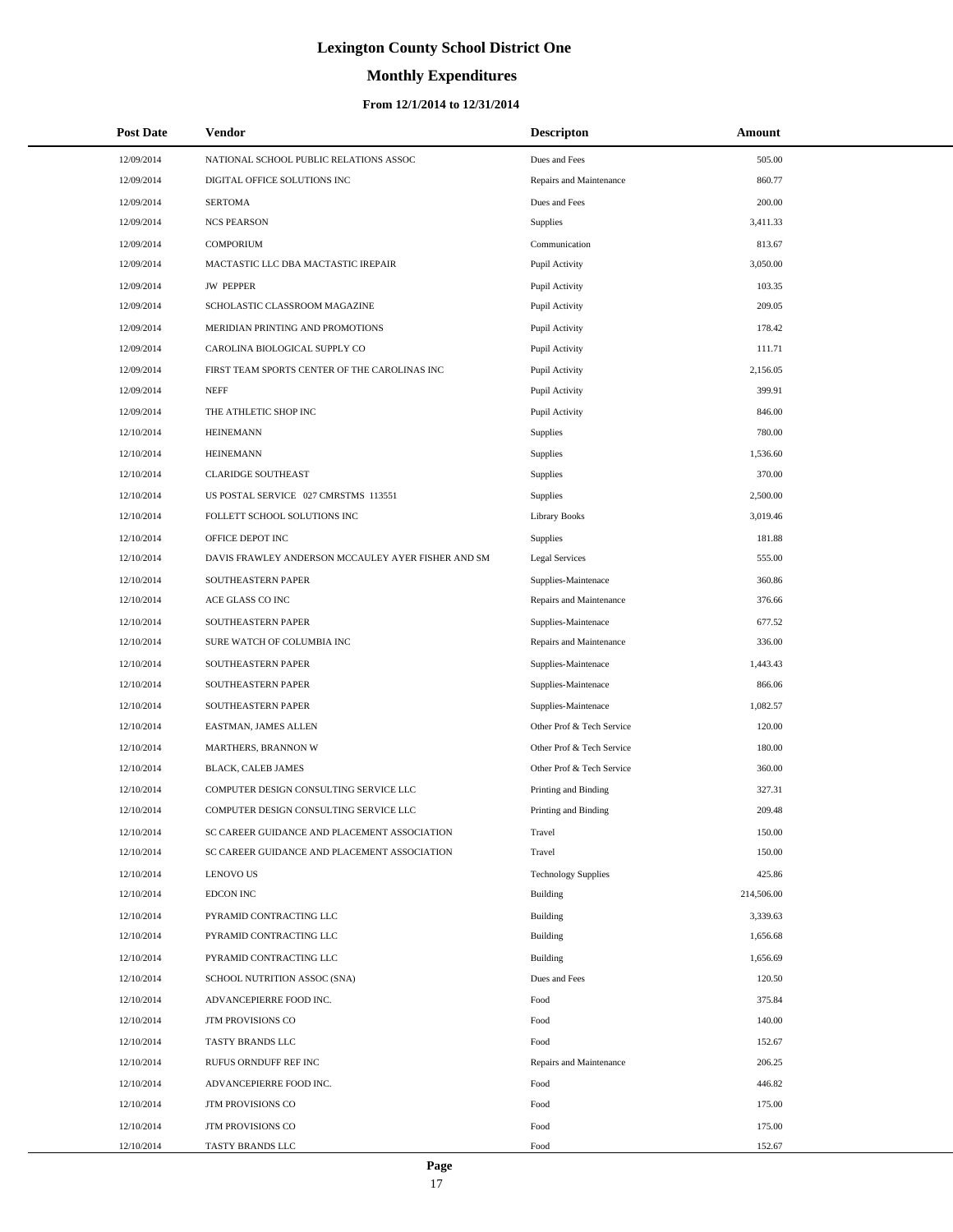# **Monthly Expenditures**

### **From 12/1/2014 to 12/31/2014**

| <b>Post Date</b> | <b>Vendor</b>                                     | <b>Descripton</b>       | Amount |
|------------------|---------------------------------------------------|-------------------------|--------|
| 12/10/2014       | RUFUS ORNDUFF REF INC                             | Repairs and Maintenance | 446.88 |
| 12/10/2014       | RUFUS ORNDUFF REF INC                             | Supplies                | 337.18 |
| 12/10/2014       | ADVANCEPIERRE FOOD INC.                           | Food                    | 250.56 |
| 12/10/2014       | JTM PROVISIONS CO                                 | Food                    | 175.00 |
| 12/10/2014       | TASTY BRANDS LLC                                  | Food                    | 152.67 |
| 12/10/2014       | RUFUS ORNDUFF REF INC                             | Repairs and Maintenance | 343.75 |
| 12/10/2014       | ADVANCEPIERRE FOOD INC.                           | Food                    | 222.70 |
| 12/10/2014       | <b>JTM PROVISIONS CO</b>                          | Food                    | 105.00 |
| 12/10/2014       | TASTY BRANDS LLC                                  | Food                    | 101.78 |
| 12/10/2014       | TASTY BRANDS LLC                                  | Food                    | 152.67 |
| 12/10/2014       | <b>US FOODS</b>                                   | Supplies                | 145.99 |
| 12/10/2014       | ADVANCEPIERRE FOOD INC.                           | Food                    | 122.60 |
| 12/10/2014       | TASTY BRANDS LLC                                  | Food                    | 152.67 |
| 12/10/2014       | RUFUS ORNDUFF REF INC                             | Repairs and Maintenance | 240.63 |
| 12/10/2014       | ADVANCEPIERRE FOOD INC.                           | Food                    | 122.60 |
| 12/10/2014       | TASTY BRANDS LLC                                  | Food                    | 152.67 |
| 12/10/2014       | RUFUS ORNDUFF REF INC                             | Repairs and Maintenance | 275.00 |
| 12/10/2014       | ADVANCEPIERRE FOOD INC.                           | Food                    | 122.60 |
| 12/10/2014       | TASTY BRANDS LLC                                  | Food                    | 152.67 |
| 12/10/2014       | ADVANCEPIERRE FOOD INC.                           | Food                    | 222.70 |
| 12/10/2014       | ADVANCEPIERRE FOOD INC.                           | Food                    | 509.46 |
| 12/10/2014       | TASTY BRANDS LLC                                  | Food                    | 101.78 |
| 12/10/2014       | JTM PROVISIONS CO                                 | Food                    | 105.00 |
| 12/10/2014       | TASTY BRANDS LLC                                  | Food                    | 101.78 |
| 12/10/2014       | ADVANCEPIERRE FOOD INC.                           | Food                    | 222.70 |
| 12/10/2014       | TASTY BRANDS LLC                                  | Food                    | 101.78 |
| 12/10/2014       | ADVANCEPIERRE FOOD INC.                           | Food                    | 222.70 |
| 12/10/2014       | TASTY BRANDS LLC                                  | Food                    | 101.78 |
| 12/10/2014       | TASTY BRANDS LLC                                  | Food                    | 101.78 |
| 12/10/2014       | TASTY BRANDS LLC                                  | Food                    | 152.67 |
| 12/10/2014       | ADVANCEPIERRE FOOD INC.                           | Food                    | 222.70 |
| 12/10/2014       | JTM PROVISIONS CO                                 | Food                    | 105.00 |
| 12/10/2014       | TASTY BRANDS LLC                                  | Food                    | 152.67 |
| 12/10/2014       | SMITH AND JONES JANITORIAL SUPPLIES AND EQUIP INC | Supplies                | 143.38 |
| 12/10/2014       | TASTY BRANDS LLC                                  | Food                    | 152.67 |
| 12/10/2014       | ADVANCEPIERRE FOOD INC.                           | Food                    | 222.70 |
| 12/10/2014       | TASTY BRANDS LLC                                  | Food                    | 152.67 |
| 12/10/2014       | JTM PROVISIONS CO                                 | Food                    | 105.00 |
| 12/10/2014       | TASTY BRANDS LLC                                  | Food                    | 152.67 |
| 12/10/2014       | TASTY BRANDS LLC                                  | Food                    | 152.67 |
| 12/10/2014       | TASTY BRANDS LLC                                  | Food                    | 101.78 |
| 12/10/2014       | TASTY BRANDS LLC                                  | Food                    | 101.78 |
| 12/10/2014       | ADVANCEPIERRE FOOD INC.                           | Food                    | 122.60 |
| 12/10/2014       | TASTY BRANDS LLC                                  | Food                    | 152.67 |
| 12/10/2014       | ADVANCEPIERRE FOOD INC.                           | Food                    | 222.70 |
| 12/10/2014       | TASTY BRANDS LLC                                  | Food                    | 152.67 |
| 12/10/2014       | ADVANCEPIERRE FOOD INC.                           | Food                    | 373.16 |
| 12/10/2014       | TASTY BRANDS LLC                                  | Food                    | 152.67 |

÷.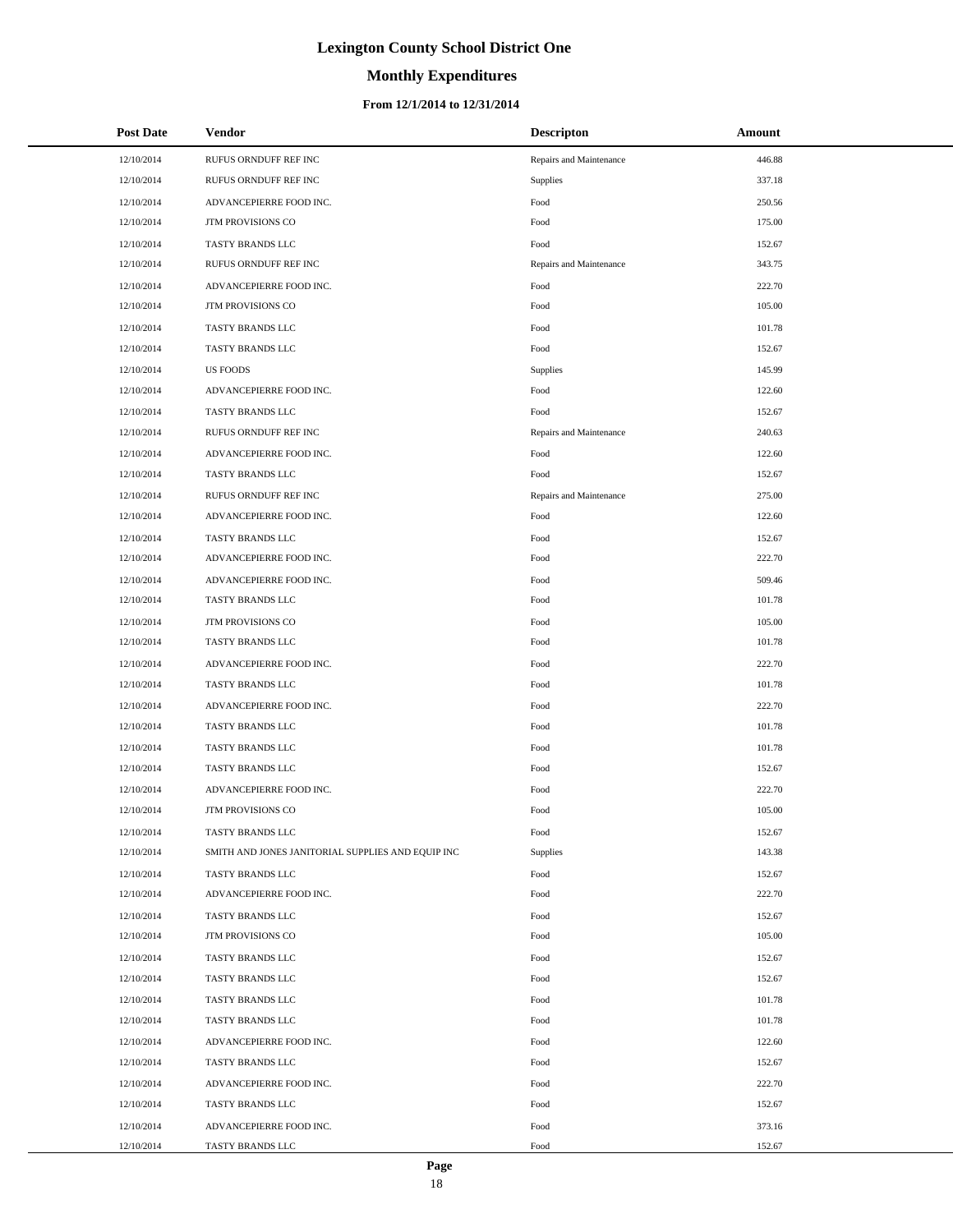# **Monthly Expenditures**

### **From 12/1/2014 to 12/31/2014**

| <b>Post Date</b> | Vendor                                            | <b>Descripton</b>          | Amount    |
|------------------|---------------------------------------------------|----------------------------|-----------|
| 12/10/2014       | MACTASTIC LLC DBA MACTASTIC IREPAIR               | Pupil Activity             | 7,616.74  |
| 12/10/2014       | MACTASTIC LLC DBA MACTASTIC IREPAIR               | Pupil Activity             | 3,032.40  |
| 12/10/2014       | MACTASTIC LLC DBA MACTASTIC IREPAIR               | Pupil Activity             | 2,577.00  |
| 12/10/2014       | MACTASTIC LLC DBA MACTASTIC IREPAIR               | Pupil Activity             | 5,827.00  |
| 12/10/2014       | MACTASTIC LLC DBA MACTASTIC IREPAIR               | Pupil Activity             | 1,792.50  |
| 12/10/2014       | MACTASTIC LLC DBA MACTASTIC IREPAIR               | Pupil Activity             | 4,849.00  |
| 12/10/2014       | MACTASTIC LLC DBA MACTASTIC IREPAIR               | Pupil Activity             | 2,553.00  |
| 12/10/2014       | MACTASTIC LLC DBA MACTASTIC IREPAIR               | Pupil Activity             | 1,398.50  |
| 12/10/2014       | MACTASTIC LLC DBA MACTASTIC IREPAIR               | Pupil Activity             | 2,116.00  |
| 12/10/2014       | MACTASTIC LLC DBA MACTASTIC IREPAIR               | Pupil Activity             | 5,785.40  |
| 12/10/2014       | WARD'S NATURAL SCIENCE EST LLC                    | Pupil Activity             | 1,260.89  |
| 12/10/2014       | SC PHILHARMONIC                                   | Pupil Activity             | 560.00    |
| 12/10/2014       | SC DEPARTMENT OF EDUCATION                        | Pupil Activity             | 1,524.28  |
| 12/10/2014       | STATE DEPARTMENT OF EDUCATION OFFICE OF TEXTBOOKS | Pupil Activity             | 214.26    |
| 12/10/2014       | COLUMBIA HIGH SCHOOL                              | Pupil Activity             | 2,000.00  |
| 12/10/2014       | BUSBY, LENNY                                      | Pupil Activity             | 120.00    |
| 12/10/2014       | FORMAN, TIMOTHY W                                 | Pupil Activity             | 119.80    |
| 12/10/2014       | JONES, TERRY D                                    | Pupil Activity             | 125.20    |
| 12/10/2014       | <b>BOLAND, ROBBIE</b>                             | Pupil Activity             | 103.60    |
| 12/10/2014       | EADDY, JEFFREY T                                  | Pupil Activity             | 105.40    |
| 12/10/2014       | RIVARS CUSTOM SHOW APPAREL                        | Pupil Activity             | 2,436.39  |
| 12/11/2014       | THE NATIONAL PAIDEIA CENTER                       | Inst Prog Improvement      | 2,500.00  |
| 12/11/2014       | SCHOOL SPECIALTY INC                              | Supplies                   | 870.52    |
| 12/11/2014       | PURCHASED SERVICE                                 | Travel                     | 277.48    |
| 12/11/2014       | PURCHASED SERVICE                                 | Travel                     | 458.64    |
| 12/11/2014       | HEWLETT PACKARD BUSINESS STORE                    | <b>Technology Supplies</b> | 213.99    |
| 12/11/2014       | DIGITAL OFFICE SOLUTIONS INC                      | Supplies                   | 313.51    |
| 12/11/2014       | DELL COMPUTERS                                    | <b>Supplies</b>            | 470.76    |
| 12/11/2014       | SCHOOL SPECIALTY INC                              | <b>Supplies</b>            | 1,079.59  |
| 12/11/2014       | R L BRYAN CO TEXTBOOK DEPOSITORY                  | <b>Supplies</b>            | 464.80    |
| 12/11/2014       | <b>EDVOTEK</b>                                    | Supplies-Instruction       | 476.15    |
| 12/11/2014       | PURCHASED SERVICE                                 | Travel                     | 320.99    |
| 12/11/2014       | <b>SCHOSA</b>                                     | Travel                     | 160.00    |
| 12/11/2014       | PURCHASED SERVICE                                 | Travel                     | 269.19    |
| 12/11/2014       | EMBASSY SUITES AT KINGSTON PLANTATION             | Travel                     | 316.00    |
| 12/11/2014       | PURCHASED SERVICE                                 | <b>Supplies</b>            | 367.44    |
| 12/11/2014       | <b>GARRETT BOOK CO</b>                            | <b>Library Books</b>       | 2,360.76  |
| 12/11/2014       | PURCHASED SERVICE                                 | Travel                     | 201.04    |
| 12/11/2014       | PURCHASED SERVICE                                 | Travel                     | 192.08    |
| 12/11/2014       | PURCHASED SERVICE                                 | Travel                     | 151.76    |
| 12/11/2014       | PURCHASED SERVICE                                 | Travel                     | 106.12    |
| 12/11/2014       | SC DEPARTMENT OF REVENUE (SALES TAX RETURN)       | Software Renewal/Agreemen  | 4,835.95  |
| 12/11/2014       | SCHOOL IMPROVEMENT NETWORK                        | Software Renewal/Agreemen  | 69,085.00 |
| 12/11/2014       | PURCHASED SERVICE                                 | Travel                     | 113.40    |
| 12/11/2014       | PURCHASED SERVICE                                 | Travel                     | 124.32    |
| 12/11/2014       | <b>CULLUM SERVICES INC</b>                        | Repairs and Maintenance    | 843.75    |
| 12/11/2014       | ADVANCED DISPOSAL SERVICES SOUTH CAROLINA LLC     | Other Property Services    | 215.90    |
| 12/11/2014       | CULLUM SERVICES INC                               | Repairs and Maintenance    | 4,792.50  |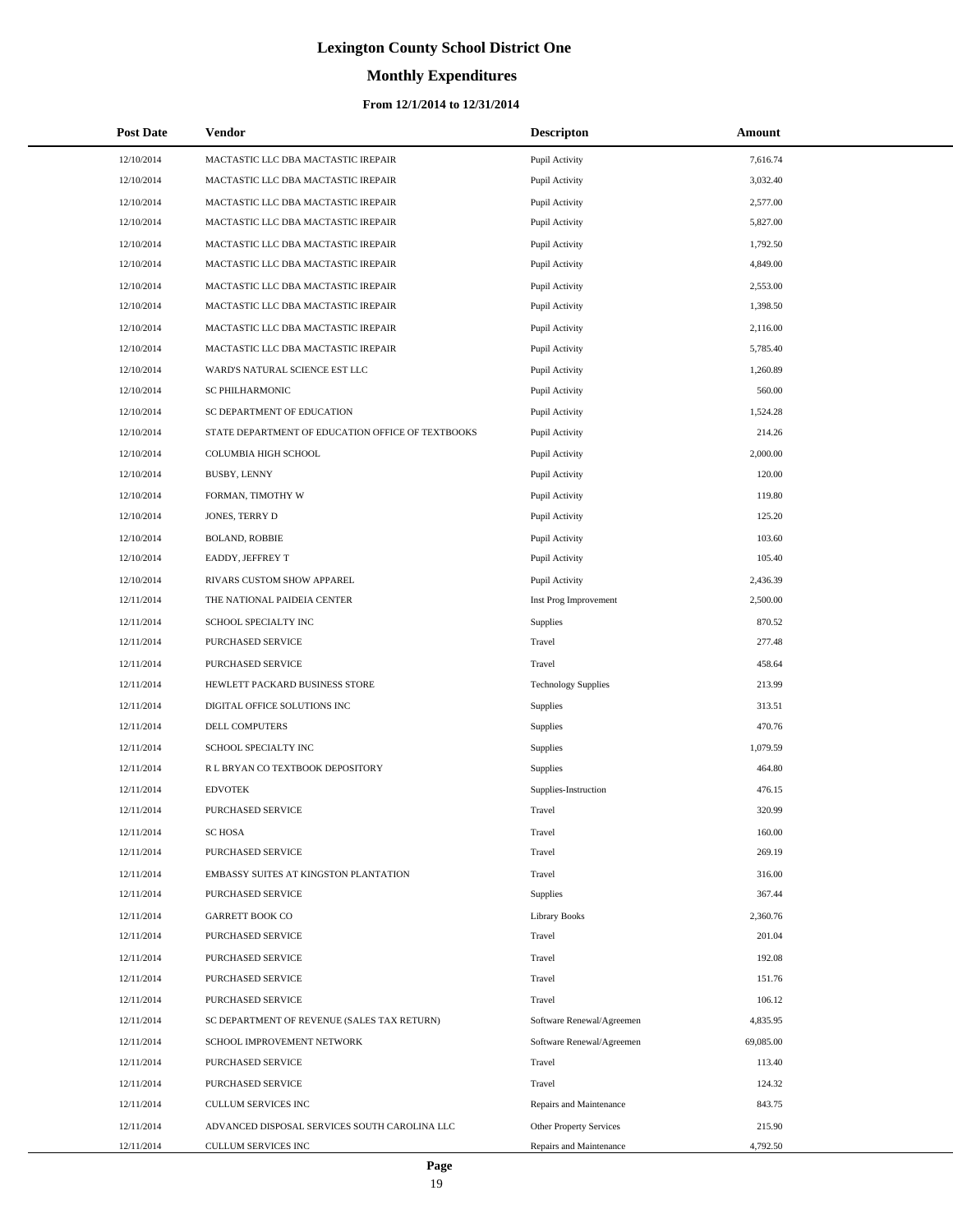# **Monthly Expenditures**

| <b>Post Date</b> | Vendor                                            | <b>Descripton</b>              | Amount   |
|------------------|---------------------------------------------------|--------------------------------|----------|
| 12/11/2014       | ADVANCED DISPOSAL SERVICES SOUTH CAROLINA LLC     | Other Property Services        | 1,767.27 |
| 12/11/2014       | CULLUM SERVICES INC                               | Repairs and Maintenance        | 1,108.08 |
| 12/11/2014       | ADVANCED DISPOSAL SERVICES SOUTH CAROLINA LLC     | Other Property Services        | 922.49   |
| 12/11/2014       | <b>CULLUM SERVICES INC</b>                        | Repairs and Maintenance        | 3,937.50 |
| 12/11/2014       | ADVANCED DISPOSAL SERVICES SOUTH CAROLINA LLC     | Other Property Services        | 1,233.87 |
| 12/11/2014       | CULLUM SERVICES INC                               | Repairs and Maintenance        | 1,023.75 |
| 12/11/2014       | ADVANCED DISPOSAL SERVICES SOUTH CAROLINA LLC     | Other Property Services        | 1,233.87 |
| 12/11/2014       | SMITH AND JONES JANITORIAL SUPPLIES AND EQUIP INC | Supplies-Maintenace            | 1.526.14 |
| 12/11/2014       | CULLUM SERVICES INC                               | Repairs and Maintenance        | 360.00   |
| 12/11/2014       | ADVANCED DISPOSAL SERVICES SOUTH CAROLINA LLC     | Other Property Services        | 1,233.87 |
| 12/11/2014       | SMITH AND JONES JANITORIAL SUPPLIES AND EQUIP INC | Supplies-Maintenace            | 1,112.27 |
| 12/11/2014       | <b>CULLUM SERVICES INC</b>                        | Repairs and Maintenance        | 1,379.17 |
| 12/11/2014       | ADVANCED DISPOSAL SERVICES SOUTH CAROLINA LLC     | Other Property Services        | 1,545.18 |
| 12/11/2014       | CULLUM SERVICES INC                               | Repairs and Maintenance        | 440.63   |
| 12/11/2014       | ADVANCED DISPOSAL SERVICES SOUTH CAROLINA LLC     | Other Property Services        | 611.19   |
| 12/11/2014       | CULLUM SERVICES INC                               | Repairs and Maintenance        | 2,730.00 |
| 12/11/2014       | ADVANCED DISPOSAL SERVICES SOUTH CAROLINA LLC     | Other Property Services        | 1,233.87 |
| 12/11/2014       | CULLUM SERVICES INC                               | Repairs and Maintenance        | 757.50   |
| 12/11/2014       | ADVANCED DISPOSAL SERVICES SOUTH CAROLINA LLC     | Other Property Services        | 922.49   |
| 12/11/2014       | <b>CULLUM SERVICES INC</b>                        | Repairs and Maintenance        | 1,372.50 |
| 12/11/2014       | ADVANCED DISPOSAL SERVICES SOUTH CAROLINA LLC     | Other Property Services        | 922.49   |
| 12/11/2014       | SMITH AND JONES JANITORIAL SUPPLIES AND EQUIP INC | Supplies-Maintenace            | 1,287.69 |
| 12/11/2014       | CULLUM SERVICES INC                               | Repairs and Maintenance        | 1,355.63 |
| 12/11/2014       | ADVANCED DISPOSAL SERVICES SOUTH CAROLINA LLC     | Other Property Services        | 611.19   |
| 12/11/2014       | SMITH AND JONES JANITORIAL SUPPLIES AND EQUIP INC | Supplies-Maintenace            | 780.96   |
| 12/11/2014       | THERMAL RESOURCES SALES                           | Supplies-Maintenace            | 247.31   |
| 12/11/2014       | <b>WW GRAINGER</b>                                | Supplies-Maintenace            | 302.92   |
| 12/11/2014       | <b>CULLUM SERVICES INC</b>                        | Repairs and Maintenance        | 1,059.38 |
| 12/11/2014       | ADVANCED DISPOSAL SERVICES SOUTH CAROLINA LLC     | Other Property Services        | 922.49   |
| 12/11/2014       | CULLUM SERVICES INC                               | Repairs and Maintenance        | 1,331.25 |
| 12/11/2014       | ADVANCED DISPOSAL SERVICES SOUTH CAROLINA LLC     | <b>Other Property Services</b> | 1,144.59 |
| 12/11/2014       | <b>CULLUM SERVICES INC</b>                        | Repairs and Maintenance        | 1,792.50 |
| 12/11/2014       | SURE WATCH OF COLUMBIA INC                        | Repairs and Maintenance        | 355.00   |
| 12/11/2014       | ADVANCED DISPOSAL SERVICES SOUTH CAROLINA LLC     | Other Property Services        | 1,233.87 |
| 12/11/2014       | CULLUM SERVICES INC                               | Repairs and Maintenance        | 3,788.54 |
| 12/11/2014       | ADVANCED DISPOSAL SERVICES SOUTH CAROLINA LLC     | Other Property Services        | 1,233.87 |
| 12/11/2014       | CULLUM SERVICES INC                               | Repairs and Maintenance        | 1,691.25 |
| 12/11/2014       | ADVANCED DISPOSAL SERVICES SOUTH CAROLINA LLC     | Other Property Services        | 922.49   |
| 12/11/2014       | <b>CULLUM SERVICES INC</b>                        | Repairs and Maintenance        | 1,537.50 |
| 12/11/2014       | ADVANCED DISPOSAL SERVICES SOUTH CAROLINA LLC     | Other Property Services        | 922.49   |
| 12/11/2014       | CULLUM SERVICES INC                               | Repairs and Maintenance        | 1,149.38 |
| 12/11/2014       | ADVANCED DISPOSAL SERVICES SOUTH CAROLINA LLC     | Other Property Services        | 922.49   |
| 12/11/2014       | CULLUM SERVICES INC                               | Repairs and Maintenance        | 2,651.25 |
| 12/11/2014       | ADVANCED DISPOSAL SERVICES SOUTH CAROLINA LLC     | Other Property Services        | 922.49   |
| 12/11/2014       | CULLUM SERVICES INC                               | Repairs and Maintenance        | 1,125.00 |
| 12/11/2014       | ADVANCED DISPOSAL SERVICES SOUTH CAROLINA LLC     | Other Property Services        | 1,233.84 |
| 12/11/2014       | SMITH AND JONES JANITORIAL SUPPLIES AND EQUIP INC | Supplies-Maintenace            | 1,121.36 |
| 12/11/2014       | CULLUM SERVICES INC                               | Repairs and Maintenance        | 1,515.00 |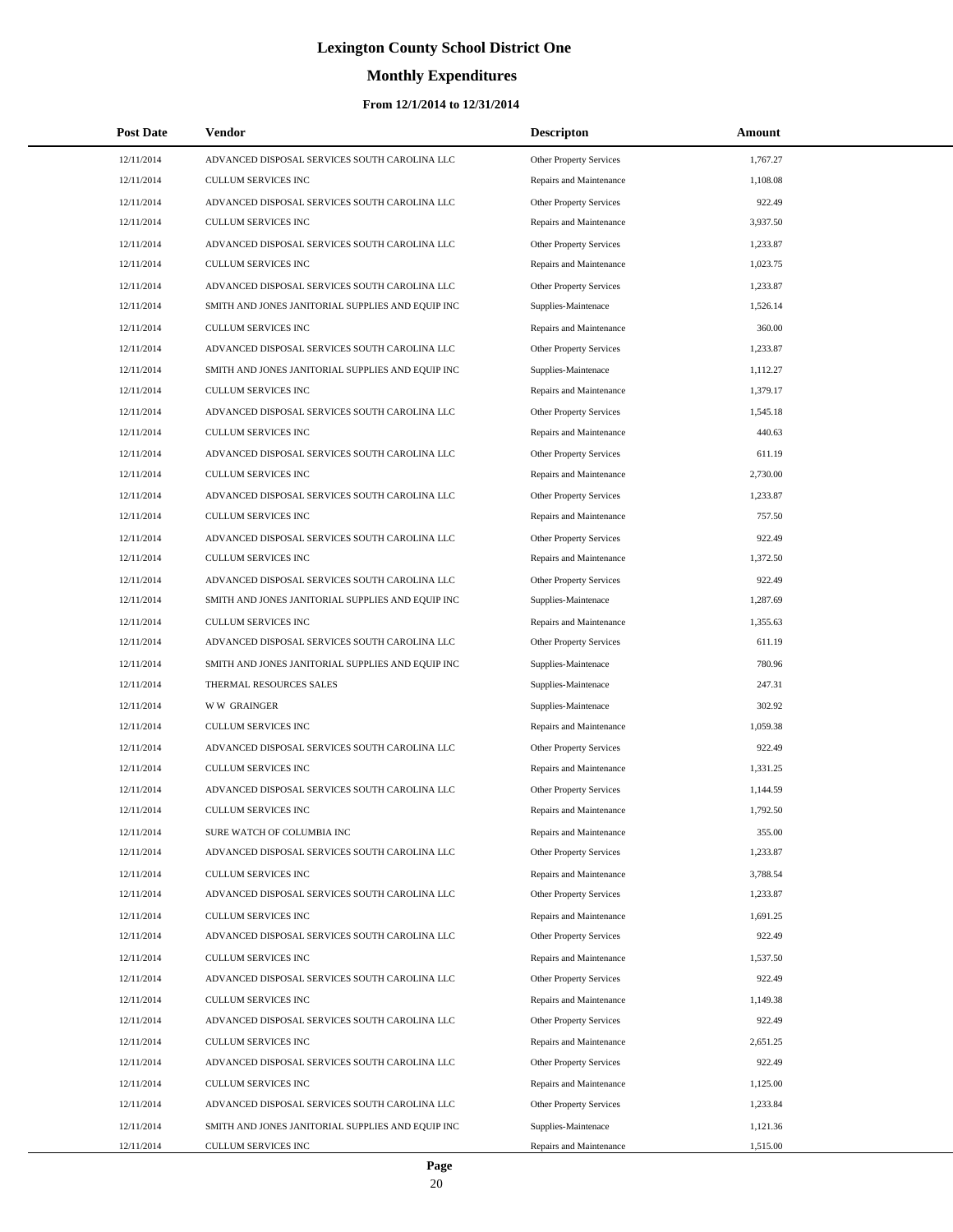# **Monthly Expenditures**

| <b>Post Date</b> | Vendor                                            | <b>Descripton</b>              | Amount     |
|------------------|---------------------------------------------------|--------------------------------|------------|
| 12/11/2014       | ADVANCED DISPOSAL SERVICES SOUTH CAROLINA LLC     | Other Property Services        | 922.49     |
| 12/11/2014       | <b>CULLUM SERVICES INC</b>                        | Repairs and Maintenance        | 1,376.25   |
| 12/11/2014       | ADVANCED DISPOSAL SERVICES SOUTH CAROLINA LLC     | Other Property Services        | 922.49     |
| 12/11/2014       | <b>CULLUM SERVICES INC</b>                        | Repairs and Maintenance        | 1,530.00   |
| 12/11/2014       | ADVANCED DISPOSAL SERVICES SOUTH CAROLINA LLC     | Other Property Services        | 922.49     |
| 12/11/2014       | <b>CULLUM SERVICES INC</b>                        | Repairs and Maintenance        | 1,205.60   |
| 12/11/2014       | ADVANCED DISPOSAL SERVICES SOUTH CAROLINA LLC     | Other Property Services        | 922.49     |
| 12/11/2014       | <b>CULLUM SERVICES INC</b>                        | Repairs and Maintenance        | 1,276.88   |
| 12/11/2014       | ADVANCED DISPOSAL SERVICES SOUTH CAROLINA LLC     | <b>Other Property Services</b> | 922.49     |
| 12/11/2014       | SMITH AND JONES JANITORIAL SUPPLIES AND EQUIP INC | Supplies-Maintenace            | 725.94     |
| 12/11/2014       | <b>CULLUM SERVICES INC</b>                        | Repairs and Maintenance        | 620.62     |
| 12/11/2014       | ADVANCED DISPOSAL SERVICES SOUTH CAROLINA LLC     | Other Property Services        | 922.49     |
| 12/11/2014       | <b>CULLUM SERVICES INC</b>                        | Repairs and Maintenance        | 2,371.88   |
| 12/11/2014       | ADVANCED DISPOSAL SERVICES SOUTH CAROLINA LLC     | Other Property Services        | 922.49     |
| 12/11/2014       | <b>CULLUM SERVICES INC</b>                        | Repairs and Maintenance        | 1,453.13   |
| 12/11/2014       | ADVANCED DISPOSAL SERVICES SOUTH CAROLINA LLC     | Other Property Services        | 922.49     |
| 12/11/2014       | <b>CULLUM SERVICES INC</b>                        | Repairs and Maintenance        | 375.00     |
| 12/11/2014       | ADVANCED DISPOSAL SERVICES SOUTH CAROLINA LLC     | Other Property Services        | 922.49     |
| 12/11/2014       | ADVANCED DISPOSAL SERVICES SOUTH CAROLINA LLC     | <b>Other Property Services</b> | 922.49     |
| 12/11/2014       | ADVANCED DISPOSAL SERVICES SOUTH CAROLINA LLC     | Other Property Services        | 922.49     |
| 12/11/2014       | PURCHASED SERVICE                                 | Travel                         | 144.48     |
| 12/11/2014       | PURCHASED SERVICE                                 | Travel                         | 316.96     |
| 12/11/2014       | PURCHASED SERVICE                                 | Travel                         | 425.60     |
| 12/11/2014       | PURCHASED SERVICE                                 | Travel                         | 564.48     |
| 12/11/2014       | YOUNG, MATTHEW                                    | Other Prof & Tech Service      | 120.00     |
| 12/11/2014       | SNUFFER, ROBERT                                   | Other Prof & Tech Service      | 120.00     |
| 12/11/2014       | MARTHERS, BRANNON W                               | Other Prof & Tech Service      | 180.00     |
| 12/11/2014       | PURCHASED SERVICE                                 | Travel                         | 117.60     |
| 12/11/2014       | PURCHASED SERVICE                                 | Travel                         | 217.28     |
| 12/11/2014       | PURCHASED SERVICE                                 | Travel                         | 195.16     |
| 12/11/2014       | PURCHASED SERVICE                                 | Travel                         | 162.68     |
| 12/11/2014       | PURCHASED SERVICE                                 | Travel                         | 105.78     |
| 12/11/2014       | PURCHASED SERVICE                                 | Travel                         | 105.00     |
| 12/11/2014       | PURCHASED SERVICE                                 | Travel                         | 210.86     |
| 12/11/2014       | PURCHASED SERVICE                                 | Travel                         | 132.16     |
| 12/11/2014       | PURCHASED SERVICE                                 | Travel                         | 356.72     |
| 12/11/2014       | PURCHASED SERVICE                                 | Travel                         | 127.50     |
| 12/11/2014       | PURCHASED SERVICE                                 | Travel                         | 317.90     |
| 12/11/2014       | R L BRYAN CO TEXTBOOK DEPOSITORY                  | Supplies                       | 1,423.84   |
| 12/11/2014       | PURCHASED SERVICE                                 | Travel                         | 120.27     |
| 12/11/2014       | PURCHASED SERVICE                                 | Travel                         | 145.15     |
| 12/11/2014       | PURCHASED SERVICE                                 | Travel                         | 1,857.84   |
| 12/11/2014       | JUMPER CARTER SEASE ARCHITECTS P A                | Building                       | 99,374.60  |
| 12/11/2014       | GS2 ENGINEERING AND ENVIRONMENTAL CONSULTANTS INC | Improv Other Than Bldg         | 344.00     |
| 12/11/2014       | SCHOOL SPECIALTY INC                              | <b>Supplies</b>                | 2,169.69   |
| 12/11/2014       | SOX AND SONS CONSTRUCTION CO                      | Improv Other Than Bldg         | 83,368.93  |
| 12/11/2014       | TEAM IA INC                                       | <b>Technology Supplies</b>     | 5,948.13   |
| 12/11/2014       | TEAM IA INC                                       | Technology Equipment D F       | 175,804.65 |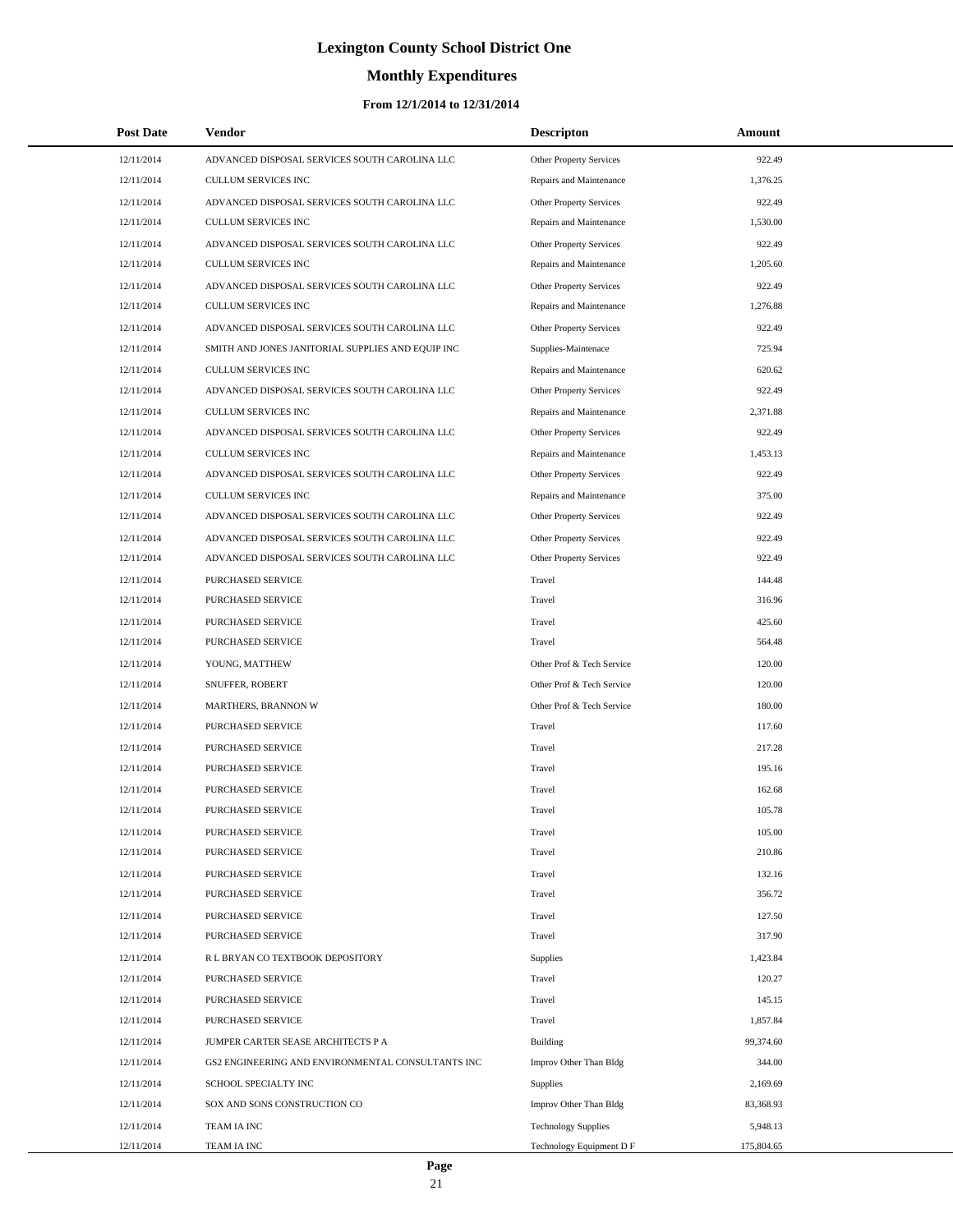# **Monthly Expenditures**

### **From 12/1/2014 to 12/31/2014**

| <b>Post Date</b> | Vendor                                        | <b>Descripton</b>              | Amount   |
|------------------|-----------------------------------------------|--------------------------------|----------|
| 12/11/2014       | PILGRIM'S PRIDE CORP                          | Food                           | 984.00   |
| 12/11/2014       | PILGRIM'S PRIDE CORP                          | Food                           | 432.00   |
| 12/11/2014       | PILGRIM'S PRIDE CORP                          | Food                           | 924.00   |
| 12/11/2014       | PILGRIM'S PRIDE CORP                          | Food                           | 726.00   |
| 12/11/2014       | PILGRIM'S PRIDE CORP                          | Food                           | 837.60   |
| 12/11/2014       | PILGRIM'S PRIDE CORP                          | Food                           | 726.00   |
| 12/11/2014       | PILGRIM'S PRIDE CORP                          | Food                           | 120.00   |
| 12/11/2014       | PILGRIM'S PRIDE CORP                          | Food                           | 837.60   |
| 12/11/2014       | PILGRIM'S PRIDE CORP                          | Food                           | 432.00   |
| 12/11/2014       | PURCHASED SERVICE                             | Travel                         | 141.96   |
| 12/11/2014       | PILGRIM'S PRIDE CORP                          | Food                           | 726.00   |
| 12/11/2014       | PILGRIM'S PRIDE CORP                          | Food                           | 432.00   |
| 12/11/2014       | PILGRIM'S PRIDE CORP                          | Food                           | 579.00   |
| 12/11/2014       | PILGRIM'S PRIDE CORP                          | Food                           | 837.60   |
| 12/11/2014       | PILGRIM'S PRIDE CORP                          | Food                           | 924.00   |
| 12/11/2014       | PILGRIM'S PRIDE CORP                          | Food                           | 432.00   |
| 12/11/2014       | PILGRIM'S PRIDE CORP                          | Food                           | 837.60   |
| 12/11/2014       | PILGRIM'S PRIDE CORP                          | Food                           | 837.60   |
| 12/11/2014       | PILGRIM'S PRIDE CORP                          | Food                           | 312.00   |
| 12/11/2014       | PILGRIM'S PRIDE CORP                          | Food                           | 726.00   |
| 12/11/2014       | PILGRIM'S PRIDE CORP                          | Food                           | 837.60   |
| 12/11/2014       | PILGRIM'S PRIDE CORP                          | Food                           | 519.00   |
| 12/11/2014       | PILGRIM'S PRIDE CORP                          | Food                           | 837.60   |
| 12/11/2014       | PILGRIM'S PRIDE CORP                          | Food                           | 579.00   |
| 12/11/2014       | PILGRIM'S PRIDE CORP                          | Food                           | 726.00   |
| 12/11/2014       | PILGRIM'S PRIDE CORP                          | Food                           | 312.00   |
| 12/11/2014       | PILGRIM'S PRIDE CORP                          | Food                           | 372.00   |
| 12/11/2014       | PILGRIM'S PRIDE CORP                          | Food                           | 639.00   |
| 12/11/2014       | PILGRIM'S PRIDE CORP                          | Food                           | 837.60   |
| 12/11/2014       | PILGRIM'S PRIDE CORP                          | Food                           | 924.00   |
| 12/11/2014       | PILGRIM'S PRIDE CORP                          | Food                           | 312.00   |
| 12/11/2014       | MACTASTIC LLC DBA MACTASTIC IREPAIR           | Pupil Activity                 | 2,700.50 |
| 12/11/2014       | MACTASTIC LLC DBA MACTASTIC IREPAIR           | Pupil Activity                 | 968.00   |
| 12/11/2014       | MACTASTIC LLC DBA MACTASTIC IREPAIR           | Pupil Activity                 | 3,182.40 |
| 12/11/2014       | MOVIE LICENSING USA SWANK MOTION PICTURES INC | Pupil Activity                 | 420.00   |
| 12/11/2014       | SHERWIN WILLIAMS CO                           | Pupil Activity                 | 130.97   |
| 12/11/2014       | LEXINGTON TECHNOLOGY CENTER                   | Pupil Act-Fee/Collection Refnd | 280.00   |
| 12/11/2014       | SCHOOL SPECIALTY INC                          | Pupil Activity                 | 243.37   |
| 12/11/2014       | T & T                                         | Pupil Activity                 | 1,627.47 |
| 12/11/2014       | <b>TAND T SPORTS</b>                          | Pupil Activity                 | 124.93   |
| 12/11/2014       | NET RESULTS SPORTS MARKETING INC              | Pupil Activity                 | 160.50   |
| 12/11/2014       | BEREA HIGH SCHOOL                             | Pupil Activity                 | 225.00   |
| 12/12/2014       | SC DEPARTMENT OF EDUCATION                    | Supplies                       | 828.96   |
| 12/12/2014       | TRIUNE MARKETING CO                           | Supplies                       | 946.95   |
| 12/12/2014       | SOUTHEASTERN PERFORMANCE APPAREL              | <b>Supplies</b>                | 1,237.75 |
| 12/12/2014       | PURCHASED SERVICE                             | Travel                         | 248.50   |
| 12/12/2014       | PURCHASED SERVICE                             | Travel                         | 104.94   |
| 12/12/2014       | FOLLETT SCHOOL SOLUTIONS INC                  | <b>Technology Supplies</b>     | 575.66   |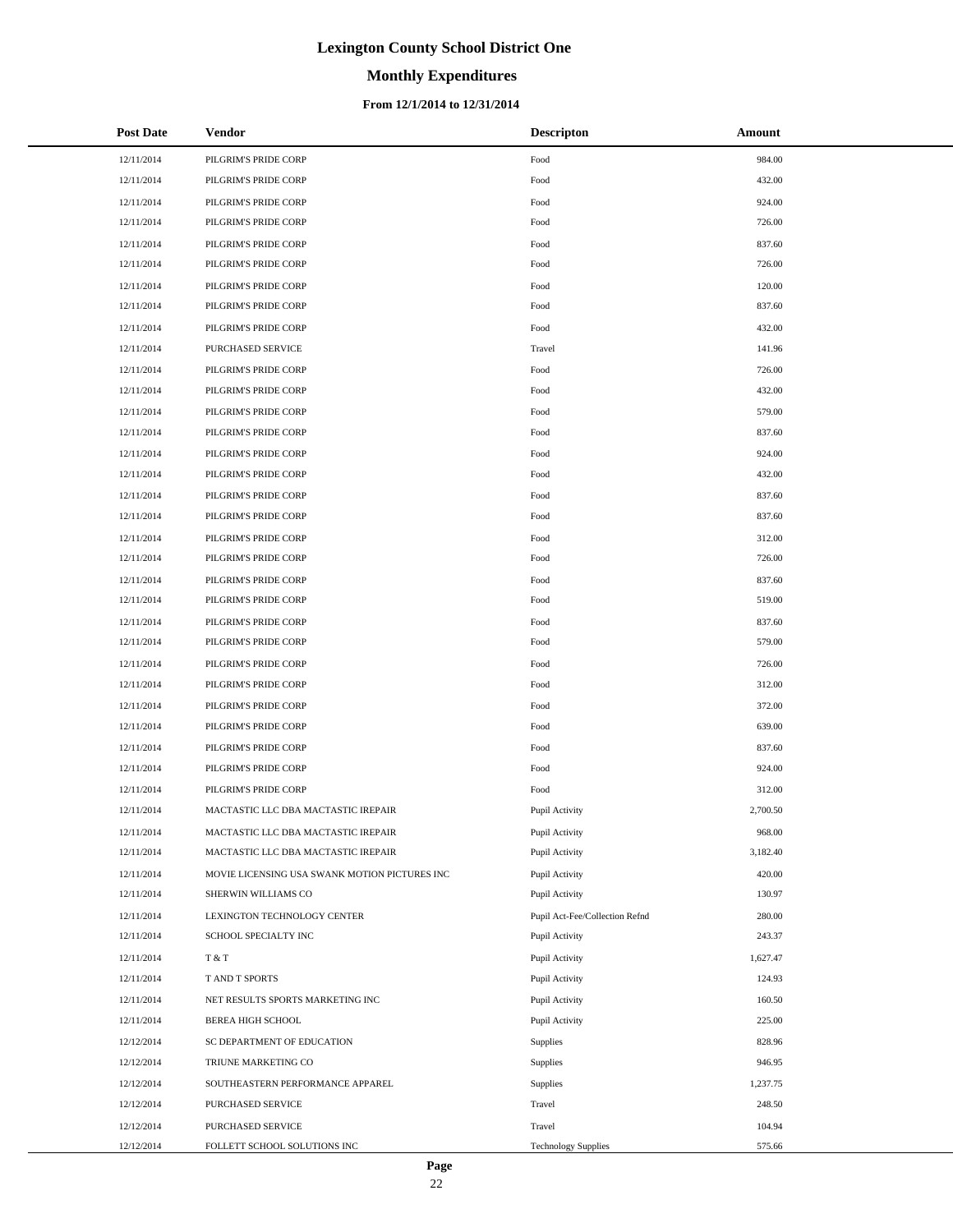# **Monthly Expenditures**

### **From 12/1/2014 to 12/31/2014**

| <b>Post Date</b> | Vendor                                      | <b>Descripton</b>          | Amount     |
|------------------|---------------------------------------------|----------------------------|------------|
| 12/12/2014       | <b>AUTOZONE INC</b>                         | Supplies-Maintenace        | 303.45     |
| 12/12/2014       | OSWALD WHOLESALE LUMBER INC                 | Supplies-Maintenace        | 268.57     |
| 12/12/2014       | SPIRIT COMMUNICATIONS                       | Communication              | 2,652.44   |
| 12/12/2014       | ANGELTRAXIVS INC                            | <b>Technology Supplies</b> | 4,498.60   |
| 12/12/2014       | SC DEPARTMENT OF REVENUE (SALES TAX RETURN) | <b>Technology Supplies</b> | 314.90     |
| 12/12/2014       | HINZ, BRIAN E                               | Other Prof & Tech Service  | 180.00     |
| 12/12/2014       | HAIGLER III, THOMAS I                       | Other Prof & Tech Service  | 180.00     |
| 12/12/2014       | <b>BURNS, JENNIFER L</b>                    | Other Prof & Tech Service  | 180.00     |
| 12/12/2014       | DIGITAL OFFICE SOLUTIONS INC                | Repairs and Maintenance    | 684.22     |
| 12/12/2014       | CRS INC                                     | Software Renewal/Agreemen  | 2,866.08   |
| 12/12/2014       | <b>IRON MOUNTAIN</b>                        | Software Renewal/Agreemen  | 108.16     |
| 12/12/2014       | HOUGHTON MIFFLIN                            | Other Prof & Tech Service  | 600.00     |
| 12/12/2014       | PURCHASED SERVICE                           | Travel                     | 248.50     |
| 12/12/2014       | PURCHASED SERVICE                           | Travel                     | 298.50     |
| 12/12/2014       | PURCHASED SERVICE                           | Travel                     | 259.08     |
| 12/12/2014       | PURCHASED SERVICE                           | Travel                     | 1,359.29   |
| 12/12/2014       | PURCHASED SERVICE                           | Travel                     | 1,943.13   |
| 12/12/2014       | COMMUNICATION MANAGEMENT INC                | <b>Technology Supplies</b> | 2,655.61   |
| 12/12/2014       | CDWG ACCT 305089                            | <b>Technology Supplies</b> | 18,147.20  |
| 12/12/2014       | COMPUCOM SYSTEMS INC                        | <b>Technology Supplies</b> | 43,594.88  |
| 12/12/2014       | <b>LENOVO US</b>                            | <b>Technology Supplies</b> | 664,003.48 |
| 12/12/2014       | SCHOOL SPECIALTY INC                        | Supplies                   | 7,649.43   |
| 12/12/2014       | MOTOROLA SOLUTIONS                          | <b>Technology Supplies</b> | 1,200.45   |
| 12/12/2014       | DELL COMPUTERS                              | <b>Technology Supplies</b> | 32,596.48  |
| 12/12/2014       | <b>INTERNETWORK ENGINEERING</b>             | Technology Equipment D F   | 318,391.04 |
| 12/12/2014       | JTM PROVISIONS CO                           | Food                       | 140.00     |
| 12/12/2014       | <b>JTM PROVISIONS CO</b>                    | Food                       | 140.00     |
| 12/12/2014       | JTM PROVISIONS CO                           | Food                       | 140.00     |
| 12/12/2014       | JTM PROVISIONS CO                           | Food                       | 140.00     |
| 12/12/2014       | <b>JTM PROVISIONS CO</b>                    | Food                       | 140.00     |
| 12/12/2014       | <b>JTM PROVISIONS CO</b>                    | Food                       | 140.00     |
| 12/12/2014       | JTM PROVISIONS CO                           | Food                       | 140.00     |
| 12/12/2014       | JTM PROVISIONS CO                           | Food                       | 140.00     |
| 12/12/2014       | JTM PROVISIONS CO                           | Food                       | 140.00     |
| 12/12/2014       | JTM PROVISIONS CO                           | Food                       | 140.00     |
| 12/12/2014       | JTM PROVISIONS CO                           | Food                       | 175.00     |
| 12/12/2014       | MACTASTIC LLC DBA MACTASTIC IREPAIR         | Pupil Activity             | 4,248.50   |
| 12/12/2014       | MACTASTIC LLC DBA MACTASTIC IREPAIR         | Pupil Activity             | 2,526.50   |
| 12/12/2014       | MACTASTIC LLC DBA MACTASTIC IREPAIR         | Pupil Activity             | 3,801.50   |
| 12/12/2014       | MACTASTIC LLC DBA MACTASTIC IREPAIR         | Pupil Activity             | 107.00     |
| 12/12/2014       | MACTASTIC LLC DBA MACTASTIC IREPAIR         | Pupil Activity             | 1,111.50   |
| 12/12/2014       | MACTASTIC LLC DBA MACTASTIC IREPAIR         | Pupil Activity             | 2,990.00   |
| 12/12/2014       | MACTASTIC LLC DBA MACTASTIC IREPAIR         | Pupil Activity             | 5,258.25   |
| 12/12/2014       | MACTASTIC LLC DBA MACTASTIC IREPAIR         | Pupil Activity             | 1,198.50   |
| 12/12/2014       | MACTASTIC LLC DBA MACTASTIC IREPAIR         | Pupil Activity             | 1,722.00   |
| 12/12/2014       | MACTASTIC LLC DBA MACTASTIC IREPAIR         | Pupil Activity             | 4,068.50   |
| 12/12/2014       | MACTASTIC LLC DBA MACTASTIC IREPAIR         | Pupil Activity             | 2,226.00   |
| 12/12/2014       | MACTASTIC LLC DBA MACTASTIC IREPAIR         | Pupil Activity             | 3,521.00   |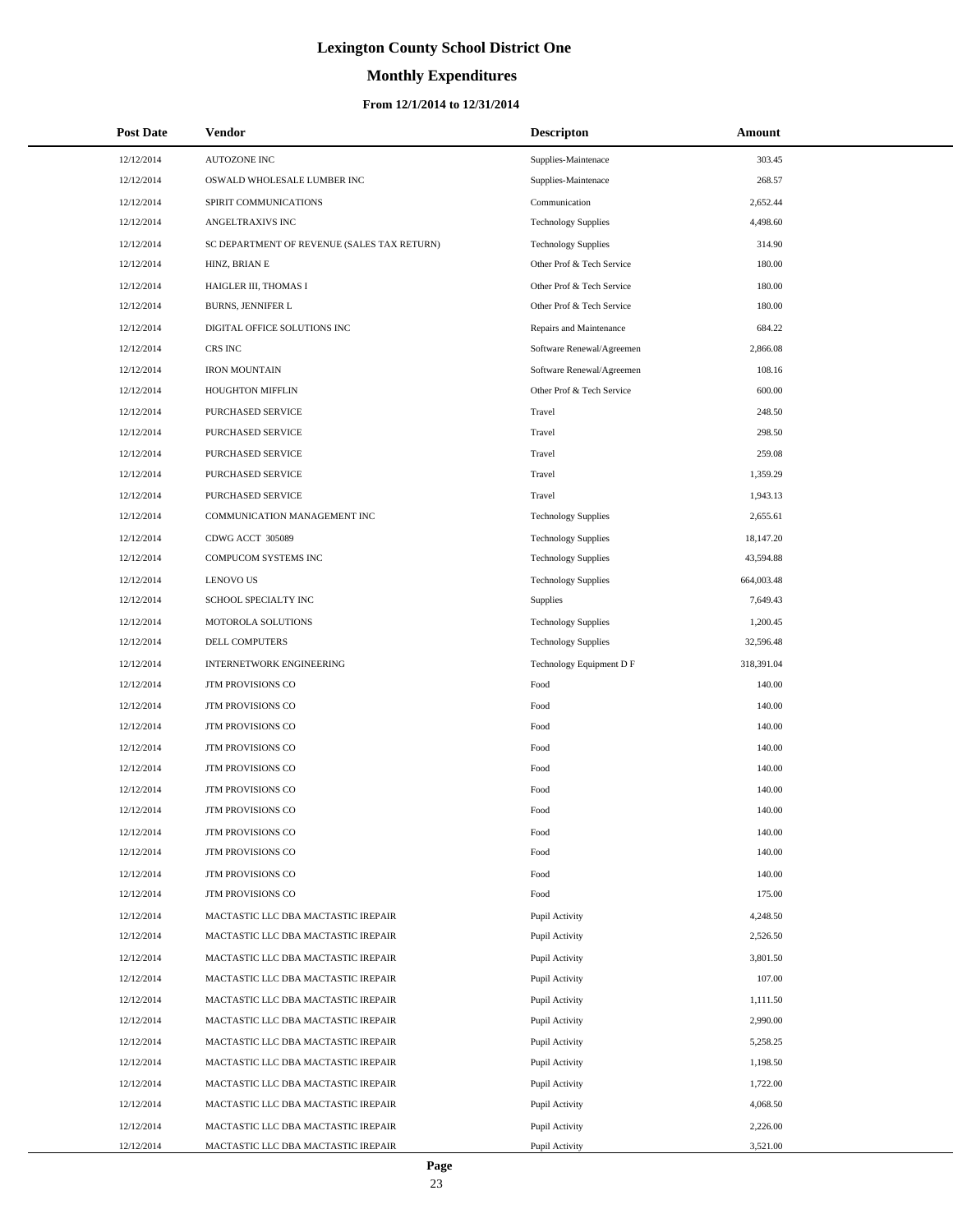# **Monthly Expenditures**

### **From 12/1/2014 to 12/31/2014**

| <b>Post Date</b> | Vendor                                             | <b>Descripton</b>           | Amount    |  |
|------------------|----------------------------------------------------|-----------------------------|-----------|--|
| 12/12/2014       | MACTASTIC LLC DBA MACTASTIC IREPAIR                | Pupil Activity              | 717.50    |  |
| 12/12/2014       | <b>CUSTOM PRINTWEAR INC</b>                        | Pupil Activity              | 1,456.06  |  |
| 12/12/2014       | STATE DEPARTMENT OF EDUCATION OFFICE OF TEXTBOOKS  | Pupil Activity              | 429.75    |  |
| 12/12/2014       | <b>CAPITOL TOURS</b>                               | Pupil Activity              | 945.00    |  |
| 12/15/2014       | SCHOOL SPECIALTY INC                               | <b>Supplies</b>             | 298.41    |  |
| 12/15/2014       | NUIDEA SCHOOL SUPPLY CO                            | <b>Supplies</b>             | 1,078.03  |  |
| 12/15/2014       | DIGITAL OFFICE SOLUTIONS INC                       | <b>Supplies</b>             | 346.41    |  |
| 12/15/2014       | PINE PRESS OF LEXINGTON INC                        | Printing and Binding        | 747.34    |  |
| 12/15/2014       | STATE DEPARTMENT OF EDUCATION LEX DIST ONEBUS SHOP | <b>Pupil Transportation</b> | 100.44    |  |
| 12/15/2014       | US INK AND TONER INC                               | <b>Supplies</b>             | 1,074.50  |  |
| 12/15/2014       | OCCUPATIONAL HEALTH                                | Supplies                    | 1,539.00  |  |
| 12/15/2014       | FORMS AND SUPPLY INC (FSI)                         | <b>Supplies</b>             | 139.85    |  |
| 12/15/2014       | <b>SCE&amp;G</b>                                   | <b>Public Utilities</b>     | 1,036.31  |  |
| 12/15/2014       | <b>JIM HUDSON FORD</b>                             | Repairs and Maintenance     | 1,037.36  |  |
| 12/15/2014       | <b>WW GRAINGER</b>                                 | Supplies-Maintenace         | 472.51    |  |
| 12/15/2014       | GATEWAY SUPPLY CO INC                              | Supplies-Maintenace         | 223.96    |  |
| 12/15/2014       | SCE&G                                              | <b>Public Utilities</b>     | 13,392.28 |  |
| 12/15/2014       | <b>SCE&amp;G</b>                                   | <b>Public Utilities</b>     | 10,278.53 |  |
| 12/15/2014       | <b>SCE&amp;G</b>                                   | <b>Public Utilities</b>     | 21,296.71 |  |
| 12/15/2014       | <b>SCE&amp;G</b>                                   | <b>Public Utilities</b>     | 12,736.46 |  |
| 12/15/2014       | TERMINIX COMMERCIAL                                | Repairs and Maintenance     | 726.00    |  |
| 12/15/2014       | SCE&G                                              | <b>Public Utilities</b>     | 8,848.73  |  |
| 12/15/2014       | <b>SCE&amp;G</b>                                   | <b>Public Utilities</b>     | 7,545.49  |  |
| 12/15/2014       | SCE&G                                              | <b>Public Utilities</b>     | 42,247.08 |  |
| 12/15/2014       | <b>SCE&amp;G</b>                                   | <b>Public Utilities</b>     | 8,639.15  |  |
| 12/15/2014       | SCE&G                                              | <b>Public Utilities</b>     | 10,314.10 |  |
| 12/15/2014       | <b>SCE&amp;G</b>                                   | <b>Public Utilities</b>     | 12,127.74 |  |
| 12/15/2014       | <b>SCE&amp;G</b>                                   | <b>Public Utilities</b>     | 8,426.09  |  |
| 12/15/2014       | <b>GRAYBAR ELECTRIC CO INC</b>                     | Supplies-Maintenace         | 240.84    |  |
| 12/15/2014       | <b>SCE&amp;G</b>                                   | <b>Public Utilities</b>     | 2,576.87  |  |
| 12/15/2014       | <b>SCE&amp;G</b>                                   | <b>Public Utilities</b>     | 17,224.76 |  |
| 12/15/2014       | SCE&G                                              | <b>Public Utilities</b>     | 11,743.49 |  |
| 12/15/2014       | SCE&G                                              | <b>Public Utilities</b>     | 8,937.92  |  |
| 12/15/2014       | SCE&G                                              | <b>Public Utilities</b>     | 10,949.11 |  |
| 12/15/2014       | SCE&G                                              | <b>Public Utilities</b>     | 16,154.09 |  |
| 12/15/2014       | SCE&G                                              | <b>Public Utilities</b>     | 48,334.79 |  |
| 12/15/2014       | SCE&G                                              | <b>Public Utilities</b>     | 10,210.90 |  |
| 12/15/2014       | SCE&G                                              | <b>Public Utilities</b>     | 206.32    |  |
| 12/15/2014       | HALLMAN, JACOB                                     | Other Prof & Tech Service   | 180.00    |  |
| 12/15/2014       | FREUND, WILLIAM                                    | Other Prof & Tech Service   | 360.00    |  |
| 12/15/2014       | LOOKABILL, JOHN T                                  | Other Prof & Tech Service   | 180.00    |  |
| 12/15/2014       | PADULA, JOHN MATTHEW                               | Other Prof & Tech Service   | 180.00    |  |
| 12/15/2014       | SNUFFER, ROBERT                                    | Other Prof & Tech Service   | 120.00    |  |
| 12/15/2014       | LONGSHORE, MARTY                                   | Other Prof & Tech Service   | 180.00    |  |
| 12/15/2014       | FORMS AND SUPPLY INC (FSI)                         | Supplies                    | 139.85    |  |
| 12/15/2014       | DIGITAL OFFICE SOLUTIONS INC                       | Repairs and Maintenance     | 541.49    |  |
| 12/15/2014       | TELCOM OF SOUTH CAROLINA INC                       | Repairs and Maintenance     | 717.50    |  |
| 12/15/2014       | DIGITAL OFFICE SOLUTIONS INC                       | Repairs and Maintenance     | 586.30    |  |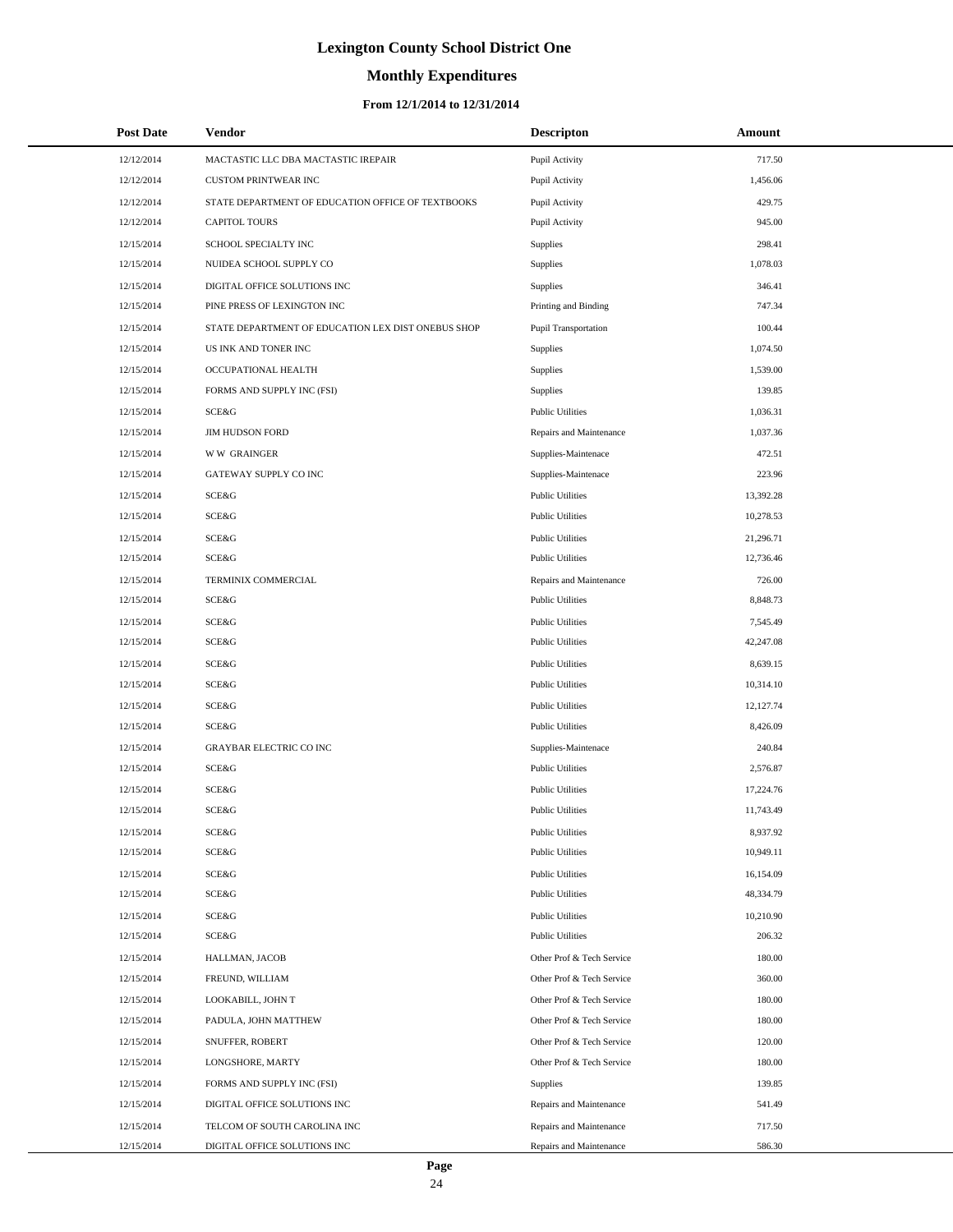# **Monthly Expenditures**

### **From 12/1/2014 to 12/31/2014**

| <b>Post Date</b> | Vendor                             | <b>Descripton</b>       | Amount    |
|------------------|------------------------------------|-------------------------|-----------|
| 12/15/2014       | DIGITAL OFFICE SOLUTIONS INC       | Repairs and Maintenance | 510.76    |
| 12/15/2014       | DIGITAL OFFICE SOLUTIONS INC       | Repairs and Maintenance | 219.52    |
| 12/15/2014       | DIGITAL OFFICE SOLUTIONS INC       | Repairs and Maintenance | 635.72    |
| 12/15/2014       | DIGITAL OFFICE SOLUTIONS INC       | Repairs and Maintenance | 591.23    |
| 12/15/2014       | DIGITAL OFFICE SOLUTIONS INC       | Repairs and Maintenance | 156.24    |
| 12/15/2014       | DIGITAL OFFICE SOLUTIONS INC       | Repairs and Maintenance | 298.04    |
| 12/15/2014       | DIGITAL OFFICE SOLUTIONS INC       | Repairs and Maintenance | 536.56    |
| 12/15/2014       | DIGITAL OFFICE SOLUTIONS INC       | Repairs and Maintenance | 242.91    |
| 12/15/2014       | DIGITAL OFFICE SOLUTIONS INC       | Repairs and Maintenance | 1,409.81  |
| 12/15/2014       | FRANKLIN COVEY CO (EDUCATION DIV ) | Inst Prog Improvement   | 2,778.02  |
| 12/15/2014       | <b>HEINEMANN</b>                   | Supplies                | 293.25    |
| 12/15/2014       | NUIDEA SCHOOL SUPPLY CO            | Supplies                | 1,226.22  |
| 12/15/2014       | NUIDEA SCHOOL SUPPLY CO            | <b>Supplies</b>         | 18,265.97 |
| 12/15/2014       | PINE PRESS OF LEXINGTON INC        | Printing and Binding    | 588.19    |
| 12/15/2014       | TASTY BRANDS LLC                   | Food                    | 216.90    |
| 12/15/2014       | INTERSTATE BRANDS CORP (MERITA)    | <b>Bread</b>            | 243.75    |
| 12/15/2014       | BORDEN DAIRY CO OF SC LLC          | Milk                    | 420.95    |
| 12/15/2014       | HERSHEYS ICE CREAM                 | Milk                    | 615.00    |
| 12/15/2014       | SENN BROTHERS INC                  | Produce                 | 648.99    |
| 12/15/2014       | TASTY BRANDS LLC                   | Food                    | 216.90    |
| 12/15/2014       | BORDEN DAIRY CO OF SC LLC          | Milk                    | 575.96    |
| 12/15/2014       | HERSHEYS ICE CREAM                 | Milk                    | 304.54    |
| 12/15/2014       | SENN BROTHERS INC                  | Produce                 | 394.82    |
| 12/15/2014       | TASTY BRANDS LLC                   | Food                    | 216.90    |
| 12/15/2014       | BORDEN DAIRY CO OF SC LLC          | Milk                    | 330.72    |
| 12/15/2014       | SENN BROTHERS INC                  | Produce                 | 308.44    |
| 12/15/2014       | TASTY BRANDS LLC                   | Food                    | 216.90    |
| 12/15/2014       | INTERSTATE BRANDS CORP (MERITA)    | <b>Bread</b>            | 110.00    |
| 12/15/2014       | BORDEN DAIRY CO OF SC LLC          | Milk                    | 664.00    |
| 12/15/2014       | HERSHEYS ICE CREAM                 | Milk                    | 376.22    |
| 12/15/2014       | SENN BROTHERS INC                  | Produce                 | 554.71    |
| 12/15/2014       | TASTY BRANDS LLC                   | Food                    | 216.90    |
| 12/15/2014       | BORDEN DAIRY CO OF SC LLC          | Milk                    | 506.98    |
| 12/15/2014       | SENN BROTHERS INC                  | Produce                 | 295.22    |
| 12/15/2014       | TASTY BRANDS LLC                   | Food                    | 325.35    |
| 12/15/2014       | INTERSTATE BRANDS CORP (MERITA)    | <b>Bread</b>            | 129.00    |
| 12/15/2014       | BORDEN DAIRY CO OF SC LLC          | Milk                    | 1,327.38  |
| 12/15/2014       | HERSHEYS ICE CREAM                 | Milk                    | 259.58    |
| 12/15/2014       | SENN BROTHERS INC                  | Produce                 | 1,350.14  |
| 12/15/2014       | BORDEN DAIRY CO OF SC LLC          | Milk                    | 144.92    |
| 12/15/2014       | SENN BROTHERS INC                  | Produce                 | 335.80    |
| 12/15/2014       | TASTY BRANDS LLC                   | Food                    | 216.90    |
| 12/15/2014       | BORDEN DAIRY CO OF SC LLC          | Milk                    | 343.03    |
| 12/15/2014       | HERSHEYS ICE CREAM                 | Milk                    | 280.36    |
| 12/15/2014       | SENN BROTHERS INC                  | Produce                 | 617.64    |
| 12/15/2014       | TASTY BRANDS LLC                   | Food                    | 216.90    |
| 12/15/2014       | INTERSTATE BRANDS CORP (MERITA)    | <b>Bread</b>            | 101.10    |
| 12/15/2014       | BORDEN DAIRY CO OF SC LLC          | Milk                    | 789.68    |

÷.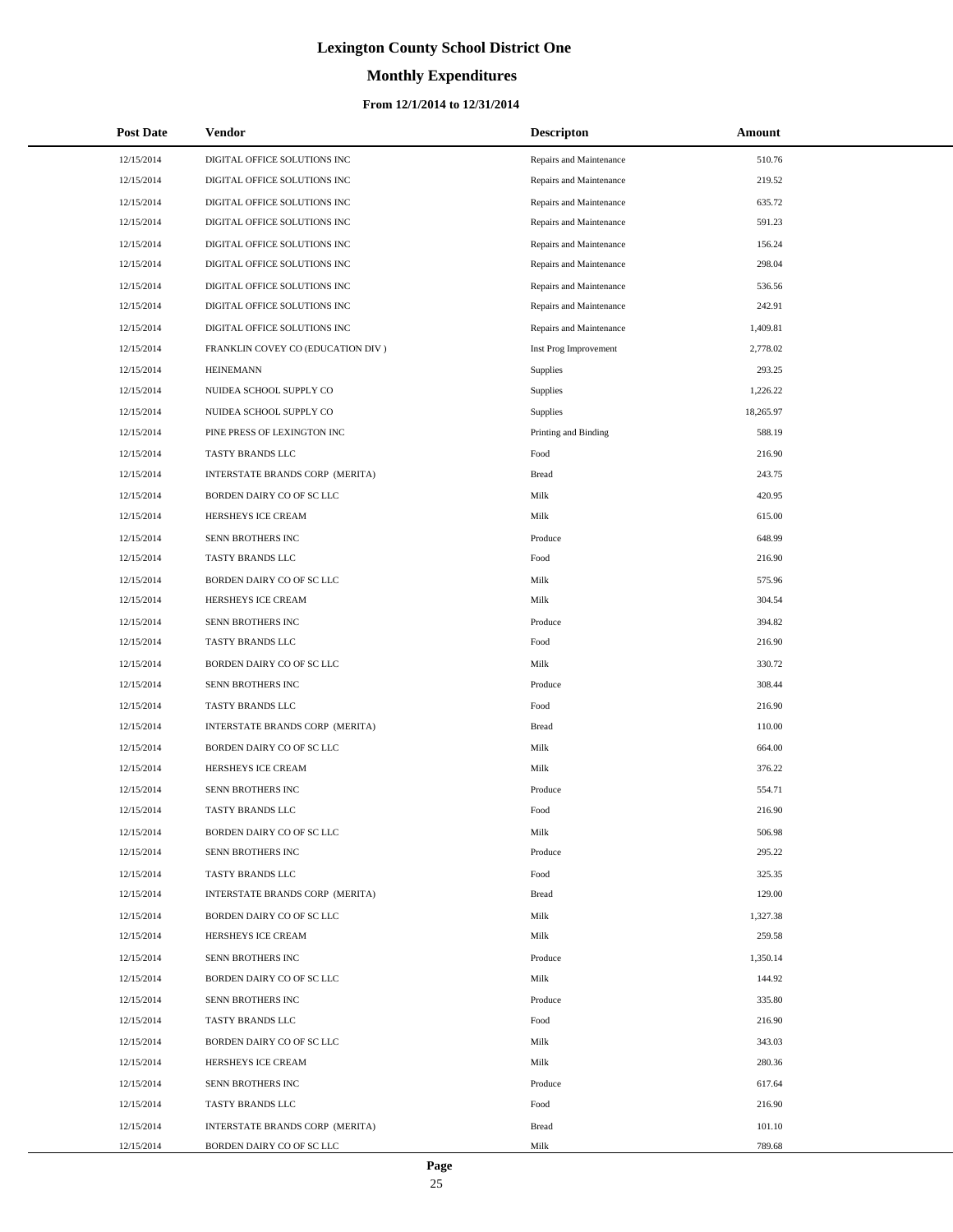# **Monthly Expenditures**

### **From 12/1/2014 to 12/31/2014**

| <b>Post Date</b> | Vendor                          | <b>Descripton</b> | Amount |
|------------------|---------------------------------|-------------------|--------|
| 12/15/2014       | SENN BROTHERS INC               | Produce           | 591.33 |
| 12/15/2014       | TASTY BRANDS LLC                | Food              | 325.35 |
| 12/15/2014       | INTERSTATE BRANDS CORP (MERITA) | <b>Bread</b>      | 145.00 |
| 12/15/2014       | BORDEN DAIRY CO OF SC LLC       | Milk              | 851.31 |
| 12/15/2014       | HERSHEYS ICE CREAM              | Milk              | 174.42 |
| 12/15/2014       | SENN BROTHERS INC               | Produce           | 753.84 |
| 12/15/2014       | TASTY BRANDS LLC                | Food              | 216.90 |
| 12/15/2014       | BORDEN DAIRY CO OF SC LLC       | Milk              | 806.42 |
| 12/15/2014       | SENN BROTHERS INC               | Produce           | 825.16 |
| 12/15/2014       | TASTY BRANDS LLC                | Food              | 325.35 |
| 12/15/2014       | BORDEN DAIRY CO OF SC LLC       | Milk              | 850.86 |
| 12/15/2014       | SENN BROTHERS INC               | Produce           | 708.39 |
| 12/15/2014       | TASTY BRANDS LLC                | Food              | 216.90 |
| 12/15/2014       | BORDEN DAIRY CO OF SC LLC       | Milk              | 555.11 |
| 12/15/2014       | SENN BROTHERS INC               | Produce           | 403.34 |
| 12/15/2014       | TASTY BRANDS LLC                | Food              | 216.90 |
| 12/15/2014       | BORDEN DAIRY CO OF SC LLC       | Milk              | 825.13 |
| 12/15/2014       | SENN BROTHERS INC               | Produce           | 733.45 |
| 12/15/2014       | TASTY BRANDS LLC                | Food              | 216.90 |
| 12/15/2014       | BORDEN DAIRY CO OF SC LLC       | Milk              | 540.01 |
| 12/15/2014       | SENN BROTHERS INC               | Produce           | 476.09 |
| 12/15/2014       | TASTY BRANDS LLC                | Food              | 216.90 |
| 12/15/2014       | BORDEN DAIRY CO OF SC LLC       | Milk              | 458.26 |
| 12/15/2014       | HERSHEYS ICE CREAM              | Milk              | 176.16 |
| 12/15/2014       | SENN BROTHERS INC               | Produce           | 767.26 |
| 12/15/2014       | TASTY BRANDS LLC                | Food              | 216.90 |
| 12/15/2014       | BORDEN DAIRY CO OF SC LLC       | Milk              | 414.98 |
| 12/15/2014       | HERSHEYS ICE CREAM              | Milk              | 192.96 |
| 12/15/2014       | SENN BROTHERS INC               | Produce           | 446.84 |
| 12/15/2014       | TASTY BRANDS LLC                | Food              | 216.90 |
| 12/15/2014       | BORDEN DAIRY CO OF SC LLC       | Milk              | 176.55 |
| 12/15/2014       | SENN BROTHERS INC               | Produce           | 451.03 |
| 12/15/2014       | TASTY BRANDS LLC                | Food              | 325.35 |
| 12/15/2014       | BORDEN DAIRY CO OF SC LLC       | Milk              | 679.62 |
| 12/15/2014       | HERSHEYS ICE CREAM              | Milk              | 179.04 |
| 12/15/2014       | SENN BROTHERS INC               | Produce           | 796.21 |
| 12/15/2014       | TASTY BRANDS LLC                | Food              | 216.90 |
| 12/15/2014       | BORDEN DAIRY CO OF SC LLC       | Milk              | 258.89 |
| 12/15/2014       | SENN BROTHERS INC               | Produce           | 747.49 |
| 12/15/2014       | TASTY BRANDS LLC                | Food              | 216.90 |
| 12/15/2014       | BORDEN DAIRY CO OF SC LLC       | Milk              | 506.33 |
| 12/15/2014       | SENN BROTHERS INC               | Produce           | 381.85 |
| 12/15/2014       | TASTY BRANDS LLC                | Food              | 216.90 |
| 12/15/2014       | BORDEN DAIRY CO OF SC LLC       | Milk              | 618.81 |
| 12/15/2014       | HERSHEYS ICE CREAM              | Milk              | 288.84 |
| 12/15/2014       | SENN BROTHERS INC               | Produce           | 961.69 |
| 12/15/2014       | TASTY BRANDS LLC                | Food              | 216.90 |
| 12/15/2014       | BORDEN DAIRY CO OF SC LLC       | Milk              | 806.36 |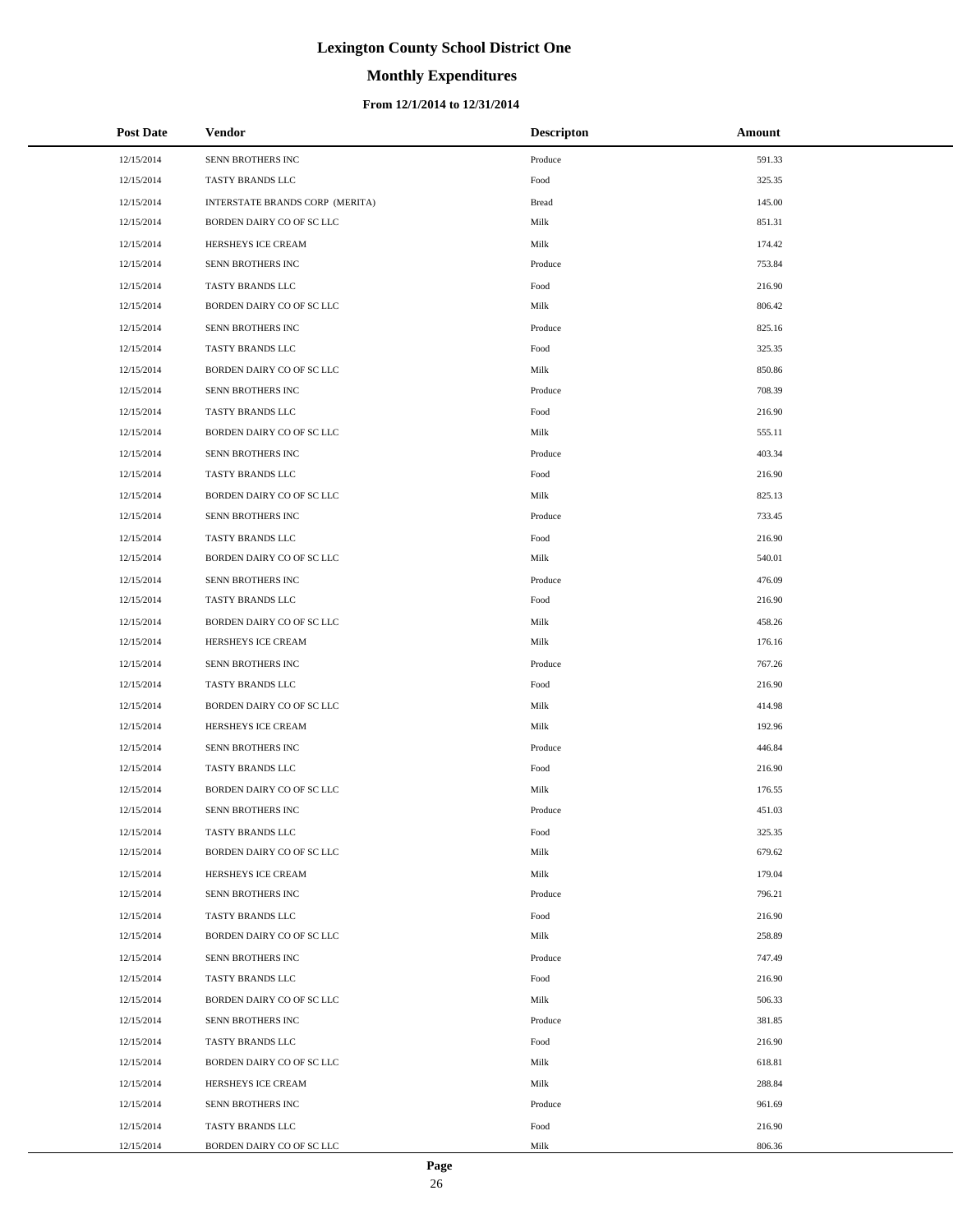# **Monthly Expenditures**

### **From 12/1/2014 to 12/31/2014**

| <b>Post Date</b> | Vendor                                         | <b>Descripton</b>          | Amount   |
|------------------|------------------------------------------------|----------------------------|----------|
| 12/15/2014       | TASTY BRANDS LLC                               | Food                       | 325.35   |
| 12/15/2014       | BORDEN DAIRY CO OF SC LLC                      | Milk                       | 1,016.03 |
| 12/15/2014       | HERSHEYS ICE CREAM                             | Milk                       | 187.92   |
| 12/15/2014       | SENN BROTHERS INC                              | Produce                    | 629.11   |
| 12/15/2014       | TASTY BRANDS LLC                               | Food                       | 216.90   |
| 12/15/2014       | BORDEN DAIRY CO OF SC LLC                      | Milk                       | 348.26   |
| 12/15/2014       | HERSHEYS ICE CREAM                             | Milk                       | 243.96   |
| 12/15/2014       | SENN BROTHERS INC                              | Produce                    | 421.47   |
| 12/15/2014       | TASTY BRANDS LLC                               | Food                       | 216.90   |
| 12/15/2014       | BORDEN DAIRY CO OF SC LLC                      | Milk                       | 443.65   |
| 12/15/2014       | SENN BROTHERS INC                              | Produce                    | 653.12   |
| 12/15/2014       | TASTY BRANDS LLC                               | Food                       | 325.35   |
| 12/15/2014       | BORDEN DAIRY CO OF SC LLC                      | Milk                       | 895.85   |
| 12/15/2014       | SENN BROTHERS INC                              | Produce                    | 705.03   |
| 12/15/2014       | TASTY BRANDS LLC                               | Food                       | 216.90   |
| 12/15/2014       | BORDEN DAIRY CO OF SC LLC                      | Milk                       | 541.31   |
| 12/15/2014       | HERSHEYS ICE CREAM                             | Milk                       | 178.86   |
| 12/15/2014       | SENN BROTHERS INC                              | Produce                    | 552.61   |
| 12/15/2014       | TASTY BRANDS LLC                               | Food                       | 216.90   |
| 12/15/2014       | INTERSTATE BRANDS CORP (MERITA)                | <b>Bread</b>               | 290.00   |
| 12/15/2014       | BORDEN DAIRY CO OF SC LLC                      | Milk                       | 978.40   |
| 12/15/2014       | HERSHEYS ICE CREAM                             | Milk                       | 940.96   |
| 12/15/2014       | SENN BROTHERS INC                              | Produce                    | 851.40   |
| 12/15/2014       | TASTY BRANDS LLC                               | Food                       | 216.90   |
| 12/15/2014       | BORDEN DAIRY CO OF SC LLC                      | Milk                       | 494.03   |
| 12/15/2014       | SENN BROTHERS INC                              | Produce                    | 512.56   |
| 12/15/2014       | MACTASTIC LLC DBA MACTASTIC IREPAIR            | Pupil Activity             | 804.50   |
| 12/15/2014       | TRIUNE MARKETING CO                            | Pupil Activity             | 337.05   |
| 12/15/2014       | HART, MICHAEL JOSEPH                           | Pupil Activity             | 105.00   |
| 12/15/2014       | STOKES, JAMES LEE                              | Pupil Activity             | 105.00   |
| 12/15/2014       | FRANKLIN, STACEY                               | Pupil Activity             | 115.30   |
| 12/15/2014       | JEFFCOAT, RICHIE A                             | Pupil Activity             | 104.50   |
| 12/15/2014       | LIPSCOMB, BRYAN P                              | Pupil Activity             | 122.50   |
| 12/15/2014       | TUCKER, CLAYTON                                | Pupil Activity             | 110.80   |
| 12/15/2014       | ROGERS, MATTHEW                                | Pupil Activity             | 120.00   |
| 12/15/2014       | DAVIS, DANIEL R                                | Pupil Activity             | 106.30   |
| 12/15/2014       | MARTINEZ, LUIS                                 | Pupil Activity             | 109.90   |
| 12/15/2014       | WASHINGTON, JERRY LEE                          | Pupil Activity             | 118.00   |
| 12/15/2014       | T AND T SPORTS                                 | Pupil Activity             | 142.31   |
| 12/16/2014       | HEINEMANN PROFESSIONAL DEVELOPMENT             | Supplies                   | 585.00   |
| 12/16/2014       | SCHOOL SPECIALTY INC                           | Supplies                   | $-0.87$  |
| 12/16/2014       | FORMS AND SUPPLY INC (FSI)                     | Supplies                   | 2,142.68 |
| 12/16/2014       | HEWLETT PACKARD BUSINESS STORE                 | <b>Technology Supplies</b> | 139.09   |
| 12/16/2014       | <b>EDMENTUM</b>                                | Software Renewal/Agreemen  | 792.00   |
| 12/16/2014       | DIGITAL OFFICE SOLUTIONS INC                   | Supplies                   | 212.93   |
| 12/16/2014       | THOMSON WEST                                   | Supplies                   | 296.47   |
| 12/16/2014       | FOLLETT SCHOOL SOLUTIONS INC                   | <b>Library Books</b>       | 147.43   |
| 12/16/2014       | WORLD BOOK SCHOOL AND LIBRARY ORDER PROCESSING | <b>Library Books</b>       | 1,015.43 |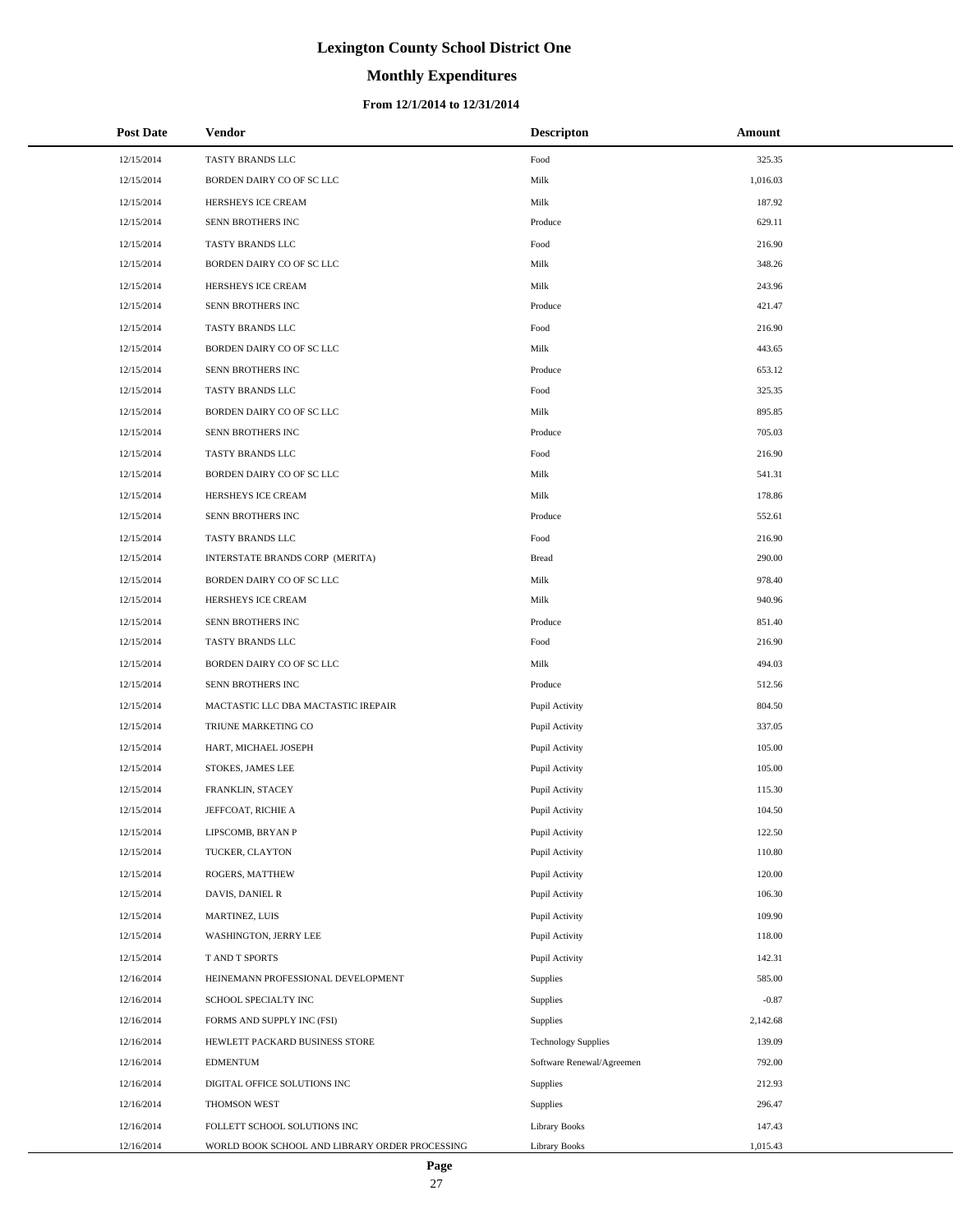# **Monthly Expenditures**

### **From 12/1/2014 to 12/31/2014**

| <b>Post Date</b> | <b>Vendor</b>                                     | <b>Descripton</b>          | Amount    |
|------------------|---------------------------------------------------|----------------------------|-----------|
| 12/16/2014       | <b>CAPSTONE</b>                                   | <b>Technology Supplies</b> | 945.25    |
| 12/16/2014       | PURCHASED SERVICE                                 | Travel                     | 331.87    |
| 12/16/2014       | FORMS AND SUPPLY INC (FSI)                        | Supplies                   | 591.92    |
| 12/16/2014       | SC ASSOCIATION SCHOOL BUSINESS OFFICIALS          | Dues and Fees              | 1,400.00  |
| 12/16/2014       | H L SHEALY CO                                     | Supplies-Maintenace        | 159.11    |
| 12/16/2014       | HD SUPPLY POWER SOLUTIONS LTD                     | Supplies-Maintenace        | 510.39    |
| 12/16/2014       | H L SHEALY CO                                     | Supplies-Maintenace        | 159.11    |
| 12/16/2014       | H L SHEALY CO                                     | Supplies-Maintenace        | 159.11    |
| 12/16/2014       | SMITH AND JONES JANITORIAL SUPPLIES AND EQUIP INC | Supplies-Maintenace        | 1,022.12  |
| 12/16/2014       | TMS TOTAL MAINTENANCE SOLUTIONS                   | Supplies-Maintenace        | 1,586.92  |
| 12/16/2014       | DNB ELECTRIC INC                                  | Repairs and Maintenance    | 1,090.00  |
| 12/16/2014       | H L SHEALY CO                                     | Supplies-Maintenace        | 159.11    |
| 12/16/2014       | PALMETTO PROPANE                                  | Energy                     | 235.77    |
| 12/16/2014       | <b>CULLUM SERVICES INC</b>                        | Repairs and Maintenance    | 195.00    |
| 12/16/2014       | SMITH AND JONES JANITORIAL SUPPLIES AND EQUIP INC | Supplies-Maintenace        | 651.27    |
| 12/16/2014       | H L SHEALY CO                                     | Supplies-Maintenace        | 159.11    |
| 12/16/2014       | HALL, ROY LEE                                     | Other Prof & Tech Service  | 180.00    |
| 12/16/2014       | <b>BARRETT, S LEE</b>                             | Other Prof & Tech Service  | 180.00    |
| 12/16/2014       | <b>BARRETT, S LEE</b>                             | Other Prof & Tech Service  | 180.00    |
| 12/16/2014       | BLACK, CALEB JAMES                                | Other Prof & Tech Service  | 180.00    |
| 12/16/2014       | <b>BARRETT, S LEE</b>                             | Other Prof & Tech Service  | 495.00    |
| 12/16/2014       | LEXINGTON PRINTING LLC                            | Printing and Binding       | 304.95    |
| 12/16/2014       | <b>ID SHOP</b>                                    | Supplies                   | 1,607.24  |
| 12/16/2014       | DIGITAL OFFICE SOLUTIONS INC                      | Repairs and Maintenance    | 662.93    |
| 12/16/2014       | DIGITAL OFFICE SOLUTIONS INC                      | Repairs and Maintenance    | 340.59    |
| 12/16/2014       | DIGITAL OFFICE SOLUTIONS INC                      | Repairs and Maintenance    | 490.92    |
| 12/16/2014       | DIGITAL OFFICE SOLUTIONS INC                      | Repairs and Maintenance    | 735.83    |
| 12/16/2014       | DIGITAL OFFICE SOLUTIONS INC                      | Repairs and Maintenance    | 155.86    |
| 12/16/2014       | DIGITAL OFFICE SOLUTIONS INC                      | Repairs and Maintenance    | 157.00    |
| 12/16/2014       | DIGITAL OFFICE SOLUTIONS INC                      | Repairs and Maintenance    | 345.01    |
| 12/16/2014       | DIGITAL OFFICE SOLUTIONS INC                      | Repairs and Maintenance    | 368.59    |
| 12/16/2014       | DIGITAL OFFICE SOLUTIONS INC                      | Repairs and Maintenance    | 933.77    |
| 12/16/2014       | DIGITAL OFFICE SOLUTIONS INC                      | Repairs and Maintenance    | 769.33    |
| 12/16/2014       | DIGITAL OFFICE SOLUTIONS INC                      | Repairs and Maintenance    | 149.15    |
| 12/16/2014       | DIGITAL OFFICE SOLUTIONS INC                      | Repairs and Maintenance    | 229.03    |
| 12/16/2014       | DIGITAL OFFICE SOLUTIONS INC                      | Repairs and Maintenance    | 601.31    |
| 12/16/2014       | CLARK POWELL ASSOCIATES INC                       | Repairs and Maintenance    | 270.00    |
| 12/16/2014       | DIGITAL OFFICE SOLUTIONS INC                      | Repairs and Maintenance    | 808.30    |
| 12/16/2014       | DIGITAL OFFICE SOLUTIONS INC                      | Repairs and Maintenance    | 533.58    |
| 12/16/2014       | DIGITAL OFFICE SOLUTIONS INC                      | Repairs and Maintenance    | 381.86    |
| 12/16/2014       | DIGITAL OFFICE SOLUTIONS INC                      | Repairs and Maintenance    | 531.69    |
| 12/16/2014       | DIGITAL OFFICE SOLUTIONS INC                      | Repairs and Maintenance    | 5,948.39  |
| 12/16/2014       | SCHOLASTIC INC                                    | Supplies                   | 12,417.70 |
| 12/16/2014       | <b>NCS PEARSON</b>                                | Supplies                   | 2,997.94  |
| 12/16/2014       | <b>ANOTHER PRINTER</b>                            | Printing and Binding       | 1,216.43  |
| 12/16/2014       | COLLEGE OF CHARLESTON PROF DEVELOPMENT AND EDUCAT | Inst Prog Improvement      | 3,750.00  |
| 12/16/2014       | <b>SCHOLASTIC INC</b>                             | Supplies                   | 2,015.14  |
| 12/16/2014       | PAWLOSKI, TAMMY H                                 | Inst Prog Improvement      | 733.33    |

L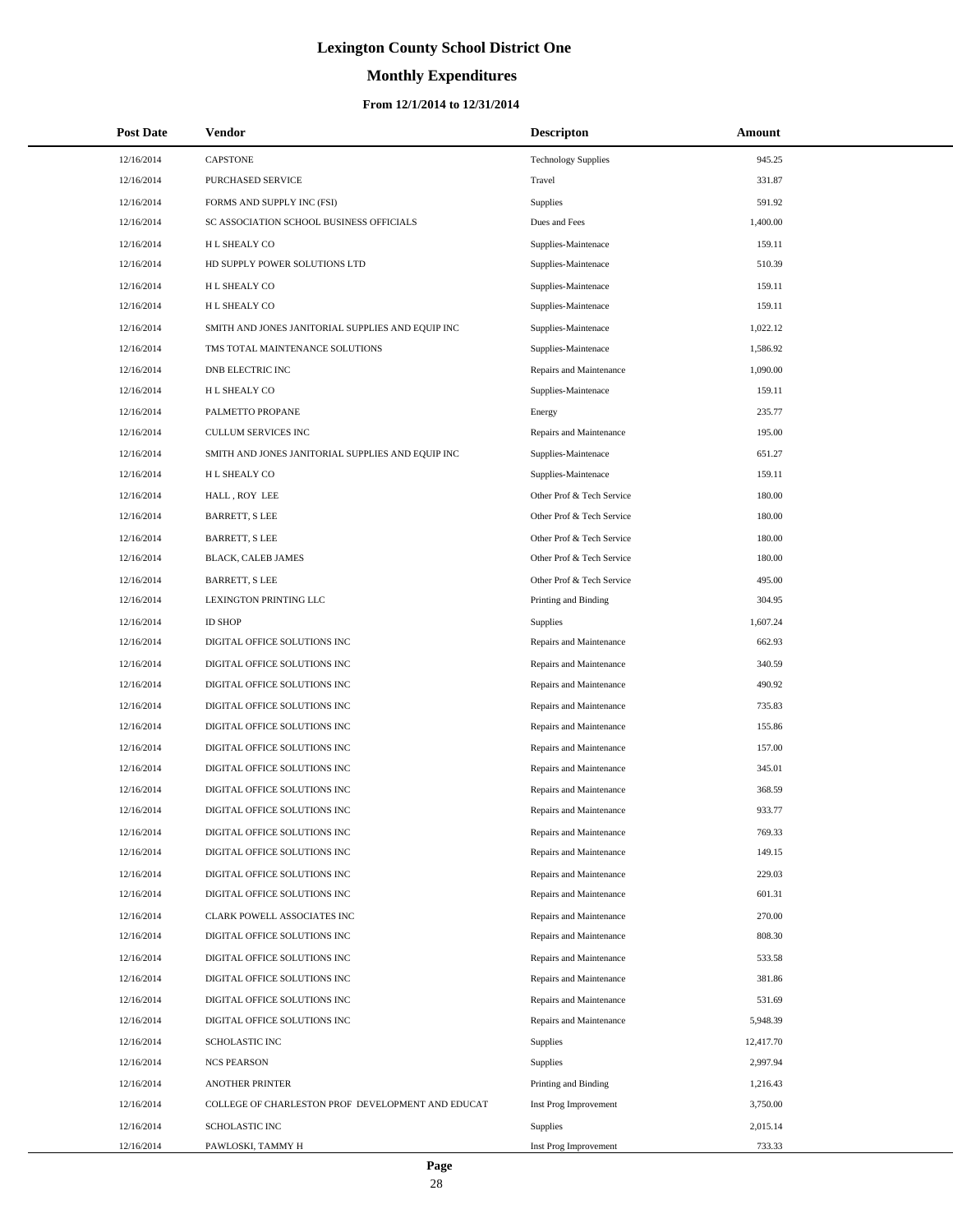# **Monthly Expenditures**

| <b>Post Date</b> | Vendor                                       | <b>Descripton</b>          | Amount    |
|------------------|----------------------------------------------|----------------------------|-----------|
| 12/16/2014       | ALFRED WILLIAMS AND CO                       | Supplies                   | 13,358.93 |
| 12/16/2014       | TELCOM OF SOUTH CAROLINA INC                 | Technology Equipment D F   | 24,434.47 |
| 12/16/2014       | AMERICAN COATINGS AND INSULATION SYSTEMS INC | Building                   | 9,852.00  |
| 12/16/2014       | DELL COMPUTERS                               | <b>Technology Supplies</b> | 4,999.81  |
| 12/16/2014       | MEAD & HUNT INC                              | Building                   | 18,893.50 |
| 12/16/2014       | DELL COMPUTERS                               | Technology Equipment D F   | 39,568.48 |
| 12/16/2014       | COMMUNICATION MANAGEMENT INC                 | <b>Technology Supplies</b> | 12,536.69 |
| 12/16/2014       | <b>US FOODS</b>                              | Food                       | 8,687.56  |
| 12/16/2014       | INTERSTATE BRANDS CORP (MERITA)              | <b>Bread</b>               | 243.75    |
| 12/16/2014       | <b>US FOODS</b>                              | Food                       | 1,584.54  |
| 12/16/2014       | <b>US FOODS</b>                              | Food                       | 3,837.85  |
| 12/16/2014       | <b>US FOODS</b>                              | Food                       | 1,521.90  |
| 12/16/2014       | INTERSTATE BRANDS CORP (MERITA)              | <b>Bread</b>               | 110.00    |
| 12/16/2014       | WHALEY FOODSERVICE REPAIRS                   | Supplies                   | 181.60    |
| 12/16/2014       | <b>US FOODS</b>                              | Food                       | 2,855.70  |
| 12/16/2014       | <b>US FOODS</b>                              | Food                       | 4,491.71  |
| 12/16/2014       | INTERSTATE BRANDS CORP (MERITA)              | <b>Bread</b>               | 129.00    |
| 12/16/2014       | <b>US FOODS</b>                              | Food                       | 785.31    |
| 12/16/2014       | WHALEY FOODSERVICE REPAIRS                   | Supplies                   | 113.21    |
| 12/16/2014       | <b>US FOODS</b>                              | Food                       | 2,458.08  |
| 12/16/2014       | <b>US FOODS</b>                              | Food                       | 1,821.75  |
| 12/16/2014       | INTERSTATE BRANDS CORP (MERITA)              | <b>Bread</b>               | 101.10    |
| 12/16/2014       | <b>US FOODS</b>                              | Food                       | 2,018.86  |
| 12/16/2014       | INTERSTATE BRANDS CORP (MERITA)              | <b>Bread</b>               | 145.00    |
| 12/16/2014       | <b>US FOODS</b>                              | Food                       | 1,598.23  |
| 12/16/2014       | <b>US FOODS</b>                              | Food                       | 2,577.45  |
| 12/16/2014       | <b>US FOODS</b>                              | Food                       | 2,609.58  |
| 12/16/2014       | <b>US FOODS</b>                              | Food                       | 7,197.45  |
| 12/16/2014       | <b>US FOODS</b>                              | Food                       | 1,094.95  |
| 12/16/2014       | US FOODS                                     | Food                       | 3,097.73  |
| 12/16/2014       | <b>US FOODS</b>                              | Food                       | 2,483.41  |
| 12/16/2014       | <b>US FOODS</b>                              | Food                       | 1,063.97  |
| 12/16/2014       | US FOODS                                     | Food                       | 1,564.71  |
| 12/16/2014       | <b>US FOODS</b>                              | Food                       | 2,500.84  |
| 12/16/2014       | <b>US FOODS</b>                              | Food                       | 1,599.01  |
| 12/16/2014       | <b>US FOODS</b>                              | Food                       | 4,266.95  |
| 12/16/2014       | WHALEY FOODSERVICE REPAIRS                   | Supplies                   | 237.54    |
| 12/16/2014       | <b>US FOODS</b>                              | Food                       | 1,297.06  |
| 12/16/2014       | <b>US FOODS</b>                              | Food                       | 1,932.48  |
| 12/16/2014       | <b>US FOODS</b>                              | Food                       | 913.24    |
| 12/16/2014       | <b>US FOODS</b>                              | Food                       | 840.10    |
| 12/16/2014       | WHALEY FOODSERVICE REPAIRS                   | Supplies                   | 170.26    |
| 12/16/2014       | <b>US FOODS</b>                              | Food                       | 1,603.98  |
| 12/16/2014       | <b>US FOODS</b>                              | Food                       | 5,631.58  |
| 12/16/2014       | <b>US FOODS</b>                              | Food                       | 6,517.11  |
| 12/16/2014       | INTERSTATE BRANDS CORP (MERITA)              | <b>Bread</b>               | 290.00    |
| 12/16/2014       | <b>US FOODS</b>                              | Food                       | 948.35    |
| 12/16/2014       | MACTASTIC LLC DBA MACTASTIC IREPAIR          | Pupil Activity             | 717.50    |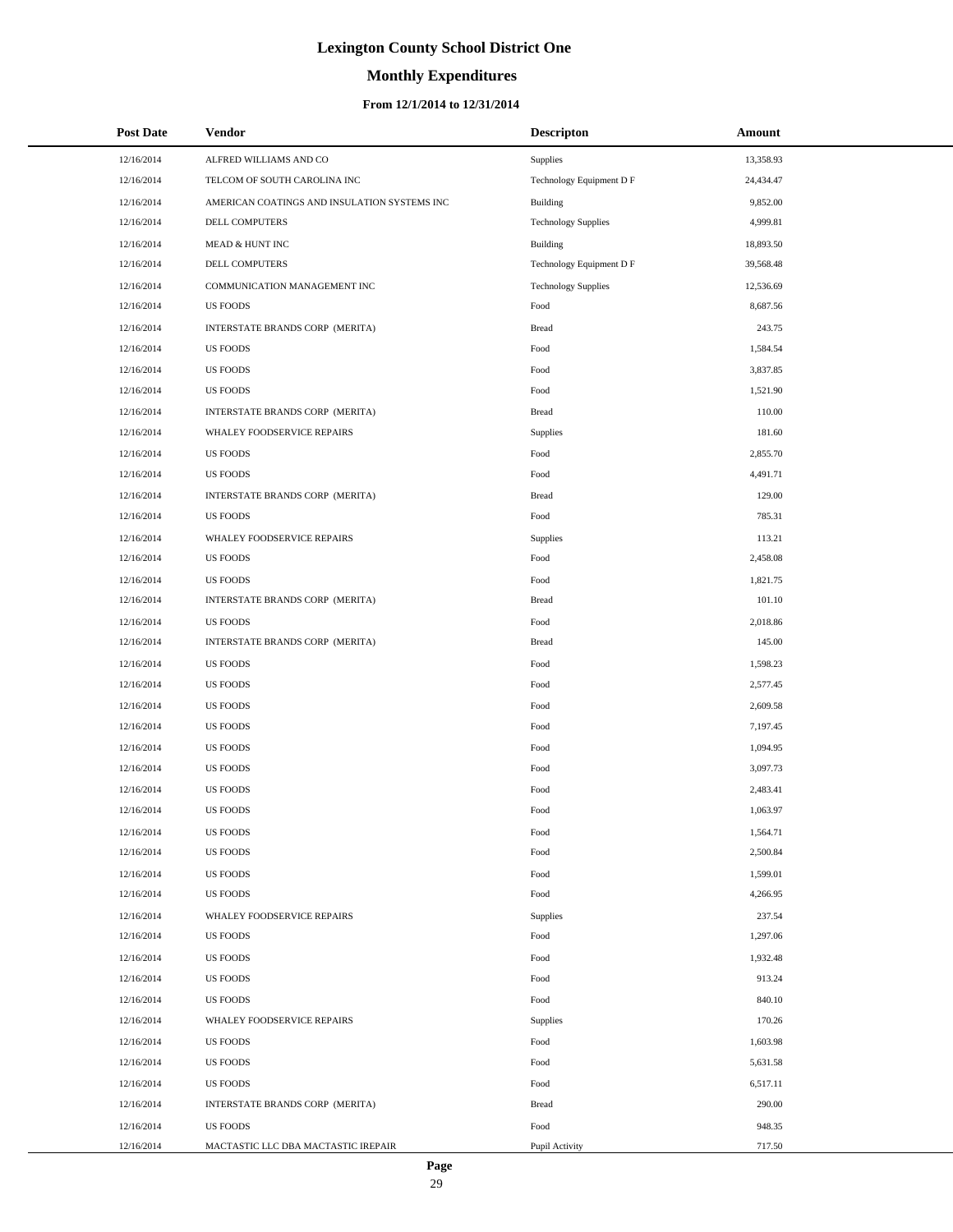# **Monthly Expenditures**

### **From 12/1/2014 to 12/31/2014**

| <b>Post Date</b> | Vendor                             | <b>Descripton</b>              | Amount    |
|------------------|------------------------------------|--------------------------------|-----------|
| 12/16/2014       | <b>JW PEPPER</b>                   | Pupil Activity                 | 140.00    |
| 12/16/2014       | WHITE KNOLL HIGH SCHOOL            | Pupil Act-Fee/Collection Refnd | 264.00    |
| 12/16/2014       | SCHOOL SPECIALTY INC               | Pupil Activity                 | 147.66    |
| 12/16/2014       | FORMS AND SUPPLY INC (FSI)         | Pupil Activity                 | 1,999.83  |
| 12/16/2014       | RIVER BLUFF HIGH SCHOOL            | Pupil Act-Fee/Collection Refnd | 645.50    |
| 12/16/2014       | TODD AND MOORE                     | Pupil Activity                 | 1,926.00  |
| 12/16/2014       | PARKER'S OF LEXINGTON              | Pupil Activity                 | 385.20    |
| 12/16/2014       | <b>ICIVICSSOUTH LLC</b>            | Other Prof & Tech Service      | 25,500.00 |
| 12/17/2014       | <b>SCHOOL HEALTH CORP</b>          | Supplies                       | $-2.72$   |
| 12/17/2014       | EDUCATIONAL AND COMMUNITY SUPPORTS | Software Renewal/Agreemen      | 300.00    |
| 12/17/2014       | <b>NASCO</b>                       | Supplies                       | 126.90    |
| 12/17/2014       | ETA/HAND2MIND                      | Supplies                       | 143.97    |
| 12/17/2014       | CARNEGIE LEARNING INC              | Supplies                       | 220.00    |
| 12/17/2014       | US INK AND TONER INC               | Supplies                       | 771.55    |
| 12/17/2014       | PURCHASED SERVICE                  | Travel                         | 288.38    |
| 12/17/2014       | PURCHASED SERVICE                  | Travel                         | 248.64    |
| 12/17/2014       | PURCHASED SERVICE                  | Travel                         | 177.50    |
| 12/17/2014       | SWEETWATER EDUCA TECH DIVISION     | Supplies                       | 239.99    |
| 12/17/2014       | PURCHASED SERVICE                  | Travel                         | 334.88    |
| 12/17/2014       | PETE'S WELDING AND METAL WORKS     | Supplies                       | 650.00    |
| 12/17/2014       | <b>SCHOLASTIC INC</b>              | Supplies                       | 142.20    |
| 12/17/2014       | PURCHASED SERVICE                  | Travel                         | 427.79    |
| 12/17/2014       | FOLLETT SCHOOL SOLUTIONS INC       | <b>Library Books</b>           | 568.26    |
| 12/17/2014       | DISCOVERY EDUCATION INC            | Software Renewal/Agreemen      | 466.36    |
| 12/17/2014       | PURCHASED SERVICE                  | Travel                         | 300.21    |
| 12/17/2014       | PURCHASED SERVICE                  | Travel                         | 361.51    |
| 12/17/2014       | PURCHASED SERVICE                  | Travel                         | 248.50    |
| 12/17/2014       | <b>PURCHASED SERVICE</b>           | Travel                         | 373.50    |
| 12/17/2014       | PURCHASED SERVICE                  | Travel                         | 248.50    |
| 12/17/2014       | CHILDS AND HALLIGAN P A            | <b>Legal Services</b>          | 6,380.23  |
| 12/17/2014       | SUPERINTENDENT'S PETTY CASH        | Supplies                       | 5,000.00  |
| 12/17/2014       | PURCHASED SERVICE                  | Travel                         | 397.82    |
| 12/17/2014       | PURCHASED SERVICE                  | Travel                         | 276.64    |
| 12/17/2014       | MIDCAROLINA ELEC COOP INC          | <b>Public Utilities</b>        | 180.00    |
| 12/17/2014       | <b>US FOODS</b>                    | Supplies                       | 354.80    |
| 12/17/2014       | <b>JIM HUDSON FORD</b>             | Supplies-Maintenace            | 740.95    |
| 12/17/2014       | MIDCAROLINA ELEC COOP INC          | <b>Public Utilities</b>        | 23,662.00 |
| 12/17/2014       | GRAYBAR ELECTRIC CO INC            | Supplies-Maintenace            | 341.54    |
| 12/17/2014       | SUBURBAN PROPANE                   | Energy                         | 1,029.73  |
| 12/17/2014       | DIGITAL OFFICE SOLUTIONS INC       | Repairs and Maintenance        | 130.10    |
| 12/17/2014       | <b>BARNES PROPANE</b>              | Energy                         | 291.51    |
| 12/17/2014       | TERMINIX COMMERCIAL                | Repairs and Maintenance        | 650.10    |
| 12/17/2014       | EA SERVICES INC                    | Supplies-Maintenace            | 207.05    |
| 12/17/2014       | TERMINIX COMMERCIAL                | Repairs and Maintenance        | 501.00    |
| 12/17/2014       | SANDLAPPER SOUND                   | Repairs and Maintenance        | 1,657.50  |
| 12/17/2014       | GRAYBAR ELECTRIC CO INC            | Supplies-Maintenace            | 298.86    |
| 12/17/2014       | SPICER ONCALL SERVICES             | Repairs and Maintenance        | 522.50    |
| 12/17/2014       | HATCHELL, JOHN G                   | Other Prof & Tech Service      | 120.00    |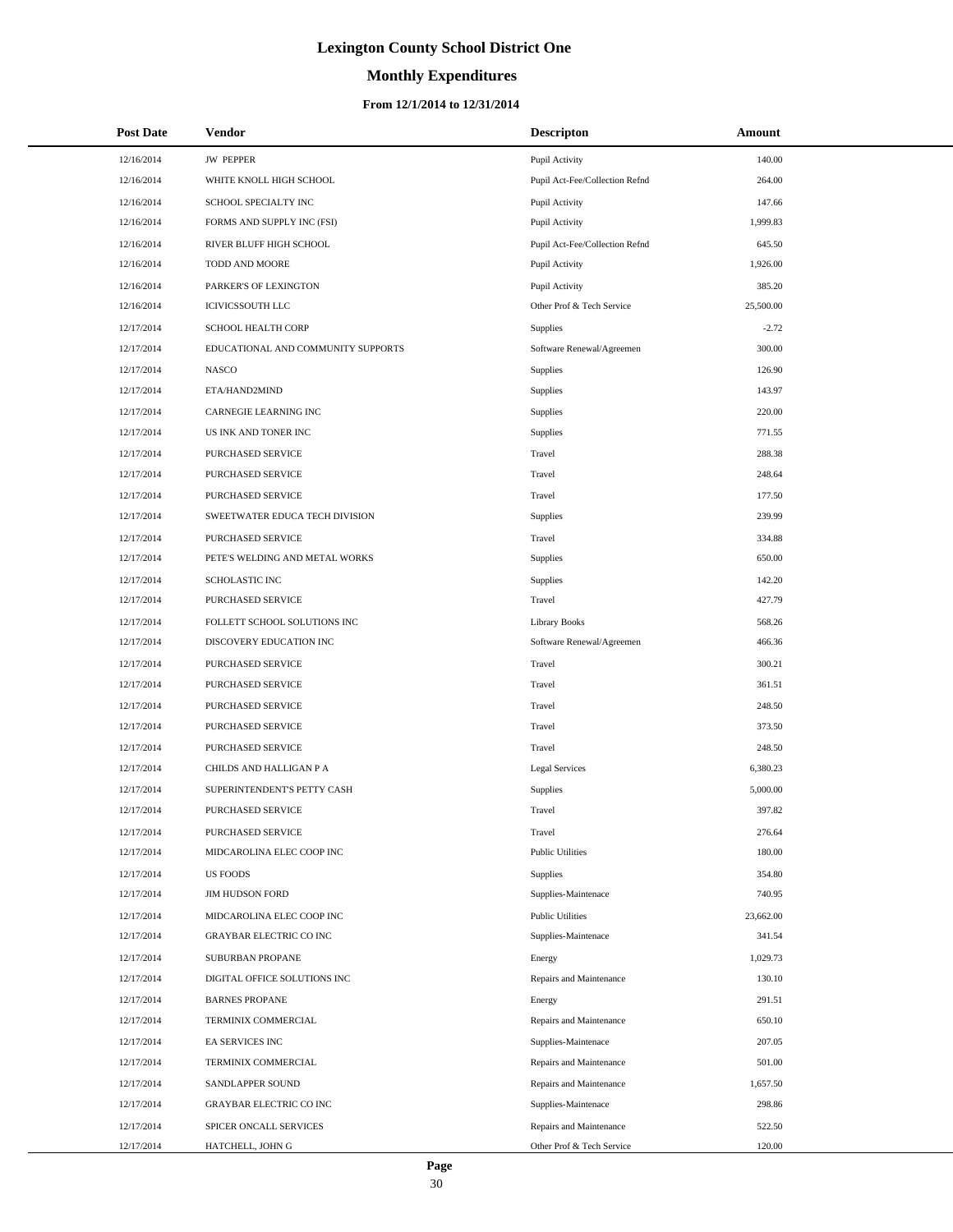# **Monthly Expenditures**

### **From 12/1/2014 to 12/31/2014**

| <b>Post Date</b> | Vendor                                             | <b>Descripton</b>          | Amount    |
|------------------|----------------------------------------------------|----------------------------|-----------|
| 12/17/2014       | YOUNG, MATTHEW                                     | Other Prof & Tech Service  | 240.00    |
| 12/17/2014       | <b>BARRETT, S LEE</b>                              | Other Prof & Tech Service  | 120.00    |
| 12/17/2014       | EASTMAN, JAMES ALLEN                               | Other Prof & Tech Service  | 180.00    |
| 12/17/2014       | LEXINGTON PRINTING LLC                             | Printing and Binding       | 277.13    |
| 12/17/2014       | PURCHASED SERVICE                                  | Travel                     | 613.48    |
| 12/17/2014       | MONOPRICE.COM                                      | <b>Technology Supplies</b> | 702.50    |
| 12/17/2014       | <b>SCHOLASTIC INC</b>                              | <b>Supplies</b>            | 516.27    |
| 12/17/2014       | COMPUTER DESIGN CONSULTING SERVICE LLC             | Printing and Binding       | 701.39    |
| 12/17/2014       | FRANKLIN COVEY CO (EDUCATION DIV)                  | Inst Prog Improvement      | 1,897.24  |
| 12/17/2014       | FRANKLIN COVEY CO (EDUCATION DIV)                  | Supplies                   | 4,077.60  |
| 12/17/2014       | PURCHASED SERVICE                                  | Travel                     | 385.70    |
| 12/17/2014       | PURCHASED SERVICE                                  | Travel                     | 259.27    |
| 12/17/2014       | PURCHASED SERVICE                                  | Travel                     | 316.34    |
| 12/17/2014       | <b>PURCHASED SERVICE</b>                           | Travel                     | 341.11    |
| 12/17/2014       | <b>GROVO LEARNING INC</b>                          | Software Renewal/Agreemen  | 7,250.00  |
| 12/17/2014       | SC DEPARTMENT OF REVENUE (SALES TAX RETURN)        | Software Renewal/Agreemen  | 507.50    |
| 12/17/2014       | PURCHASED SERVICE                                  | Travel                     | 580.72    |
| 12/17/2014       | PURCHASED SERVICE                                  | Travel                     | 383.96    |
| 12/17/2014       | PURCHASED SERVICE                                  | Travel                     | 317.40    |
| 12/17/2014       | PURCHASED SERVICE                                  | Travel                     | 347.28    |
| 12/17/2014       | PURCHASED SERVICE                                  | Travel                     | 315.66    |
| 12/17/2014       | PURCHASED SERVICE                                  | Travel                     | 707.53    |
| 12/17/2014       | PURCHASED SERVICE                                  | Travel                     | 127.50    |
| 12/17/2014       | PURCHASED SERVICE                                  | Travel                     | 306.70    |
| 12/17/2014       | THE BANK OF NEW YORK FINANCIAL CONTROL BILLING DEP | Dues and Fees              | 2,200.00  |
| 12/17/2014       | SUNGARD PUBLIC SECTOR INC                          | Technology Equipment D F   | 427.20    |
| 12/17/2014       | CDWG ACCT 305089                                   | <b>Technology Supplies</b> | 12,476.20 |
| 12/17/2014       | UNIFIED AV SYSTEMS INC DBA MULTI MEDIA SERVICES    | <b>Technology Supplies</b> | 15,408.00 |
| 12/17/2014       | EARTHGRAINS BAKING COMPANIES INC                   | <b>Bread</b>               | 243.75    |
| 12/17/2014       | <b>US FOODS</b>                                    | Supplies                   | 558.85    |
| 12/17/2014       | <b>US FOODS</b>                                    | Supplies                   | 1,192.80  |
| 12/17/2014       | <b>US FOODS</b>                                    | Supplies                   | 672.14    |
| 12/17/2014       | EARTHGRAINS BAKING COMPANIES INC                   | <b>Bread</b>               | 110.00    |
| 12/17/2014       | <b>US FOODS</b>                                    | Supplies                   | 618.25    |
| 12/17/2014       | <b>US FOODS</b>                                    | Supplies                   | 836.11    |
| 12/17/2014       | EARTHGRAINS BAKING COMPANIES INC                   | <b>Bread</b>               | 129.00    |
| 12/17/2014       | <b>US FOODS</b>                                    | Supplies                   | 616.07    |
| 12/17/2014       | <b>US FOODS</b>                                    | Supplies                   | 255.67    |
| 12/17/2014       | EARTHGRAINS BAKING COMPANIES INC                   | <b>Bread</b>               | 101.10    |
| 12/17/2014       | <b>US FOODS</b>                                    | Supplies                   | 362.01    |
| 12/17/2014       | EARTHGRAINS BAKING COMPANIES INC                   | <b>Bread</b>               | 145.00    |
| 12/17/2014       | <b>US FOODS</b>                                    | Supplies                   | 915.80    |
| 12/17/2014       | <b>US FOODS</b>                                    | Supplies                   | 489.65    |
| 12/17/2014       | <b>US FOODS</b>                                    | Supplies                   | 640.11    |
| 12/17/2014       | <b>US FOODS</b>                                    | Supplies                   | 1,054.00  |
| 12/17/2014       | <b>US FOODS</b>                                    | Supplies                   | 359.77    |
| 12/17/2014       | <b>US FOODS</b>                                    | Supplies                   | 1,004.16  |
| 12/17/2014       | <b>US FOODS</b>                                    | Supplies                   | 763.29    |

L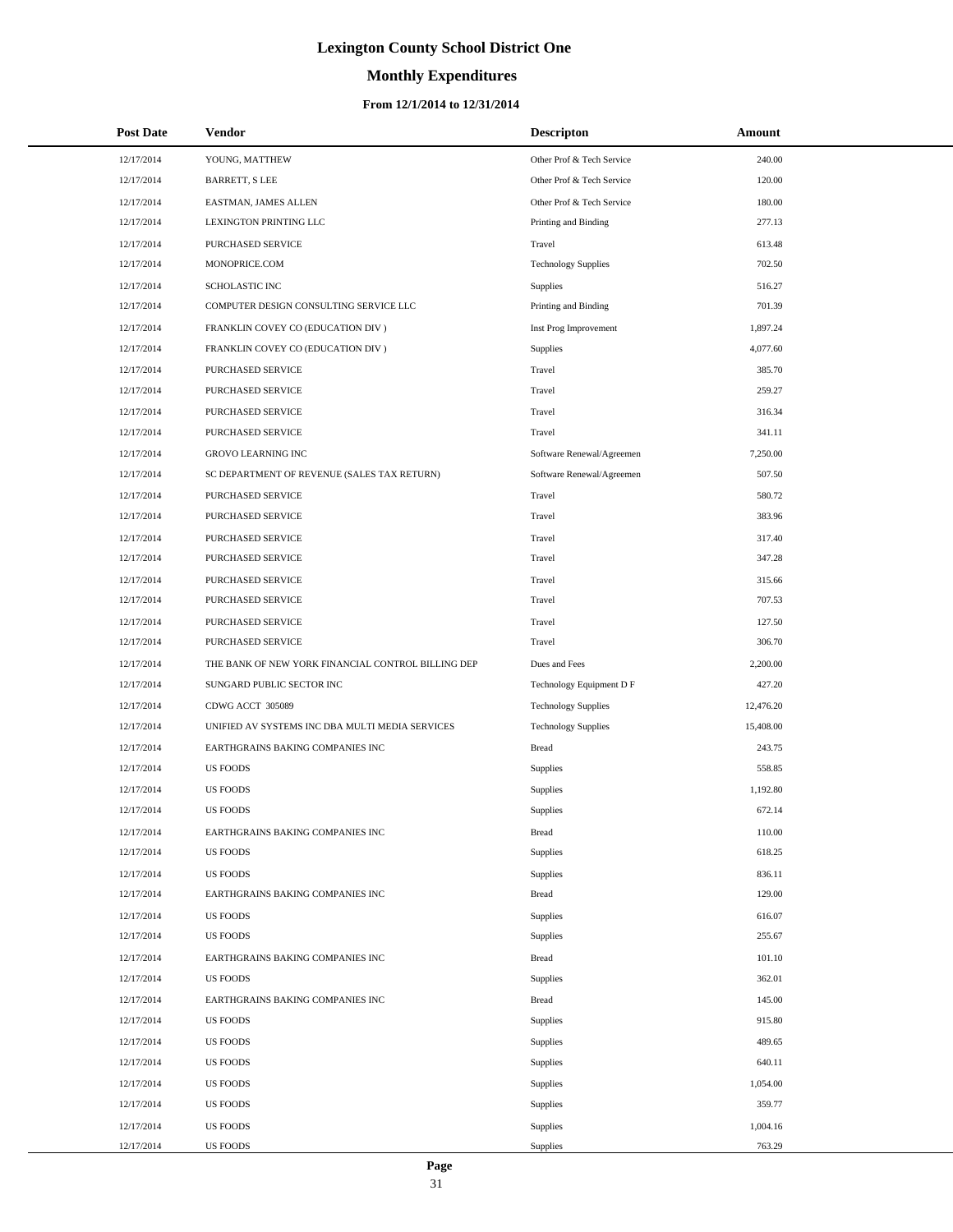# **Monthly Expenditures**

### **From 12/1/2014 to 12/31/2014**

| <b>Post Date</b> | <b>Vendor</b>                                      | <b>Descripton</b>         | Amount    |
|------------------|----------------------------------------------------|---------------------------|-----------|
| 12/17/2014       | <b>US FOODS</b>                                    | Supplies                  | 355.42    |
| 12/17/2014       | <b>US FOODS</b>                                    | Supplies                  | 1,031.95  |
| 12/17/2014       | US FOODS                                           | Supplies                  | 1,017.21  |
| 12/17/2014       | <b>US FOODS</b>                                    | Supplies                  | 783.75    |
| 12/17/2014       | <b>US FOODS</b>                                    | Supplies                  | 1,347.60  |
| 12/17/2014       | <b>US FOODS</b>                                    | Supplies                  | 637.33    |
| 12/17/2014       | <b>US FOODS</b>                                    | Supplies                  | 737.09    |
| 12/17/2014       | <b>US FOODS</b>                                    | Supplies                  | 521.00    |
| 12/17/2014       | <b>US FOODS</b>                                    | Supplies                  | 694.90    |
| 12/17/2014       | <b>US FOODS</b>                                    | Supplies                  | 392.58    |
| 12/17/2014       | <b>US FOODS</b>                                    | Supplies                  | 669.69    |
| 12/17/2014       | <b>US FOODS</b>                                    | <b>Supplies</b>           | 983.62    |
| 12/17/2014       | EARTHGRAINS BAKING COMPANIES INC                   | <b>Bread</b>              | 290.00    |
| 12/17/2014       | <b>US FOODS</b>                                    | Supplies                  | 355.80    |
| 12/17/2014       | US INK AND TONER INC                               | Pupil Activity            | 1,714.67  |
| 12/17/2014       | <b>GOPHER</b>                                      | Pupil Activity            | 671.42    |
| 12/17/2014       | MEDCO SUPPLY CO                                    | Pupil Activity            | 816.62    |
| 12/17/2014       | BROWN, THOMAS L                                    | Pupil Activity            | 114.40    |
| 12/17/2014       | HOWELL, MARVIN M                                   | Pupil Activity            | 107.20    |
| 12/17/2014       | POPE, WYMAN                                        | Pupil Activity            | 115.30    |
| 12/17/2014       | WILLIAMS, JOHNEY                                   | Pupil Activity            | 109.00    |
| 12/17/2014       | <b>CAROLINA IDEAS</b>                              | Pupil Activity            | 508.25    |
| 12/17/2014       | FORMYDUVAL, KIM                                    | Pupil Activity            | 106.30    |
| 12/17/2014       | JONES, TERRY D                                     | Pupil Activity            | 125.20    |
| 12/17/2014       | NORRIS, SHANNON                                    | Pupil Activity            | 114.40    |
| 12/17/2014       | OSBORNE, ARTHUR                                    | Pupil Activity            | 102.70    |
| 12/17/2014       | TODD AND MOORE                                     | Pupil Activity            | 1,301.45  |
| 12/17/2014       | <b>CAROLINA IDEAS</b>                              | Pupil Activity            | 154.62    |
| 12/17/2014       | <b>GOODWIN, WINIFRED B</b>                         | Pupil Activity            | 300.00    |
| 12/18/2014       | PURCHASED SERVICE                                  | Travel                    | 161.84    |
| 12/18/2014       | FORMS AND SUPPLY INC (FSI)                         | Supplies                  | 175.15    |
| 12/18/2014       | SCBDA (SC BAND DIRECTORS ASSN)                     | Pupil Transportation      | 250.00    |
| 12/18/2014       | ALGY COSTUMES AND UNIFORMS                         | Supplies                  | 128.97    |
| 12/18/2014       | INTERNATIONAL BACCALAUREATE ORGANIZATION           | Other Prof & Tech Service | 16,970.00 |
| 12/18/2014       | <b>PURCHASED SERVICE</b>                           | Travel                    | 701.68    |
| 12/18/2014       | PURCHASED SERVICE                                  | Travel                    | 126.00    |
| 12/18/2014       | UNIVERSITY OF SOUTH CAROLINA FINANCIAL SERVICES    | Inst Prog Improvement     | 21,000.00 |
| 12/18/2014       | PURCHASED SERVICE                                  | Travel                    | 129.47    |
| 12/18/2014       | SC ASSOCIATION SCHOOL BUSINESS OFFICIALS           | Dues and Fees             | 1,400.00  |
| 12/18/2014       | COMPASS GROUP USA INC DBA CANTEEN REFRESHMENT SERV | <b>Supplies</b>           | 301.42    |
| 12/18/2014       | PADGETT, HAROLD L                                  | Supplies-Maintenace       | 250.00    |
| 12/18/2014       | COASTAL CONTRACT HARDWARE INC                      | Supplies-Maintenace       | 374.50    |
| 12/18/2014       | <b>WW GRAINGER</b>                                 | Supplies-Maintenace       | 106.67    |
| 12/18/2014       | SIMPLEXGRINNELL                                    | Repairs and Maintenance   | 5,508.50  |
| 12/18/2014       | DADE PAPER AND BAG CO                              | Supplies-Maintenace       | 1,003.23  |
| 12/18/2014       | CRITTER RIDDER PEST CONTROL ANIMAL REMOVAL CO LLC  | Repairs and Maintenance   | 2,495.00  |
| 12/18/2014       | EA SERVICES INC                                    | Supplies-Maintenace       | 192.12    |
| 12/18/2014       | SIMPLEXGRINNELL                                    | Repairs and Maintenance   | 7,584.23  |

 $\overline{a}$  $\overline{\phantom{0}}$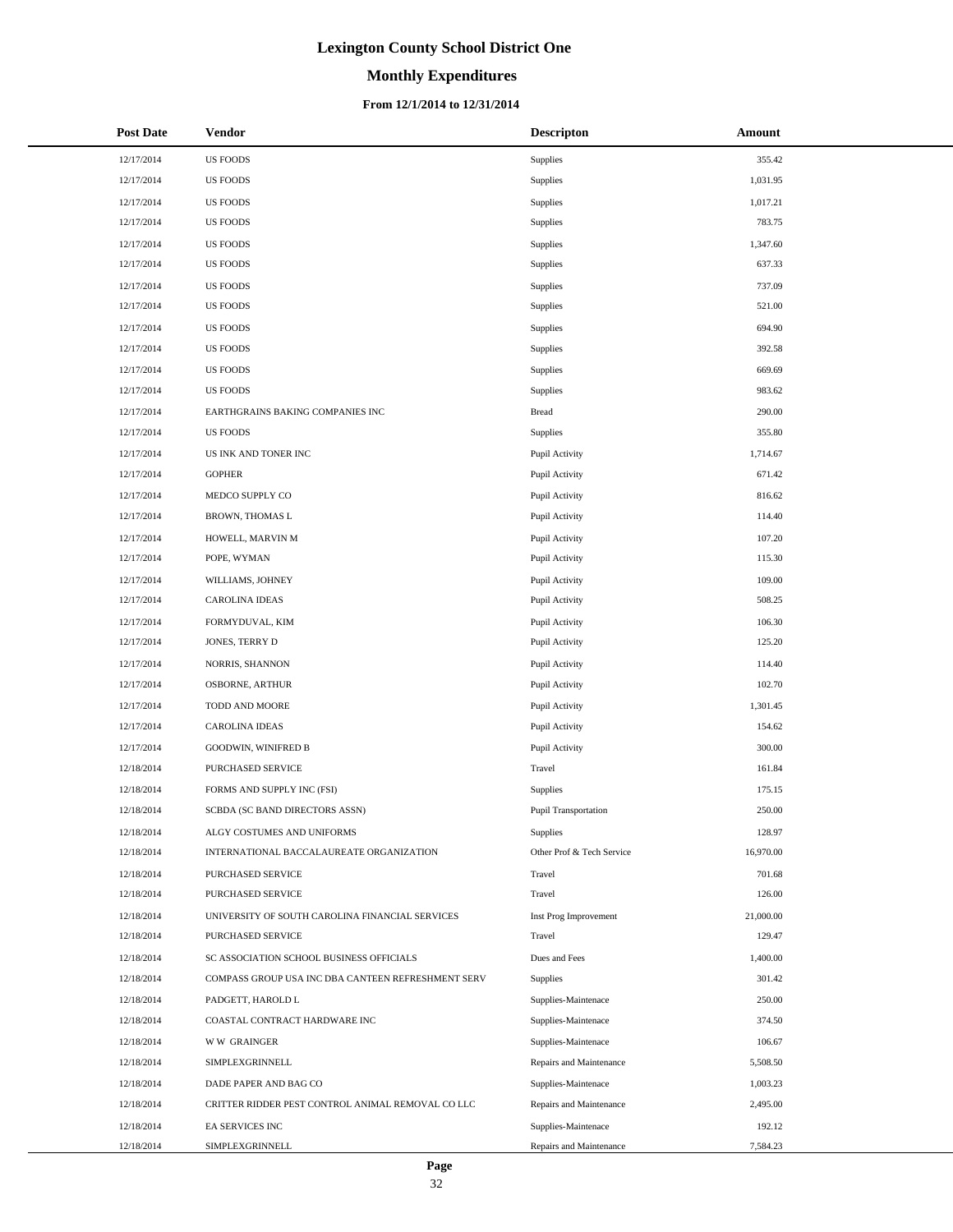# **Monthly Expenditures**

### **From 12/1/2014 to 12/31/2014**

| <b>Post Date</b> | <b>Vendor</b>                                      | <b>Descripton</b>           | Amount     |
|------------------|----------------------------------------------------|-----------------------------|------------|
| 12/18/2014       | SIMPLEXGRINNELL                                    | Repairs and Maintenance     | 4,542.26   |
| 12/18/2014       | <b>WW GRAINGER</b>                                 | Supplies-Maintenace         | 121.89     |
| 12/18/2014       | SANDLAPPER SOUND                                   | Repairs and Maintenance     | 4,385.52   |
| 12/18/2014       | <b>ENLOWS AUTO SUPPLY</b>                          | Supplies-Maintenace         | 104.77     |
| 12/18/2014       | PALMETTO PROPANE                                   | Energy                      | 792.95     |
| 12/18/2014       | <b>CLEAN AIRE INC</b>                              | Repairs and Maintenance     | 1,100.00   |
| 12/18/2014       | SIMPLEXGRINNELL                                    | Repairs and Maintenance     | 6,228.30   |
| 12/18/2014       | TERMINIX COMMERCIAL                                | Repairs and Maintenance     | 968.00     |
| 12/18/2014       | CONCEPT UNLIMITED INC                              | Supplies-Maintenace         | 190.46     |
| 12/18/2014       | EASTMAN, JAMES ALLEN                               | Other Prof & Tech Service   | 180.00     |
| 12/18/2014       | FERGUSON ENTERPRISES INC FEI 27                    | Supplies-Maintenace         | 3,045.11   |
| 12/18/2014       | RICCIARDI, CHRISTOPHER                             | Other Prof & Tech Service   | 180.00     |
| 12/18/2014       | <b>WW GRAINGER</b>                                 | Supplies-Maintenace         | 247.82     |
| 12/18/2014       | ADVANCED DISPOSAL SERVICES SOUTH CAROLINA LLC      | Other Property Services     | 1,600.00   |
| 12/18/2014       | FERGUSON ENTERPRISES INC FEI 27                    | Supplies-Maintenace         | 235.40     |
| 12/18/2014       | CONCEPT UNLIMITED INC                              | Supplies-Maintenace         | 180.83     |
| 12/18/2014       | DADE PAPER AND BAG CO                              | Supplies-Maintenace         | 465.99     |
| 12/18/2014       | ENLOWS AUTO SUPPLY                                 | Supplies-Maintenace         | 104.76     |
| 12/18/2014       | RIVERA JR, LUIS M                                  | Other Prof & Tech Service   | 180.00     |
| 12/18/2014       | SNUFFER, ROBERT                                    | Other Prof & Tech Service   | 120.00     |
| 12/18/2014       | STOUT, JOSEPH CHRIS                                | Other Prof & Tech Service   | 120.00     |
| 12/18/2014       | PADULA, JOHN MATTHEW                               | Other Prof & Tech Service   | 180.00     |
| 12/18/2014       | DABKOWSKI, MEGHAN                                  | Other Prof & Tech Service   | 180.00     |
| 12/18/2014       | STOUT, JOSEPH CHRIS                                | Other Prof & Tech Service   | 180.00     |
| 12/18/2014       | <b>READABLE INK</b>                                | Other Prof & Tech Service   | 340.00     |
| 12/18/2014       | <b>FASTSIGNS</b>                                   | <b>Technology Supplies</b>  | 3,084.07   |
| 12/18/2014       | PURCHASED SERVICE                                  | Travel                      | 100.80     |
| 12/18/2014       | PURCHASED SERVICE                                  | Travel                      | 194.88     |
| 12/18/2014       | PURCHASED SERVICE                                  | Travel                      | 123.20     |
| 12/18/2014       | MOBYMAX                                            | Software Renewal/Agreemen   | 499.00     |
| 12/18/2014       | STATE DEPARTMENT OF EDUCATION LEX DIST ONEBUS SHOP | <b>Pupil Transportation</b> | 3,299.64   |
| 12/18/2014       | SC SCHOOL FOR THE DEAF AND BLIND                   | <b>Pupil Services</b>       | 3,666.67   |
| 12/18/2014       | PURCHASED SERVICE                                  | Travel                      | 304.08     |
| 12/18/2014       | ASHA (AMER SPEECHLANGUAGE HEARING ASSOC)           | Dues and Fees               | 1,125.00   |
| 12/18/2014       | PURCHASED SERVICE                                  | Travel                      | 110.60     |
| 12/18/2014       | PURCHASED SERVICE                                  | Travel                      | 145.04     |
| 12/18/2014       | PURCHASED SERVICE                                  | Travel                      | 250.04     |
| 12/18/2014       | PURCHASED SERVICE                                  | Travel                      | 199.14     |
| 12/18/2014       | PURCHASED SERVICE                                  | Travel                      | 103.60     |
| 12/18/2014       | <b>BONITZ</b>                                      | <b>Building</b>             | 23,108.08  |
| 12/18/2014       | ALFRED WILLIAMS AND CO                             | <b>Supplies</b>             | 65,223.99  |
| 12/18/2014       | COOK & BOARDMAN INC                                | <b>Technology Supplies</b>  | 963.00     |
| 12/18/2014       | <b>CUMMING</b>                                     | Building                    | 2,925.00   |
| 12/18/2014       | SOUTHERN ATLANTIC MECHANICAL CONTRACTORS           | Building                    | 64,068.34  |
| 12/18/2014       | <b>INTERNETWORK ENGINEERING</b>                    | Technology Equipment D F    | 131,680.93 |
| 12/18/2014       | AG & TURF CBD AND GOVERNMENTAL SALES DEERE AND CO  | Equipment - Nonexpendable   | 7,792.60   |
| 12/18/2014       | BORDEN DAIRY CO OF SC LLC                          | Milk                        | 325.07     |
| 12/18/2014       | HERSHEYS ICE CREAM                                 | Milk                        | 276.12     |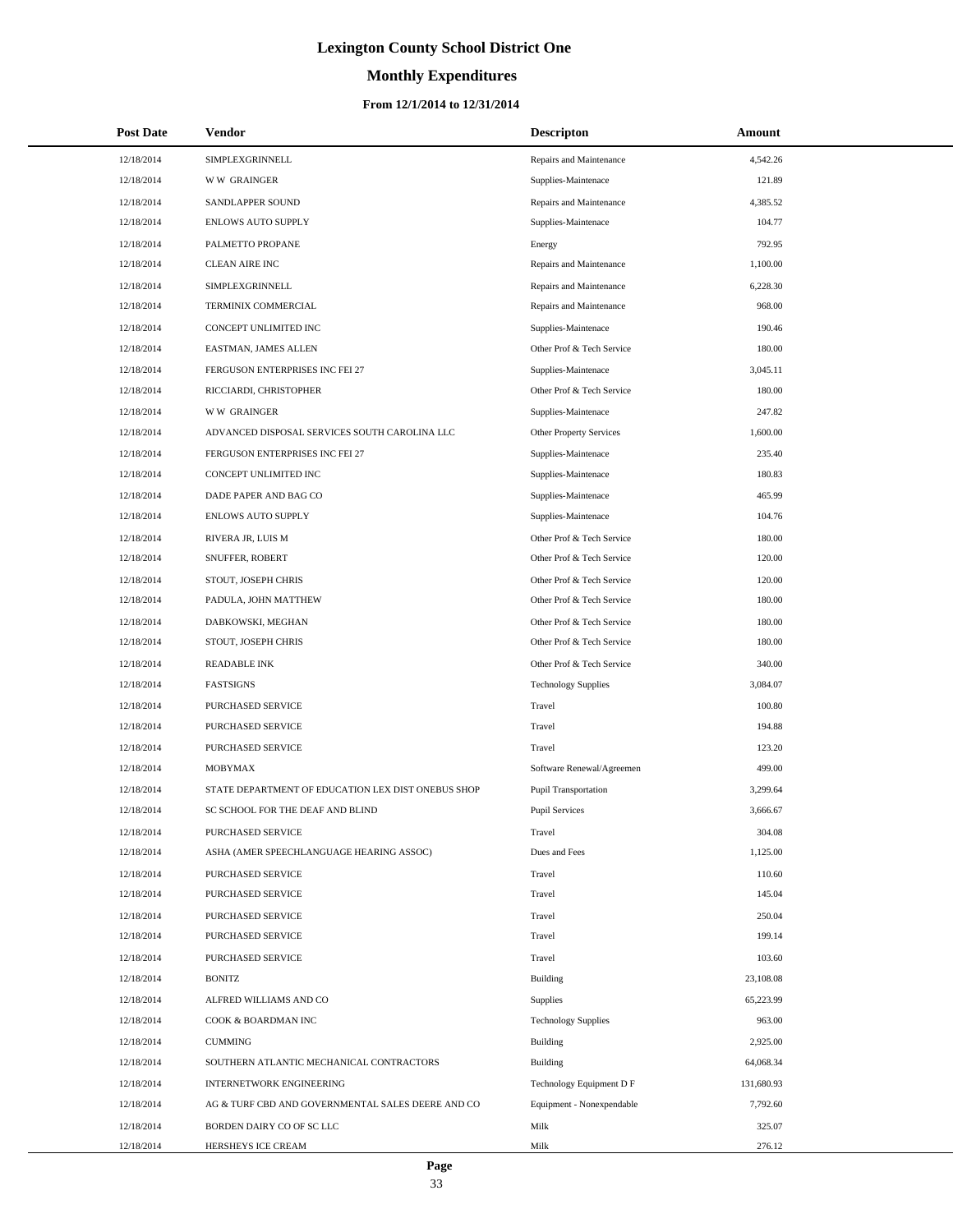# **Monthly Expenditures**

### **From 12/1/2014 to 12/31/2014**

| <b>Post Date</b> | <b>Vendor</b>                    | <b>Descripton</b> | Amount   |
|------------------|----------------------------------|-------------------|----------|
| 12/18/2014       | SENN BROTHERS INC                | Produce           | 596.56   |
| 12/18/2014       | EARTHGRAINS BAKING COMPANIES INC | <b>Bread</b>      | 128.75   |
| 12/18/2014       | BORDEN DAIRY CO OF SC LLC        | Milk              | 531.81   |
| 12/18/2014       | SENN BROTHERS INC                | Produce           | 543.27   |
| 12/18/2014       | BORDEN DAIRY CO OF SC LLC        | Milk              | 275.40   |
| 12/18/2014       | SENN BROTHERS INC                | Produce           | 596.10   |
| 12/18/2014       | EARTHGRAINS BAKING COMPANIES INC | <b>Bread</b>      | 147.50   |
| 12/18/2014       | BORDEN DAIRY CO OF SC LLC        | Milk              | 650.20   |
| 12/18/2014       | SENN BROTHERS INC                | Produce           | 613.26   |
| 12/18/2014       | BORDEN DAIRY CO OF SC LLC        | Milk              | 567.13   |
| 12/18/2014       | SENN BROTHERS INC                | Produce           | 382.73   |
| 12/18/2014       | BORDEN DAIRY CO OF SC LLC        | Milk              | 1,176.49 |
| 12/18/2014       | SENN BROTHERS INC                | Produce           | 1,299.31 |
| 12/18/2014       | BORDEN DAIRY CO OF SC LLC        | Milk              | 144.92   |
| 12/18/2014       | <b>SENN BROTHERS INC</b>         | Produce           | 243.78   |
| 12/18/2014       | BORDEN DAIRY CO OF SC LLC        | Milk              | 108.38   |
| 12/18/2014       | SENN BROTHERS INC                | Produce           | 566.68   |
| 12/18/2014       | BORDEN DAIRY CO OF SC LLC        | Milk              | 772.64   |
| 12/18/2014       | <b>SENN BROTHERS INC</b>         | Produce           | 423.75   |
| 12/18/2014       | EARTHGRAINS BAKING COMPANIES INC | <b>Bread</b>      | 160.00   |
| 12/18/2014       | BORDEN DAIRY CO OF SC LLC        | Milk              | 889.38   |
| 12/18/2014       | SENN BROTHERS INC                | Produce           | 679.54   |
| 12/18/2014       | BORDEN DAIRY CO OF SC LLC        | Milk              | 640.98   |
| 12/18/2014       | SENN BROTHERS INC                | Produce           | 794.50   |
| 12/18/2014       | EARTHGRAINS BAKING COMPANIES INC | <b>Bread</b>      | 127.50   |
| 12/18/2014       | BORDEN DAIRY CO OF SC LLC        | Milk              | 591.40   |
| 12/18/2014       | SENN BROTHERS INC                | Produce           | 914.68   |
| 12/18/2014       | BORDEN DAIRY CO OF SC LLC        | Milk              | 529.64   |
| 12/18/2014       | SENN BROTHERS INC                | Produce           | 241.75   |
| 12/18/2014       | EARTHGRAINS BAKING COMPANIES INC | Bread             | 187.50   |
| 12/18/2014       | BORDEN DAIRY CO OF SC LLC        | Milk              | 782.25   |
| 12/18/2014       | SENN BROTHERS INC                | Produce           | 968.32   |
| 12/18/2014       | BORDEN DAIRY CO OF SC LLC        | Milk              | 489.88   |
| 12/18/2014       | SENN BROTHERS INC                | Produce           | 591.21   |
| 12/18/2014       | EARTHGRAINS BAKING COMPANIES INC | <b>Bread</b>      | 103.75   |
| 12/18/2014       | BORDEN DAIRY CO OF SC LLC        | Milk              | 252.85   |
| 12/18/2014       | SENN BROTHERS INC                | Produce           | 676.76   |
| 12/18/2014       | BORDEN DAIRY CO OF SC LLC        | Milk              | 524.15   |
| 12/18/2014       | SENN BROTHERS INC                | Produce           | 357.49   |
| 12/18/2014       | BORDEN DAIRY CO OF SC LLC        | Milk              | 425.80   |
| 12/18/2014       | SENN BROTHERS INC                | Produce           | 491.07   |
| 12/18/2014       | EARTHGRAINS BAKING COMPANIES INC | Bread             | 102.50   |
| 12/18/2014       | BORDEN DAIRY CO OF SC LLC        | Milk              | 942.03   |
| 12/18/2014       | SENN BROTHERS INC                | Produce           | 666.31   |
| 12/18/2014       | BORDEN DAIRY CO OF SC LLC        | Milk              | 132.90   |
| 12/18/2014       | SENN BROTHERS INC                | Produce           | 606.39   |
| 12/18/2014       | BORDEN DAIRY CO OF SC LLC        | Milk              | 421.78   |
| 12/18/2014       | HERSHEYS ICE CREAM               | Milk              | 217.78   |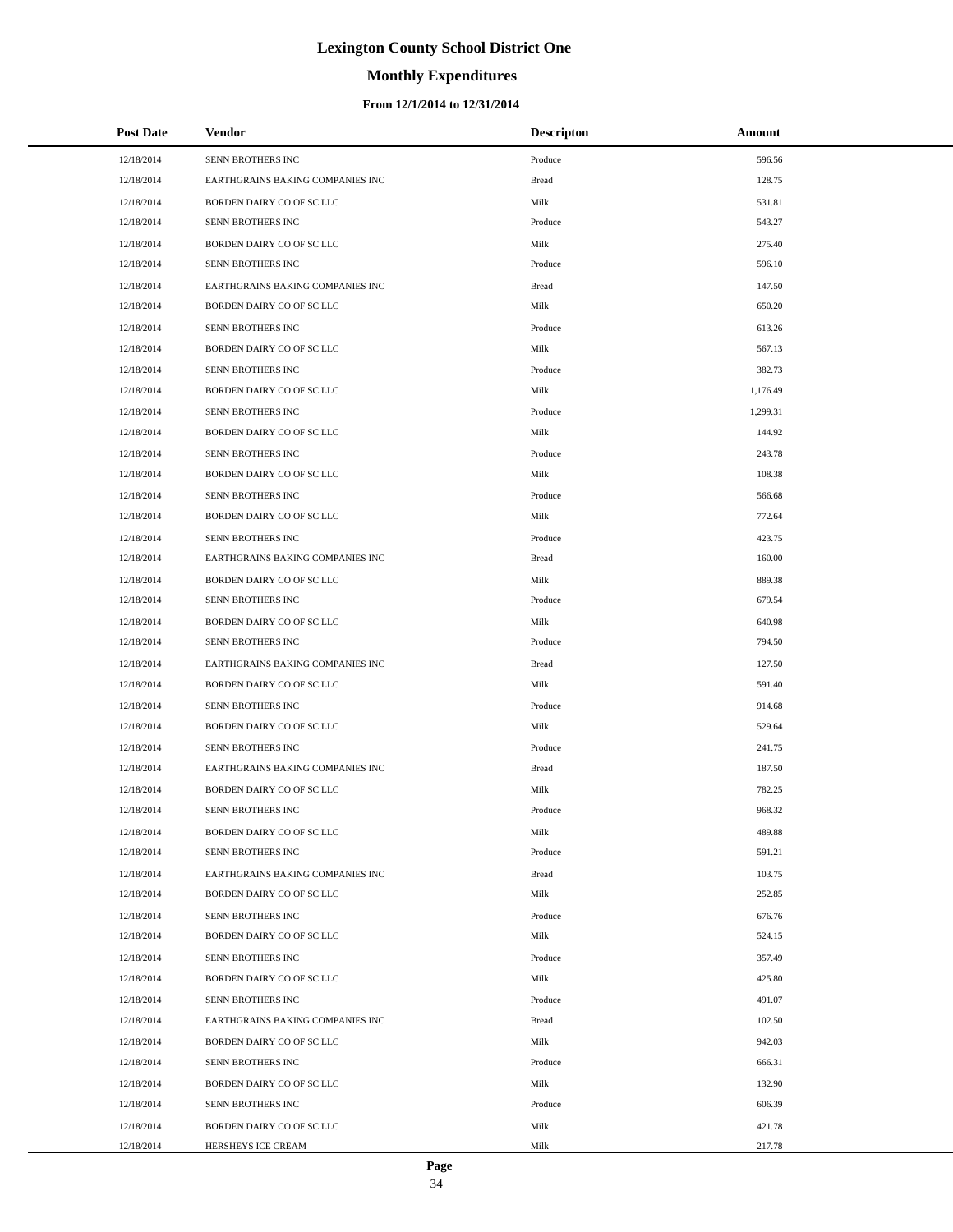# **Monthly Expenditures**

### **From 12/1/2014 to 12/31/2014**

| <b>Post Date</b> | Vendor                                             | <b>Descripton</b>         | Amount    |
|------------------|----------------------------------------------------|---------------------------|-----------|
| 12/18/2014       | SENN BROTHERS INC                                  | Produce                   | 520.55    |
| 12/18/2014       | BORDEN DAIRY CO OF SC LLC                          | Milk                      | 403.81    |
| 12/18/2014       | SENN BROTHERS INC                                  | Produce                   | 643.45    |
| 12/18/2014       | BORDEN DAIRY CO OF SC LLC                          | Milk                      | 393.59    |
| 12/18/2014       | SENN BROTHERS INC                                  | Produce                   | 1,427.07  |
| 12/18/2014       | BORDEN DAIRY CO OF SC LLC                          | Milk                      | 985.63    |
| 12/18/2014       | SENN BROTHERS INC                                  | Produce                   | 840.52    |
| 12/18/2014       | BORDEN DAIRY CO OF SC LLC                          | Milk                      | 436.14    |
| 12/18/2014       | SENN BROTHERS INC                                  | Produce                   | 759.37    |
| 12/18/2014       | BORDEN DAIRY CO OF SC LLC                          | Milk                      | 465.57    |
| 12/18/2014       | HERSHEYS ICE CREAM                                 | Milk                      | 624.22    |
| 12/18/2014       | SENN BROTHERS INC                                  | Produce                   | 549.82    |
| 12/18/2014       | EARTHGRAINS BAKING COMPANIES INC                   | <b>Bread</b>              | 110.00    |
| 12/18/2014       | BORDEN DAIRY CO OF SC LLC                          | Milk                      | 510.08    |
| 12/18/2014       | HERSHEYS ICE CREAM                                 | Milk                      | 228.74    |
| 12/18/2014       | SENN BROTHERS INC                                  | Produce                   | 1,093.87  |
| 12/18/2014       | EARTHGRAINS BAKING COMPANIES INC                   | <b>Bread</b>              | 113.00    |
| 12/18/2014       | BORDEN DAIRY CO OF SC LLC                          | Milk                      | 407.04    |
| 12/18/2014       | HERSHEYS ICE CREAM                                 | Milk                      | 265.20    |
| 12/18/2014       | SENN BROTHERS INC                                  | Produce                   | 731.38    |
| 12/18/2014       | EARTHGRAINS BAKING COMPANIES INC                   | <b>Bread</b>              | 140.00    |
| 12/18/2014       | BORDEN DAIRY CO OF SC LLC                          | Milk                      | 586.66    |
| 12/18/2014       | SENN BROTHERS INC                                  | Produce                   | 947.63    |
| 12/18/2014       | BORDEN DAIRY CO OF SC LLC                          | Milk                      | 465.85    |
| 12/18/2014       | HERSHEYS ICE CREAM                                 | Milk                      | 168.36    |
| 12/18/2014       | SENN BROTHERS INC                                  | Produce                   | 598.78    |
| 12/18/2014       | NATIONAL GEOGRAPHIC SOCIETY (EDUCATIONAL SERVICES) | Pupil Activity            | 112.50    |
| 12/18/2014       | <b>LEXINGTON HIGH SCHOOL</b>                       | Pupil Activity            | 130.00    |
| 12/18/2014       | CUSTOM TROPHIES AND AWARDS LLC                     | Pupil Activity            | 123.59    |
| 12/18/2014       | DREHER HIGH SCHOOL                                 | Pupil Activity            | 428.57    |
| 12/18/2014       | TODD AND MOORE                                     | Pupil Activity            | 1,883.40  |
| 12/18/2014       | <b>BSN SPORTS INC</b>                              | Pupil Activity            | 12,997.05 |
| 12/18/2014       | <b>BSN SPORTS INC</b>                              | Pupil Activity            | 427.79    |
| 12/18/2014       | TODD AND MOORE                                     | Pupil Activity            | 576.73    |
| 12/18/2014       | HEATHWOOD HALL EPISCOPAL SCH                       | Pupil Activity            | 200.00    |
| 12/18/2014       | SILVER FOX MAT CLUB-DUTCH FORK MIDDLE              | Pupil Activity            | 126.00    |
| 12/18/2014       | PURCHASED SERVICE                                  | Pupil Activity            | 196.17    |
| 12/18/2014       | RALLY FOR THE CURE                                 | Pupil Activity            | 2,400.00  |
| 12/18/2014       | STRAIGHT A TOURS                                   | Pupil Activity            | 6,179.47  |
| 12/19/2014       | PURCHASED SERVICE                                  | Travel                    | 106.40    |
| 12/19/2014       | DUFF WHITE AND TURNER LLC                          | <b>Legal Services</b>     | 21,764.42 |
| 12/19/2014       | PURCHASED SERVICE                                  | Travel                    | 157.85    |
| 12/19/2014       | RANDOM DRUG SCREENS INC                            | Other Prof & Tech Service | 2,263.00  |
| 12/19/2014       | HALLMAN, JACOB                                     | Other Prof & Tech Service | 180.00    |
| 12/19/2014       | DIGITAL OFFICE SOLUTIONS INC                       | Repairs and Maintenance   | 315.01    |
| 12/19/2014       | STATE AUTO PAINT CO                                | Supplies                  | 125.35    |
| 12/19/2014       | PURCHASED SERVICE                                  | Travel                    | 249.54    |
| 12/19/2014       | PURCHASED SERVICE                                  | Travel                    | 334.62    |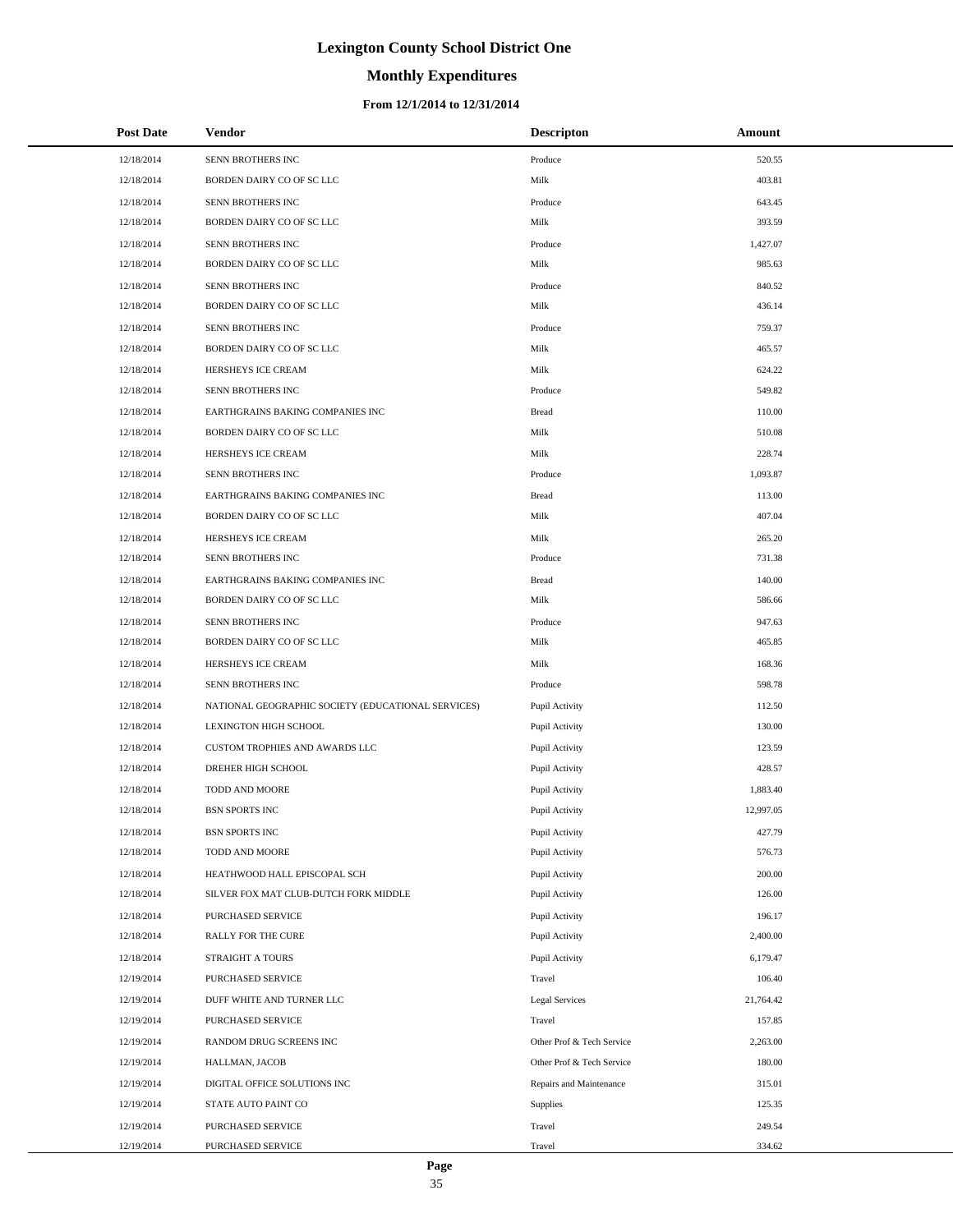# **Monthly Expenditures**

### **From 12/1/2014 to 12/31/2014**

| <b>Post Date</b> | <b>Vendor</b>     | <b>Descripton</b>             | Amount   |
|------------------|-------------------|-------------------------------|----------|
| 12/19/2014       | PURCHASED SERVICE | Travel                        | 319.50   |
| 12/19/2014       | PURCHASED SERVICE | Travel                        | 249.54   |
| 12/19/2014       | PURCHASED SERVICE | Travel                        | 140.11   |
| 12/19/2014       | <b>US FOODS</b>   | Supplies                      | 829.58   |
| 12/19/2014       | <b>US FOODS</b>   | Food                          | 4,988.92 |
| 12/19/2014       | <b>US FOODS</b>   | Commodity Distribution Charge | 150.52   |
| 12/19/2014       | <b>US FOODS</b>   | Supplies                      | 597.87   |
| 12/19/2014       | <b>US FOODS</b>   | Food                          | 2,782.45 |
| 12/19/2014       | <b>US FOODS</b>   | Supplies                      | 444.87   |
| 12/19/2014       | <b>US FOODS</b>   | Food                          | 3,097.77 |
| 12/19/2014       | <b>US FOODS</b>   | Commodity Distribution Charge | 144.16   |
| 12/19/2014       | <b>US FOODS</b>   | Supplies                      | 678.85   |
| 12/19/2014       | <b>US FOODS</b>   | Food                          | 1,921.49 |
| 12/19/2014       | <b>US FOODS</b>   | Supplies                      | 379.49   |
| 12/19/2014       | <b>US FOODS</b>   | Food                          | 2,228.97 |
| 12/19/2014       | <b>US FOODS</b>   | Commodity Distribution Charge | 135.68   |
| 12/19/2014       | <b>US FOODS</b>   | Supplies                      | 707.13   |
| 12/19/2014       | <b>US FOODS</b>   | Food                          | 3,396.93 |
| 12/19/2014       | <b>US FOODS</b>   | Supplies                      | 119.57   |
| 12/19/2014       | <b>US FOODS</b>   | Food                          | 1,127.32 |
| 12/19/2014       | <b>US FOODS</b>   | Supplies                      | 493.90   |
| 12/19/2014       | <b>US FOODS</b>   | Food                          | 3,859.43 |
| 12/19/2014       | <b>US FOODS</b>   | Supplies                      | 644.92   |
| 12/19/2014       | <b>US FOODS</b>   | $\operatorname*{Food}$        | 1,681.68 |
| 12/19/2014       | <b>US FOODS</b>   | Supplies                      | 861.60   |
| 12/19/2014       | <b>US FOODS</b>   | Food                          | 3,189.55 |
| 12/19/2014       | <b>US FOODS</b>   | Supplies                      | 730.21   |
| 12/19/2014       | <b>US FOODS</b>   | Food                          | 2,036.14 |
| 12/19/2014       | <b>US FOODS</b>   | Supplies                      | 1,131.44 |
| 12/19/2014       | <b>US FOODS</b>   | Food                          | 2,794.60 |
| 12/19/2014       | <b>US FOODS</b>   | Supplies                      | 591.70   |
| 12/19/2014       | <b>US FOODS</b>   | Food                          | 2,149.74 |
| 12/19/2014       | <b>US FOODS</b>   | Supplies                      | 857.82   |
| 12/19/2014       | <b>US FOODS</b>   | Food                          | 7,928.58 |
| 12/19/2014       | US FOODS          | Commodity Distribution Charge | 156.88   |
| 12/19/2014       | <b>US FOODS</b>   | Supplies                      | 579.27   |
| 12/19/2014       | <b>US FOODS</b>   | Food                          | 1,237.06 |
| 12/19/2014       | <b>US FOODS</b>   | Supplies                      | 807.67   |
| 12/19/2014       | <b>US FOODS</b>   | Food                          | 4,085.10 |
| 12/19/2014       | <b>US FOODS</b>   | Supplies                      | 883.09   |
| 12/19/2014       | <b>US FOODS</b>   | Food                          | 4,598.02 |
| 12/19/2014       | <b>US FOODS</b>   | Supplies                      | 283.96   |
| 12/19/2014       | US FOODS          | Food                          | 1,066.05 |
| 12/19/2014       | <b>US FOODS</b>   | Supplies                      | 575.21   |
| 12/19/2014       | <b>US FOODS</b>   | Food                          | 1,736.37 |
| 12/19/2014       | <b>US FOODS</b>   | Supplies                      | 400.92   |
| 12/19/2014       | <b>US FOODS</b>   | Food                          | 2,609.70 |
| 12/19/2014       | <b>US FOODS</b>   | Supplies                      | 645.61   |